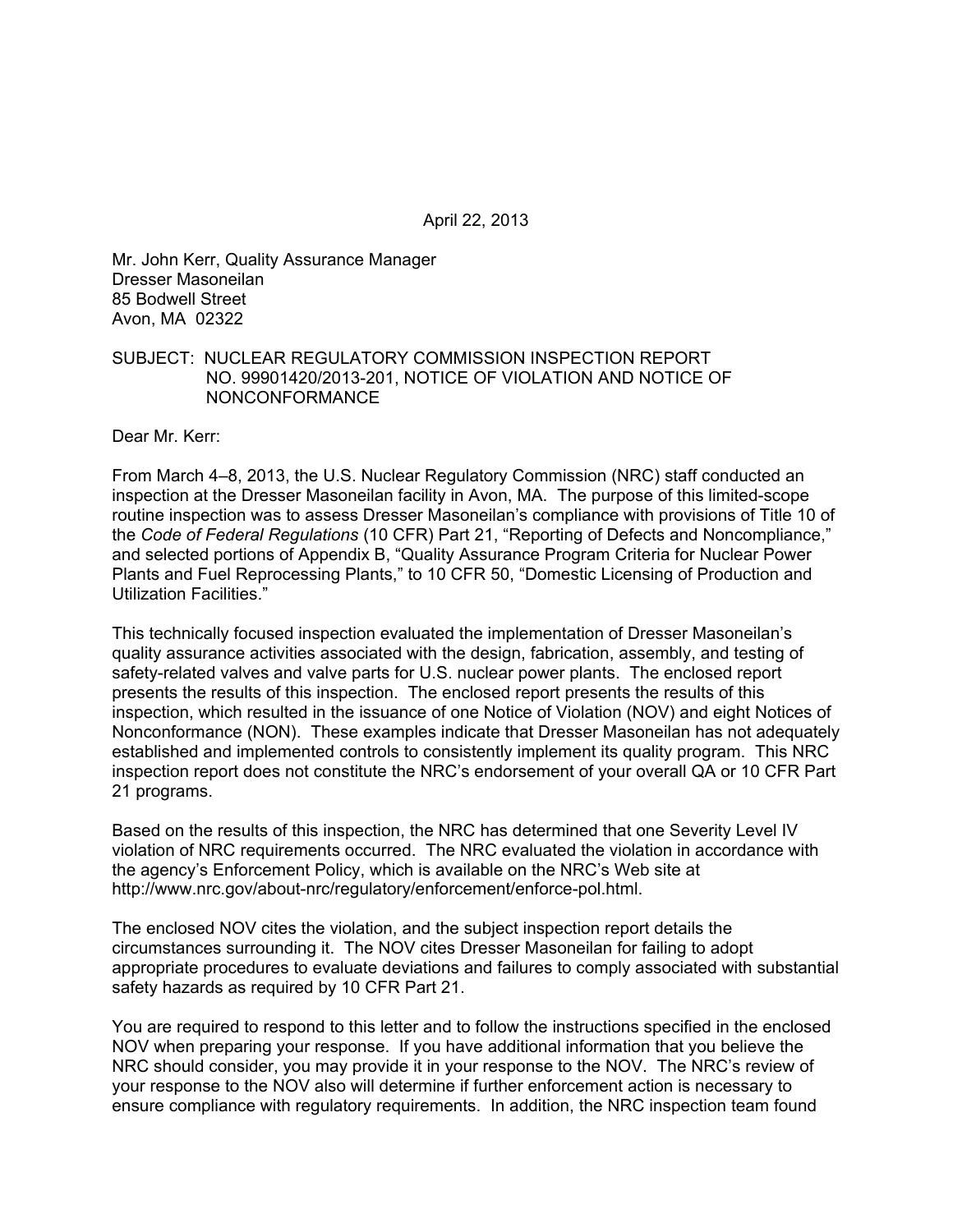#### J. Kerr - 2 -

that the implementation of your quality assurance program did not meet certain regulatory requirements imposed on you by your customers or NRC licensees. The enclosed NON to this letter identifies the specific findings and references to the pertinent requirements, and the enclosed inspection report describes in detail the circumstances surrounding it.

Please provide a written explanation or statement within 30 days of this letter in accordance with the instructions specified in the enclosed NON. The NRC will consider extending the response time if you show good cause for the agency to do so.

In accordance with 10 CFR 2.390, "Public Inspections, Exemptions, Requests for Withholding," of the NRC's "Rules of Practice," the NRC will make available electronically for public inspection a copy of this letter, its enclosure, and your response through the NRC Public Document Room or from the NRC's Agencywide Documents Access and Management System, which is accessible at http://www.nrc.gov/reading-rm/adams.html. To the extent possible (and if applicable), your response should not include any personal privacy, proprietary, or Safeguards Information so that it can be made available to the public without redaction. If personal privacy or proprietary information is necessary to provide an acceptable response, please provide a bracketed copy of your response that identifies the information that should be protected and a redacted copy of your response that deletes such information. If you request that such material be withheld from public disclosure, you must specifically identify the portions of your response that you seek to have withheld and provide in detail the bases for your claim (e.g., explain why the disclosure of information would create an unwarranted invasion of personal privacy or provide the information required by 10 CFR 2.390(b) to support a request for withholding confidential commercial or financial information). If Safeguards Information is necessary to provide an acceptable response, please provide the level of protection described in 10 CFR 73.21, "Protection of Safeguards Information: Performance Requirements."

Sincerely,

Edward H. Roach, Chief Mechanical Vendor Branch Division of Construction Inspection and Operational Programs Office of New Reactors

Docket No. 99901420

Enclosures:

- 1. Notice of Violation
- 2. Notice of Nonconformance
- 3. Inspection Report No. 99901420/2013-201 and Attachment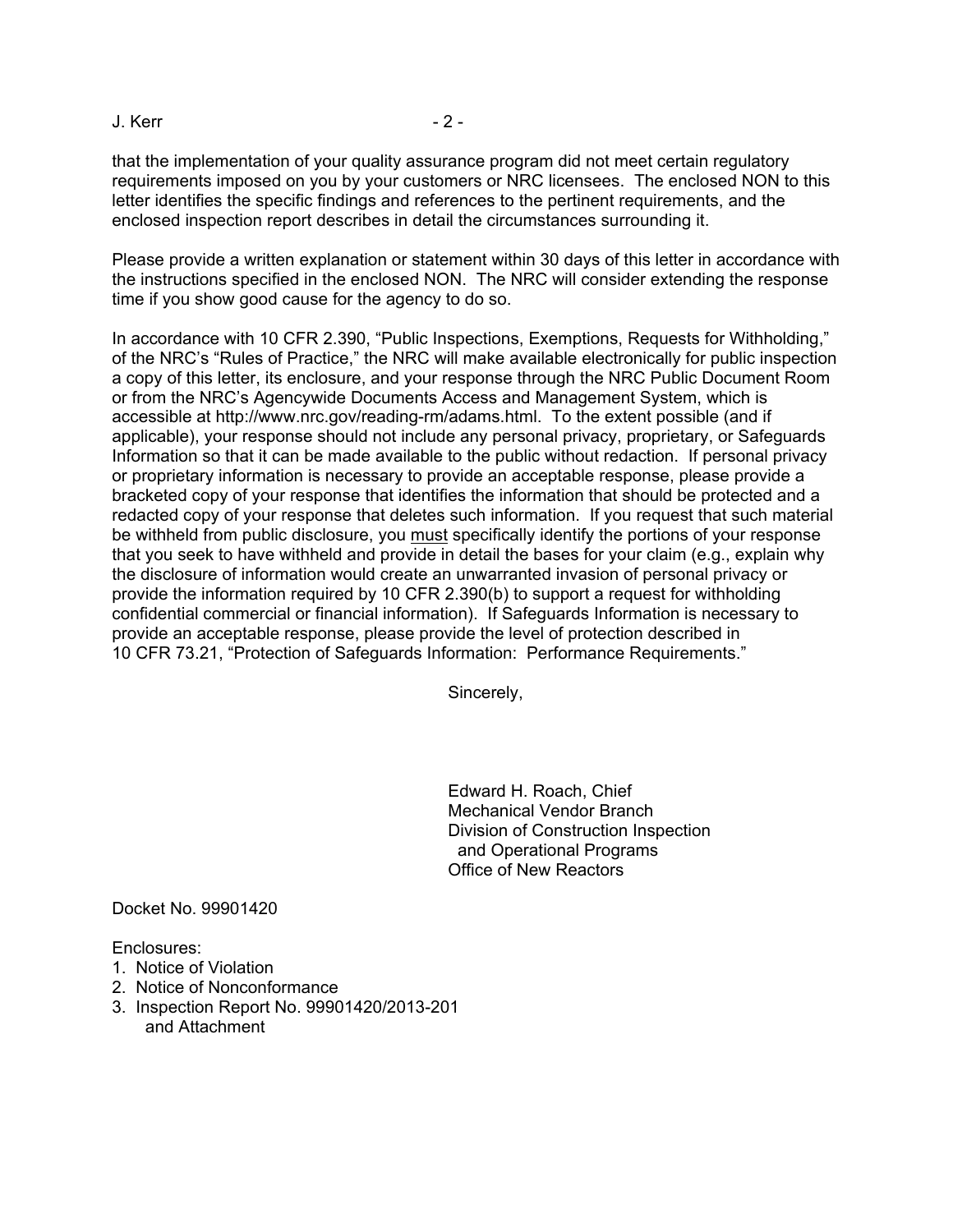$J$  Kerr  $-2$  -

that the implementation of your quality assurance program did not meet certain regulatory requirements imposed on you by your customers or NRC licensees. The enclosed NON to this letter identifies the specific findings and references to the pertinent requirements, and the enclosed inspection report describes in detail the circumstances surrounding it.

Please provide a written explanation or statement within 30 days of this letter in accordance with the instructions specified in the enclosed NON. The NRC will consider extending the response time if you show good cause for the agency to do so.

In accordance with 10 CFR 2.390, "Public Inspections, Exemptions, Requests for Withholding," of the NRC's "Rules of Practice," the NRC will make available electronically for public inspection a copy of this letter, its enclosure, and your response through the NRC Public Document Room or from the NRC's Agencywide Documents Access and Management System, which is accessible at http://www.nrc.gov/reading-rm/adams.html. To the extent possible (and if applicable), your response should not include any personal privacy, proprietary, or Safeguards Information so that it can be made available to the public without redaction. If personal privacy or proprietary information is necessary to provide an acceptable response, please provide a bracketed copy of your response that identifies the information that should be protected and a redacted copy of your response that deletes such information. If you request that such material be withheld from public disclosure, you must specifically identify the portions of your response that you seek to have withheld and provide in detail the bases for your claim (e.g., explain why the disclosure of information would create an unwarranted invasion of personal privacy or provide the information required by 10 CFR 2.390(b) to support a request for withholding confidential commercial or financial information). If Safeguards Information is necessary to provide an acceptable response, please provide the level of protection described in 10 CFR 73.21, "Protection of Safeguards Information: Performance Requirements."

Sincerely,

*/RA/* 

Edward H. Roach, Chief Mechanical Vendor Branch Division of Construction Inspection and Operational Programs Office of New Reactors

Docket No. 99901420

Enclosures:

**DISTRIBUTION:** 

- 1. Notice of Violation
- 2. Notice of Nonconformance
- 3. Inspection Report No. 99901420/2013-201 and Attachment

| KKavanagh          |                                  | TSakadales      | <b>RRasmussen</b>      | AP1000 CONTACTS  |                     |
|--------------------|----------------------------------|-----------------|------------------------|------------------|---------------------|
| RidsNroDcipCmvb    |                                  | RidsNroDcipCqab | RidsNroDcip            | RidsNroDcipCevb  |                     |
| John.a.kerr@ge.com |                                  |                 |                        |                  |                     |
|                    | ADAMS Accession No.: ML13099A112 | *via e-mail     |                        | <b>NRO-001</b>   |                     |
| <b>OFFICE</b>      | NRO/DCIP/CEVB                    | NRO/DCIP/CQAB   | NRO/DCIP/CQAB          | NRO/DCIP/CMVB    | NRO/DCIP/CMVB       |
| <b>NAME</b>        | GNewman                          | AKeim           | TKendzia (GNewman for) | AArmstrong       | PCoco (GNewman for) |
| <b>DATE</b>        | 04/17/2013                       | 04/17/2013      | 04/17/2013             | 04/17/2013       | 04/17/2013          |
| <b>OFFICE</b>      | NRO/DE/EMB                       | NRO/DCIP/CMVB   | NRO/DCIP/CAEB:BC       | NRO/DCIP/CMVB:BC |                     |
| <b>NAME</b>        | TLe*                             | JOrtega-Luciano | <b>TFrve</b>           | ERoach           |                     |
| <b>DATE</b>        | 04/17/2013                       | 04/18/2013      | 04/18/2013             | 04/22/2013       |                     |
|                    |                                  |                 |                        |                  |                     |

**OFFICIAL RECORD COPY**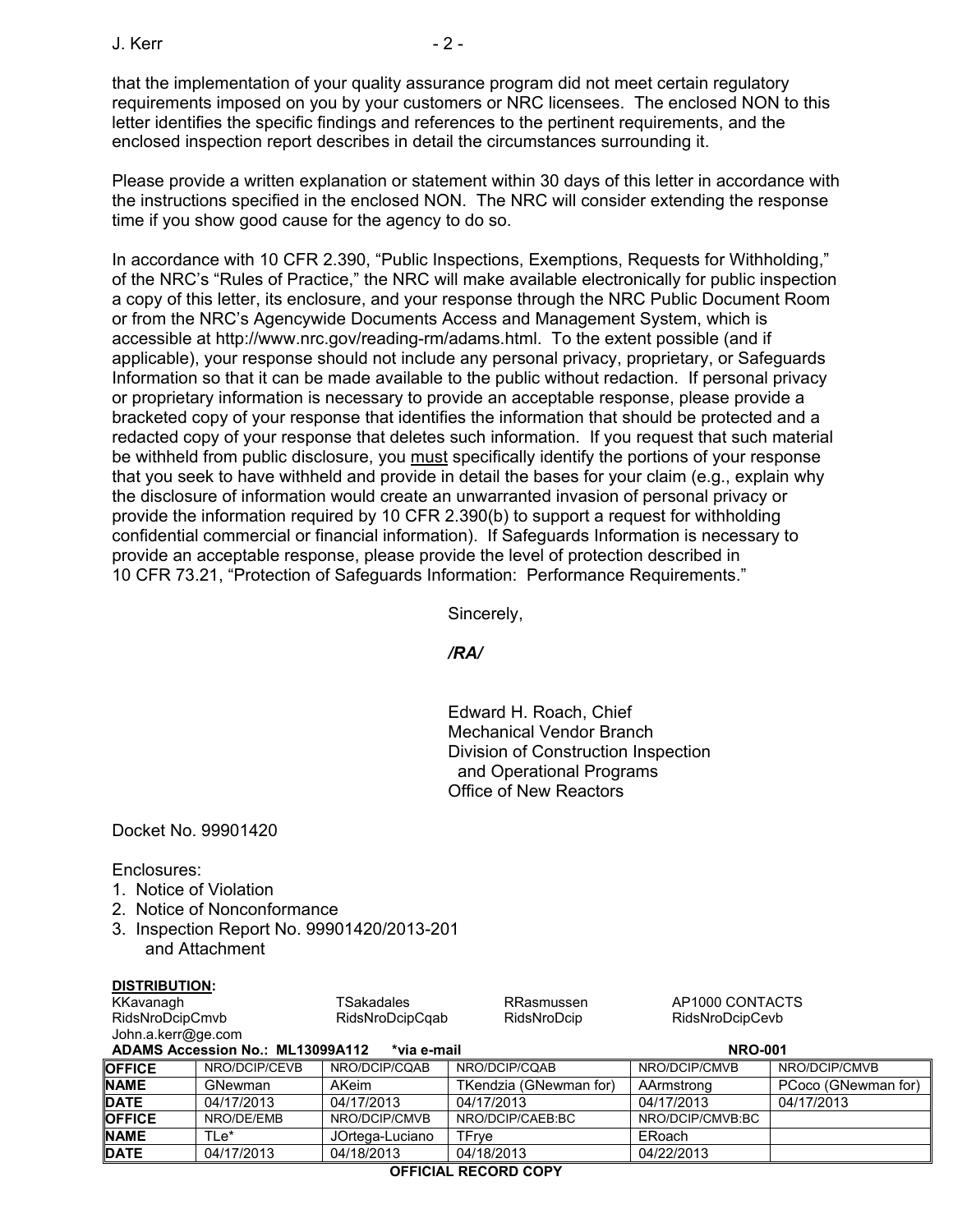#### **NOTICE OF VIOLATION**

Avon, MA 02322

Dresser Masoneilan and Docket No. 99901420<br>85 Bodwell St Report No. 2013-201

During a U.S. Nuclear Regulatory Commission (NRC) inspection conducted at the Dresser Masoneilan facility in Avon, MA, from March 4, 2013 through March 8, 2013, a violation of NRC requirements was identified. In accordance with the NRC Enforcement Policy, the violation is listed below:

Title 10 of the *Code of Federal Regulation* (10 CFR) Part 21, Section 21.21(a), "Notification of failure to comply or existence of a defect and its evaluation," states in part that, "each individual, corporation, partnership, or other entity subject to 10 CFR Part 21 shall adopt appropriate procedures to evaluate deviations and failures to comply associated with substantial safety hazards."

Contrary to the above, as of March 8, 2013, Dresser Masoneilan failed to adopt appropriate procedures to evaluate deviations and failures to comply associated with substantial safety hazards. Specifically:

- 1. Dresser Masoneilan's procedure Nuclear Quality System Procedure (NQSP) 2.1, Revision D, "Reporting Requirements Concerning Defects and Noncompliance 10 CFR Part 21," dated October 25, 2012 did not contain guidance on how to evaluate deviations in accordance with 10 CFR Part 21 requirements.
- 2. Dresser Masoneilan's Part 21 procedure NQSP 2.1, Revision D, "Reporting Requirements Concerning Defects and Noncompliance 10 CFR Part 21," did not contain requirements to screen and evaluate deviations reported through Quality Management Systems Work Instruction 08 (QMS-WI-08), "Customer Complaints Process," dated March 12, 2009.

These issues have been identified as Violation 99901420/2013-201-01.

This is a Severity Level IV violation (Section 6.9.d of the NRC Enforcement Policy).

Under the provisions of 10 CFR 2.201, "Notice of Violation," Dresser Masoneilan is hereby required to submit a written statement or explanation to the U.S. Nuclear Regulatory Commission, ATTN: Document Control Desk, Washington, DC 20555-0001, with a copy to the Chief, Construction Mechanical Vendor Branch, Division of Construction Inspection and Operational Programs, Office of New Reactors, within 30 days of the date of the letter transmitting this notice of violation. This reply should be clearly marked as a "Reply to a Notice of Violation" and should include (1) the reason for the violation or, if contested, the basis for disputing the violation or severity level, (2) the corrective steps that have been taken and the results achieved, (3) the corrective steps that will be taken, and (4) the date when full compliance will be achieved. Your response may reference or include previous docketed correspondence if the correspondence adequately addresses the required response. Where good cause is shown, the NRC will consider extending the response time.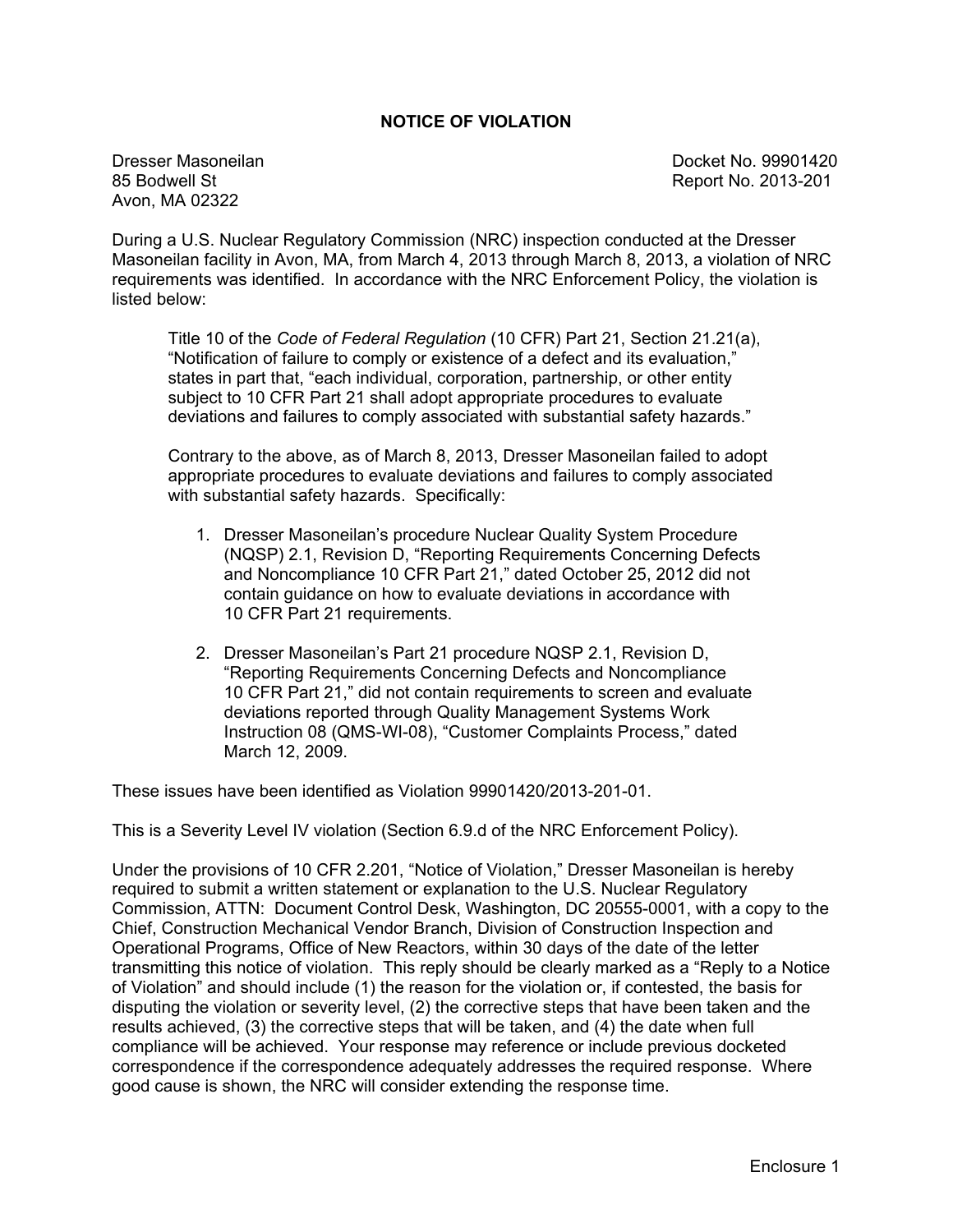If you contest this enforcement action, provide a copy of your response, with the basis for your denial, to the Director, Office of Enforcement, U.S. Nuclear Regulatory Commission, Washington, DC 20555-0001.

Because your response will be made available electronically for public inspection in the NRC Public Document Room or from the NRC's Agencywide Documents Access and Management System, which is accessible from the NRC Web site at http://www.nrc.gov/readingrm/adams.html, to the extent possible it should not include any personal privacy, proprietary, or Safeguards Information (SGI) so that the agency can make it available to the public without redaction. If personal privacy or proprietary information is necessary to provide an acceptable response, then please provide a bracketed copy of your response that identifies the information that should be protected and a redacted copy of your response that deletes such information. If you request that such material be withheld, you must specifically identify the portions of your response that you seek to have withheld and provide in detail the bases for your claim of withholding (e.g., explain why the disclosure of information would create an unwarranted invasion of personal privacy or provide the information required by 10 CFR 2.390(b) to support a request for withholding confidential commercial or financial information). If SGI is necessary to provide an acceptable response, please provide the level of protection described in 10 CFR 73.21, "Protection of Safeguards Information: Performance Requirements"

In accordance with 10 CFR 19.11, "Posting of Notices to Workers," you may be required to post this notice within 2 working days of receipt.

Dated this 22nd day of April 2013.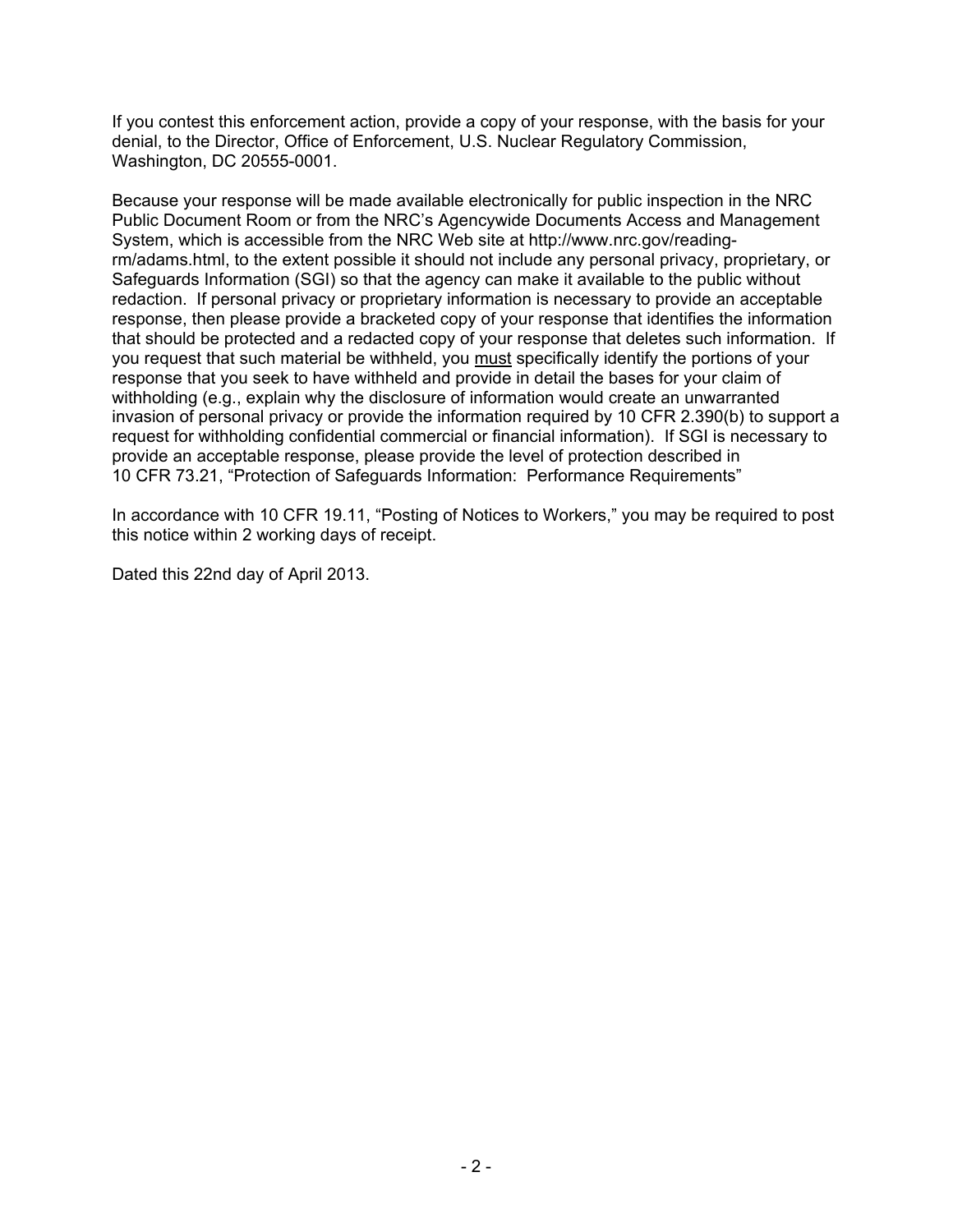#### **NOTICE OF NONCONFORMANCE**

Avon, MA 02322

Dresser Masoneilan and Docket No. 99901420<br>
85 Bodwell St and Docket No. 2013-201 Report No. 2013-201

Based on the results of a U.S. Nuclear Regulatory Commission inspection conducted at the Dresser Masoneilan facility in Avon, MA from March 4, 2013, through March 8, 2013, it appears that Dresser Masoneilan did not conduct certain activities in accordance with NRC requirements that were contractually imposed upon Dresser Masoneilan by its customers or NRC licensees:

A. Criterion III, "Design Control", of Appendix B, "Quality Assurance Program Criteria for Nuclear Power Plants and Fuel Reprocessing Plants," to Title 10 of the *Code of Federal Regulations* (10 CFR) Part 50, "Domestic Licensing of Production and Utilization Facilities," states, in part, that "Design changes, including field changes, shall be subject to design control measures commensurate with those applied to the original design and be approved by the organization that performed the original design unless the applicant designates another responsible organization."

Dresser Masoneilan Quality Assurance Manual Section (QAMNUC) 4.0, "Design Control," Revision A, dated July 2010, Subsection 2.7, states, in part, that "Where changes to previously verified designs have been made, design verification shall be required for the changes, including evaluation of the effects of those changes on the overall design and on any design analyses upon which the design is based that are affected by the change to previously verified design."

Contrary to the above, as of March 8, 2013, Dresser Masoneilan failed to establish adequate design control measures for design changes commensurate with those applied to the original design and did not have approval by the organization that performed the original design. Specifically:

- 1. Dresser Masoneilan failed to provide objective documented evidence of design review and verification for technical changes for nuclear design revisions 0010317, 0009985, 0012208, 0013036, and 0012669, which changed machining details, lubricants, parts kits, and torque values for safety-related valves.
- 2. Dresser Masoneilan did not provide objective evidence of an engineering evaluation to provide justification for the change in material for lock nuts for a valve actuator housing. The original design requirements for the material specification required the part to be made of A307 carbon steel; Dresser Masoneilan fulfilled the purchase order with A194 carbon steel.

These issues have been identified as Nonconformance 99901420/2013-201-02.

B. Criterion III, "Design Control," of Appendix B to 10 CFR 50 states, in part, that "Measures shall also be established for the selection and review for suitability of application of materials, parts, equipment, and processes that are essential to the safety-related functions of the structures, systems, and components."

Criterion VII, "Control of Purchased Material, Equipment, and Services," of Appendix B, to 10 CFR 50 states, in part, "Measures shall be established to assure that purchased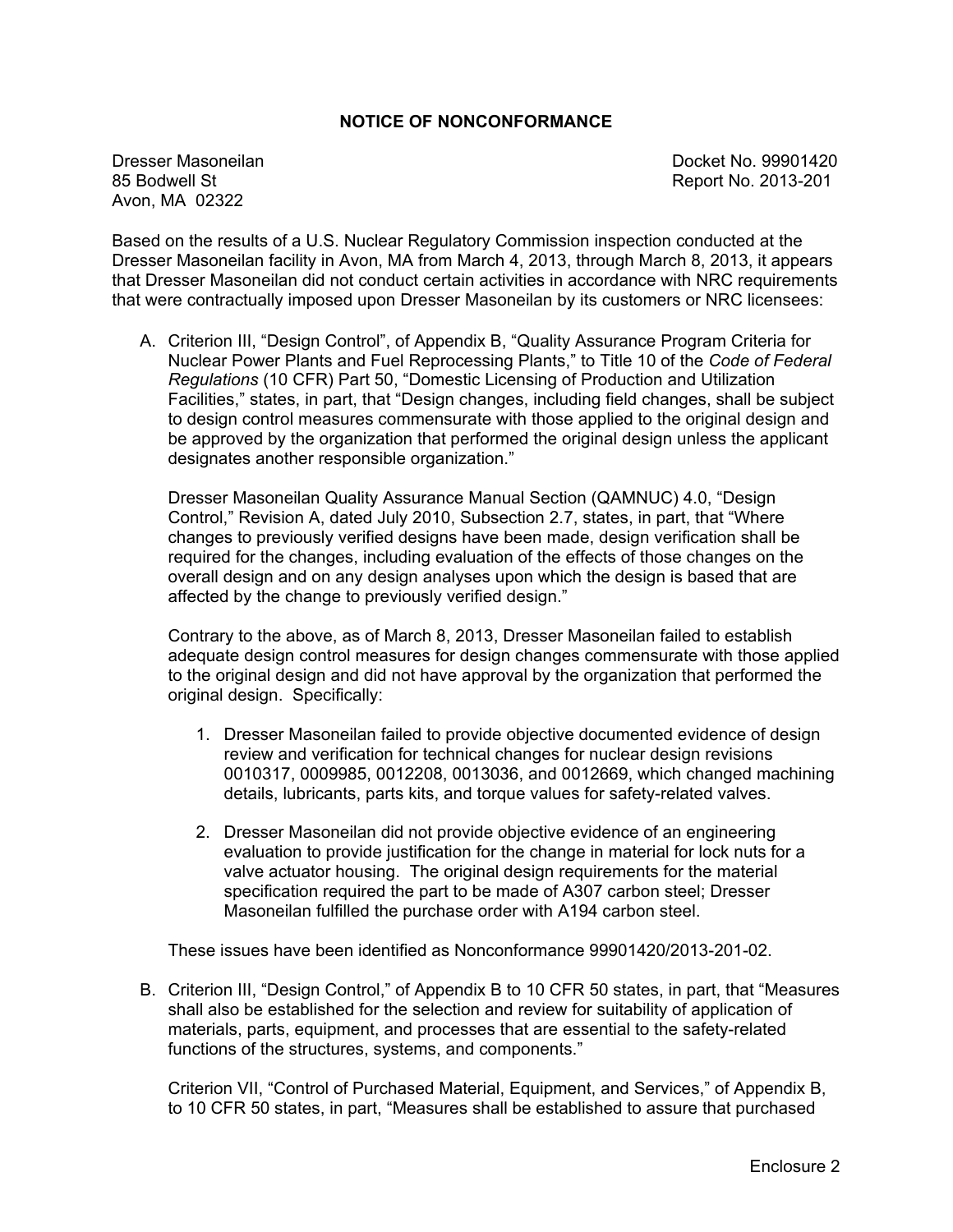material, equipment, and services, whether purchased directly or through contractors and subcontractors, conform to the procurement documents."

Nuclear Quality System Procedure (NQSP) 4.2, "Procedure for Dedication of Parts and Subassemblies," Revision A, dated May 22, 2007, Section 3.1, states, in part, that "For parts, the critical characteristics to be verified include as a minimum part number, dimensions and material." NQSP 4.2, Section 3.1, later states that, "material of construction can be verified and documented by a number of methods depending on the part. Certified Material Test Reports (CMTR), manufacturer's markings and material analysis test results are acceptable for confirming that the material of construction is as required by the part number material designation."

Contrary to the above, as of March 8, 2013, Dresser Masoneilan failed to adequately review materials and parts essential to the safety-related functions of structures, systems, and components for suitability of application and assure that purchased material conformed to the procurement documents. Specifically:

- 1. Dresser Masoneilan failed to adequately verify the material of bolts, screws, washers, and nuts during critical characteristic acceptance. Dresser Masoneilan did not use a verification method allowed by NQSP-4.2, but performed a magnetism check instead.
- 2. Dresser Masoneilan did not evaluate the suitability and complexity of items prior to verifying physical and dimensional critical characteristics of commercial-grade items by sampling and did not evaluate the suppliers' controls over traceability of the parts to batches, lots, or heats.

These issues have been identified as Nonconformance 99901420/2013-201-03.

C. Criterion V, "Instructions, Procedures, and Drawings," of Appendix B to 10 CFR 50, states, in part, that "Activities affecting quality shall be prescribed by documented instructions, procedures, or drawings, of a type appropriate to the circumstances and shall be accomplished in accordance with these instructions, procedures, or drawings. Instructions, procedures, or drawings shall include appropriate quantitative or qualitative acceptance criteria for determining that important activities have been satisfactorily accomplished."

QAMNUC 2.0, "Quality System," Revision A, dated July 2010, Subsection 2.3, states, in part, that "Written procedures, standards, instructions and/or drawings shall be use as required, to implement the quality assurance program."

Contrary to the above, as of March 8, 2013, Dresser Masoneilan failed to prescribe activities that affect quality in appropriate procedures and to accomplish activities that affect quality in accordance with instructions and procedures. Specifically:

1. Dresser Masoneilan failed to develop documented instructions or procedures that prescribe the process to evaluate and accept third party audits to place a supplier on its approved suppliers list.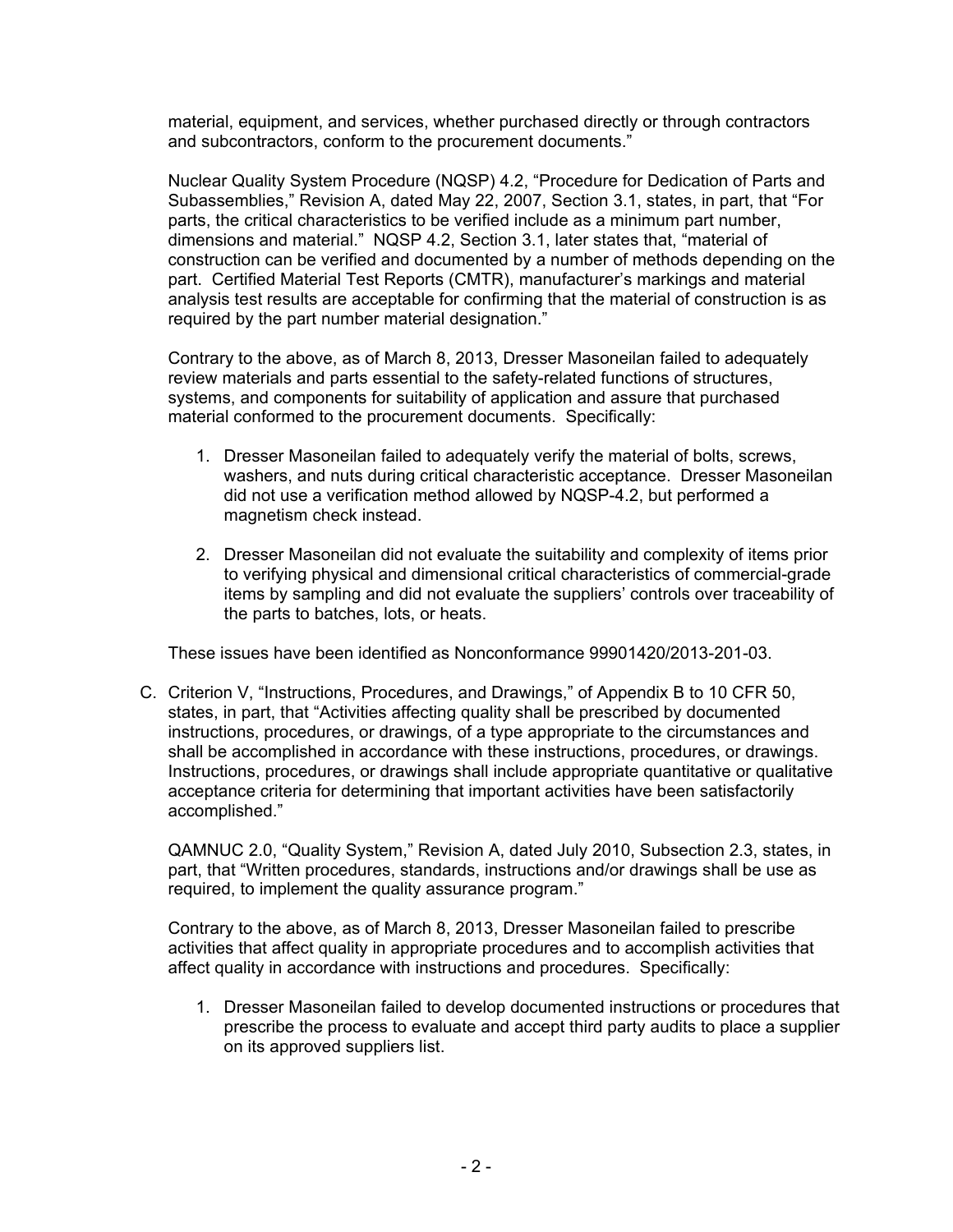- 2. Dresser Masoneilan failed to develop documented instructions or procedures that prescribe appropriate foreign material exclusion controls or inspections as required by purchase orders from customers.
- 3. Dresser Masoneilan failed to discuss items' safety function and failure modes in technical evaluations for the dedication of commercial-grade items as required by NSQP 4.1, "Procedure for Preparation of Critical Component Evaluation Sheets," Revision A, dated May 22, 2007, which states, in part, "Briefly describe the function of the part. Include the overall functions of the part as well as any specific functions that are performed when the assembled equipment is performing its safety related function." and "Describe the various failure modes of the part. The failure mode should be evaluated based on the safety function of the equipment." Dresser Masoneilan also excluded material as a critical characteristic for multiple parts as required by NQSP-4.2, "Procedure for Dedication of Parts and Subassemblies," Revision A, dated May 22, 2007, Section 3.1, which states, in part, that "Critical characteristics to be reviewed for each part are part number, dimensions and material."
- 4. Dresser Masoneilan failed to generate corrective actions in accordance with QAMNUC 14.0, "Corrective Action," Revision A, dated July 14, 2010, Subsection 2.6, which states that "Supplier non-conformances including audit findings, and nonconformance trends shall require corrective action in accordance with the above." Dresser Masoneilan did not open corrective actions for seven open findings identified in an audit of Deloro Stellite.
- 5. Dresser Masoneilan did not obtain Manufacturing Engineering approval of Material Review Board decisions for nonconformance reports (NCRs), such as rework NCRs 7224, 7394,7440, 7510, and 7517, as required by procedure NQSP-13.0, "Nonconformance Identification & Disposition Procedure," Revision D, dated October 4, 2011, Section, 8.0 which states, in part, that "Permanent members of the MRB shall be representatives from…Manufacturing Engineering.".

These issues have been identified as Nonconformance 99901420/2013-201-04.

D. Criterion VII, "Control of Purchased Material, Equipment, and Services," of Appendix B to 10 CFR 50, states, in part, that "The effectiveness of the control of quality by contractors and subcontractors shall be assessed by the applicant or designee at intervals consistent with the importance, complexity, and quantity of the product or services."

QAMNUC 17.0, "Quality Audits," Revision A, dated July 2010, Subsection 2.1, states in part, that "Audits shall include examination of program elements and shall verify by objective evidence, compliance with the quality program."

Contrary to the above, as of March 8, 2013, Dresser Masoneilan failed to verify its suppliers' compliance with Dresser Masoneilan and the suppliers' quality programs. Specifically:

1. Dresser Masoneilan did not provide objective evidence of the evaluation of Iron Mountain quality assurance manual and implementing procedures to verify that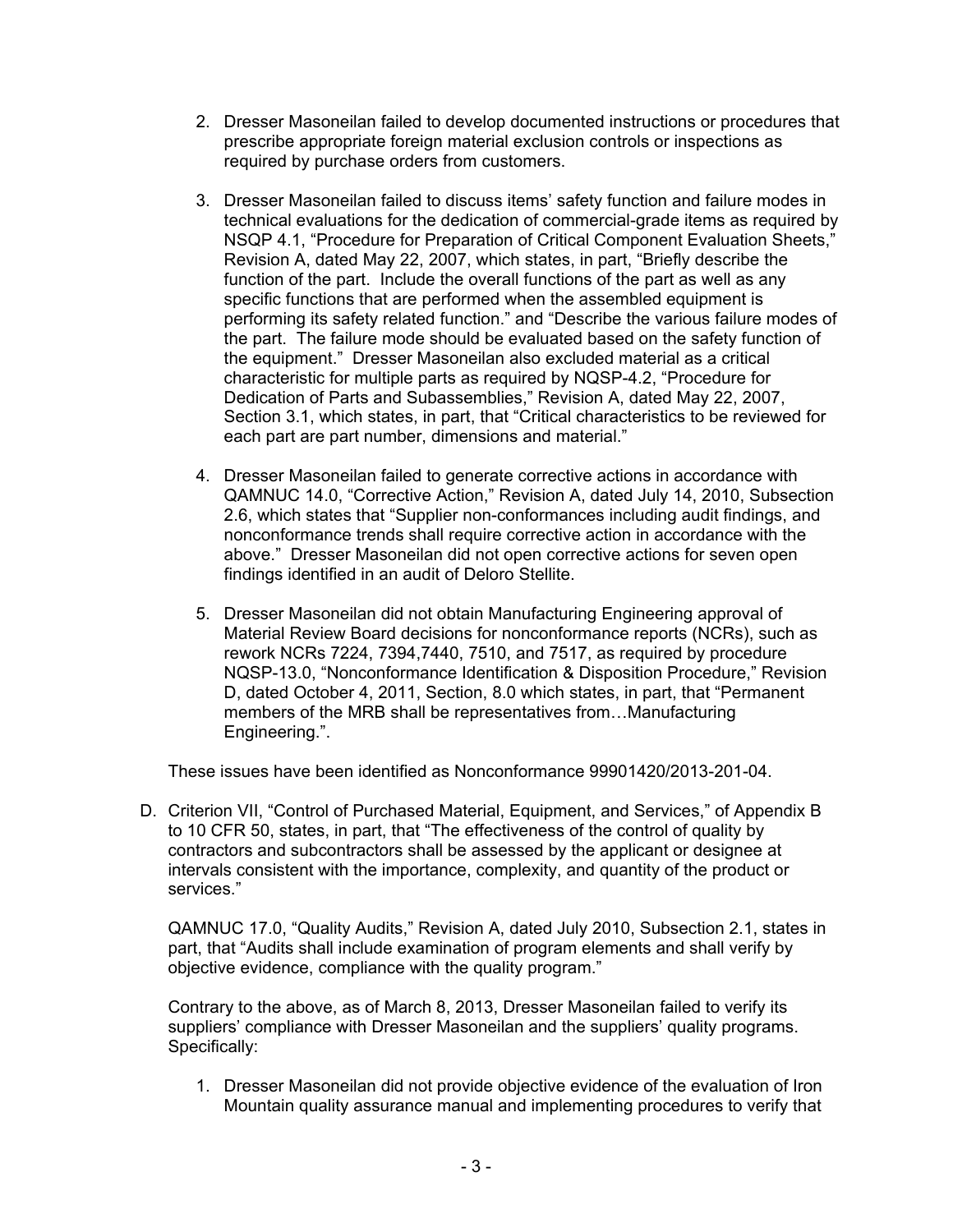they are in accordance with the requirements established in 10 CFR 50, Appendix B.

2. Dresser Masoneilan failed to perform an adequate assessment of a third-party audit for Deloro Stellite. The third-party audit had significant open findings and the supplier's quality assurance program was developed to comply with ISO 9001 and did not appear to meet the requirements of 10 CFR 50, Appendix B.

These issues have been identified as Nonconformance 99901420/2013-201-05.

E. Criterion X, "Inspection," of Appendix B to 10 CFR 50, states, in part, that, "a program for inspection of activities affecting quality shall be established and executed by or for the organization performing the activity to verify conformance with the documented instructions, procedures, and drawings for accomplishing the activity."

QAMNUC 10.0, "Inspection and Testing," Revision A, dated July 2010, Subsection 3.1 states, "The Quality Control Technicians examine production work within assigned areas. All pieces shall be checked with Production Work Orders and detail drawings to verify quantities, revisions, part, heat/lot numbers as well as dimensions."

Dresser QMS Work Instruction 39, "Nuclear Part Order Release Process," Revision A, Section 2.1 states, "Verify critical dimensions (those that are +/- 0.005"), including verification of machining of flats, product coatings or other surface requirements using Engineering drawing."

Contrary to the above, as of March 8, 2013, Dresser Masoneilan failed to establish and execute an adequate program for inspection of activities affecting quality. Specifically, Dresser Masoneilan inspection procedures did not adequately provide guidance for which critical dimensions are to be inspected and recorded for a 6-inch Class 2 pilotoperated valve pilot seat and guide intended for Susquehanna Unit 2.

This issue has been identified as Nonconformance 99901420/2013-201-06.

F. Criterion XII, "Control of Measuring and Test Equipment," of Appendix B to 10 CFR 50 states that measures shall be established to assure that tools, gages, instruments, and other measuring and testing devices used in activities affecting quality are properly controlled, calibrated, and adjusted at specified periods to maintain accuracy within necessary limits.

Criterion XV, "Nonconforming Materials, Parts, or Components," states, in part, that "Measures shall be established to control materials, parts, or components which do not conform to requirements in order to prevent their inadvertent use or installation. These measures shall include, as appropriate, procedures for identification, documentation, segregation, disposition, and notification to affected organizations. Nonconforming items shall be reviewed and accepted, rejected, repaired or reworked in accordance with documented procedures."

QAMNUC 11.0, "Control of Inspection, Test, and Measuring Equipment," Revision A, dated July 2010, Subsection 2.8 states, "Equipment found out of calibration or of unknown calibration status shall be identified on a Nonconformance report and removed from service."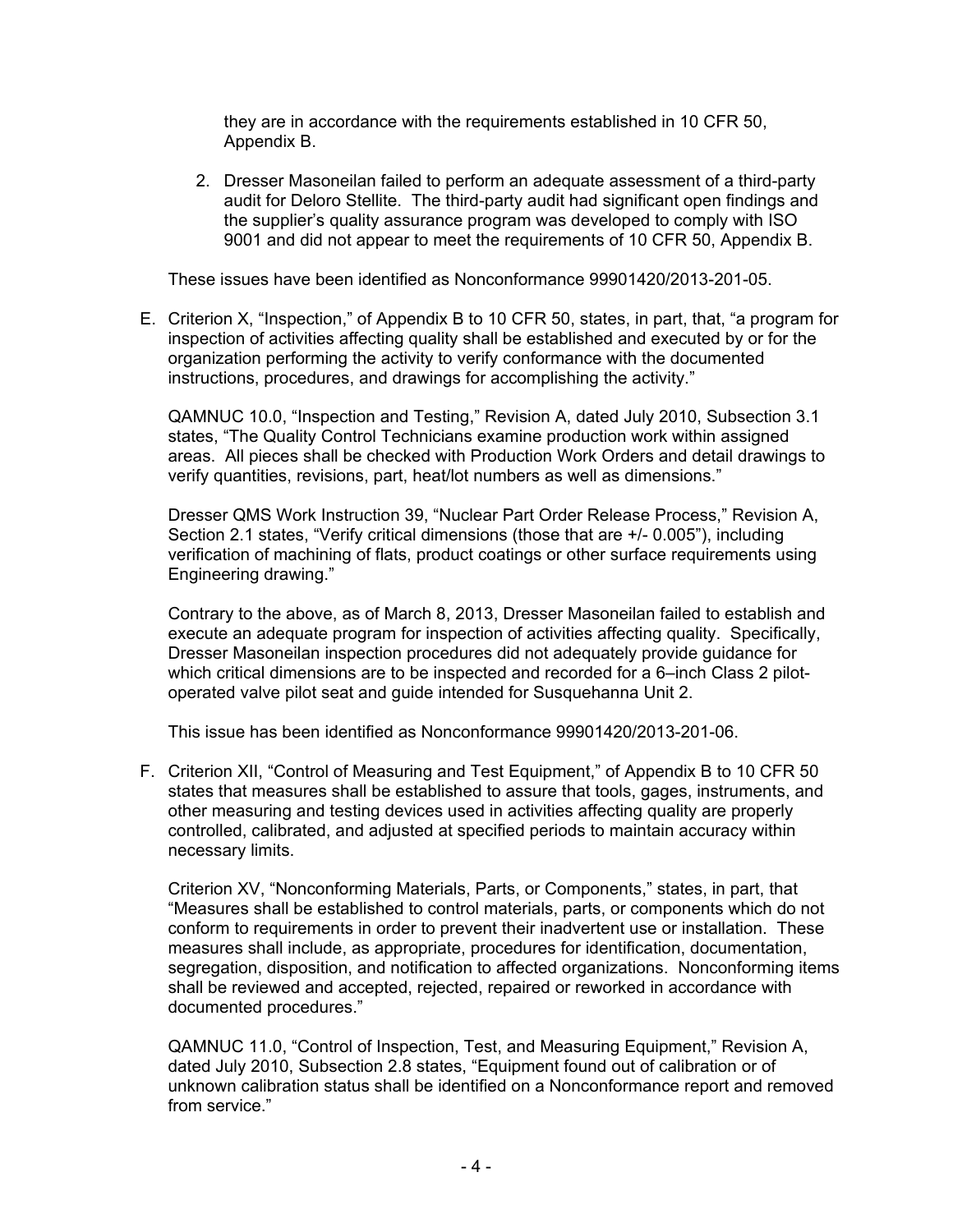Contrary to the above, as of March 8, 2013, Dresser Masoneilan did not adequately control measuring and test equipment found to be nonconforming. Specifically, Dresser Masoneilan did not generate NCRs for two transducers that were found out of calibration, and therefore did not document an evaluation of the validity of previous measurement, inspection, or test results, and the acceptability of items previously inspected.

This issue has been identified as Nonconformance 99901420/2013-201-07.

G. Criterion XV, "Nonconforming Materials, Parts, or Components," of Appendix B to 10 CFR 50, states, in part, that "Nonconforming items shall be reviewed and accepted, rejected, repaired or reworked in accordance with documented procedures."

NQSP-13.0, "Nonconformance Identification & Disposition Procedure," Revision D, dated October 4, 2011, states, in part that, "'repair' dispositions shall include technical justification from Nuclear Product Engineering or the original design organization, to ensure the design integrity of the item."

Contrary to the above, as of March 8, 2013, Dresser Masoneilan failed to review and accept NCRs 7224, 7394, 7440, 7510, and 7517, which were dispositioned as "repair" in accordance with documented procedures. Specifically, Dresser Masoneilan did not include technical justifications from Nuclear Product Engineering for the five items as required by NQSP-13.0. Dresser Masoneilan only included repair instructions on the NCRs but did not document consideration of impacts to the design that would require a design change.

This issue has been identified as Nonconformance 99901420/2013-201-08.

H. Criterion XVI, "Corrective Action," of Appendix B to 10 CFR 50, states, in part, that, "Measures shall be established to assure that conditions adverse to quality, such as failures, malfunctions, deficiencies, deviations, defective material and equipment, and nonconformances are promptly identified and corrected. In the case of significant conditions adverse to quality, the measures shall assure that the cause of the condition is determined and corrective action taken to preclude repetition. The identification of the significant condition adverse to quality, the cause of the condition, and the corrective action taken shall be documented and reported to appropriate levels of management."

QAMNUC 14.0, "Corrective Action," Revision A, dated July 14, 2010, Subsection 2.3 states that "Corrective Action shall be taken by an individual assigned by the applicable department manager, who shall determine cause, actions needed to prevent recurrence and record on the [corrective action report] (CAR). Within 15 working days, unless extended by the Quality Manager, the CAR with schedule for completion shall be submitted to the Quality Manager." QAMNUC 14.0, Subsection 2.5, states that "The Quality Manager shall follow up to verify corrective actions within thirty days of the scheduled completion date and document this follow up on the CAR."

Contrary to the above, as of March 8, 2013, Dresser Masoneilan failed to promptly identify and correct conditions adverse to quality. Specifically: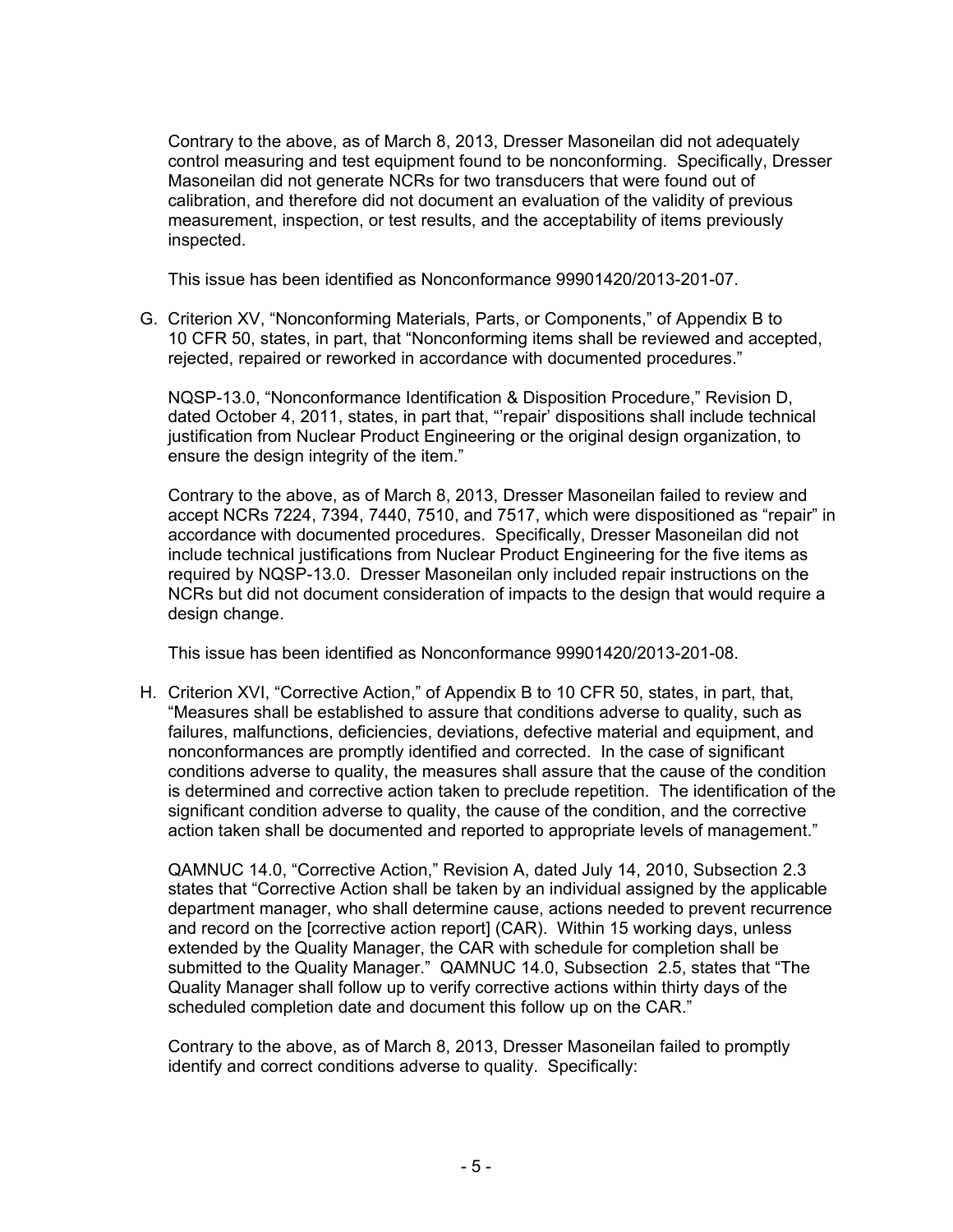- 1. Dresser Masoneilan failed to promptly identified and correct internal audit findings documented in CAR 11-47, which identified that the QA manual was not current with the Dresser Masoneilan organization and plant practices, on September 26, 2011. Dresser Masoneilan's corrective action to review and revise the Nuclear Quality Program had not been completed as of March 8, 2013.
- 2. Dresser Masoneilan failed to verify corrective actions had been completed prior to closing CAR 12-07, which documented that a Dresser Masoneilan welder improperly welded an actuator steam creating a nonconforming condition. Dresser Masoneilan's corrective action required retraining of all welders on the proper set up, use of drawings, and part orientation. The CAR was closed on July 17, 2012, with no verification that the corrective actions had been accomplished within the required timeframe.

These issues have been identified as Nonconformance 99901420/2013-201-09.

Please provide a written statement or explanation to the U.S. Nuclear Regulatory Commission, ATTN: Document Control Desk, Washington, DC 20555-0001, with a copy to the Chief, Construction Mechanical Vendor Branch, Division of Construction Inspection and Operational Programs, Office of New Reactors, within 30 days of the date of the letter transmitting this Notice of Nonconformance. This reply should be clearly marked as a "Reply to a Notice of Nonconformance" and should include for each noncompliance: (1) the reason for the noncompliance or, if contested, the basis for disputing the noncompliance; (2) the corrective steps that have been taken and the results achieved; (3) the corrective steps that will be taken to avoid further noncompliance; and (4) the date when the corrective action will be completed. Where good cause is shown, the NRC will consider extending the response time.

Because your response will be made available electronically for public inspection in the NRC Public Document Room or from the NRC's Agencywide Documents Access and Management System, which is accessible from the NRC Web site at http://www.nrc.gov/readingrm/adams.html, to the extent possible it should not include any personal privacy, proprietary, or Safeguards Information (SGI) so that the agency can make it available to the public without redaction. If personal privacy or proprietary information is necessary to provide an acceptable response, then please provide a bracketed copy of your response that identifies the information that should be protected and a redacted copy of your response that deletes such information. If you request that such material be withheld, you must specifically identify the portions of your response that you seek to have withheld and provide in detail the bases for your claim of withholding (e.g., explain why the disclosure of information would create an unwarranted invasion of personal privacy or provide the information required by 10 CFR 2.390(b) to support a request for withholding confidential commercial or financial information). If SGI is necessary to provide an acceptable response, please provide the level of protection described in 10 CFR 73.21, "Protection of Safeguards Information: Performance Requirements"

Dated this 22nd day of April 2013.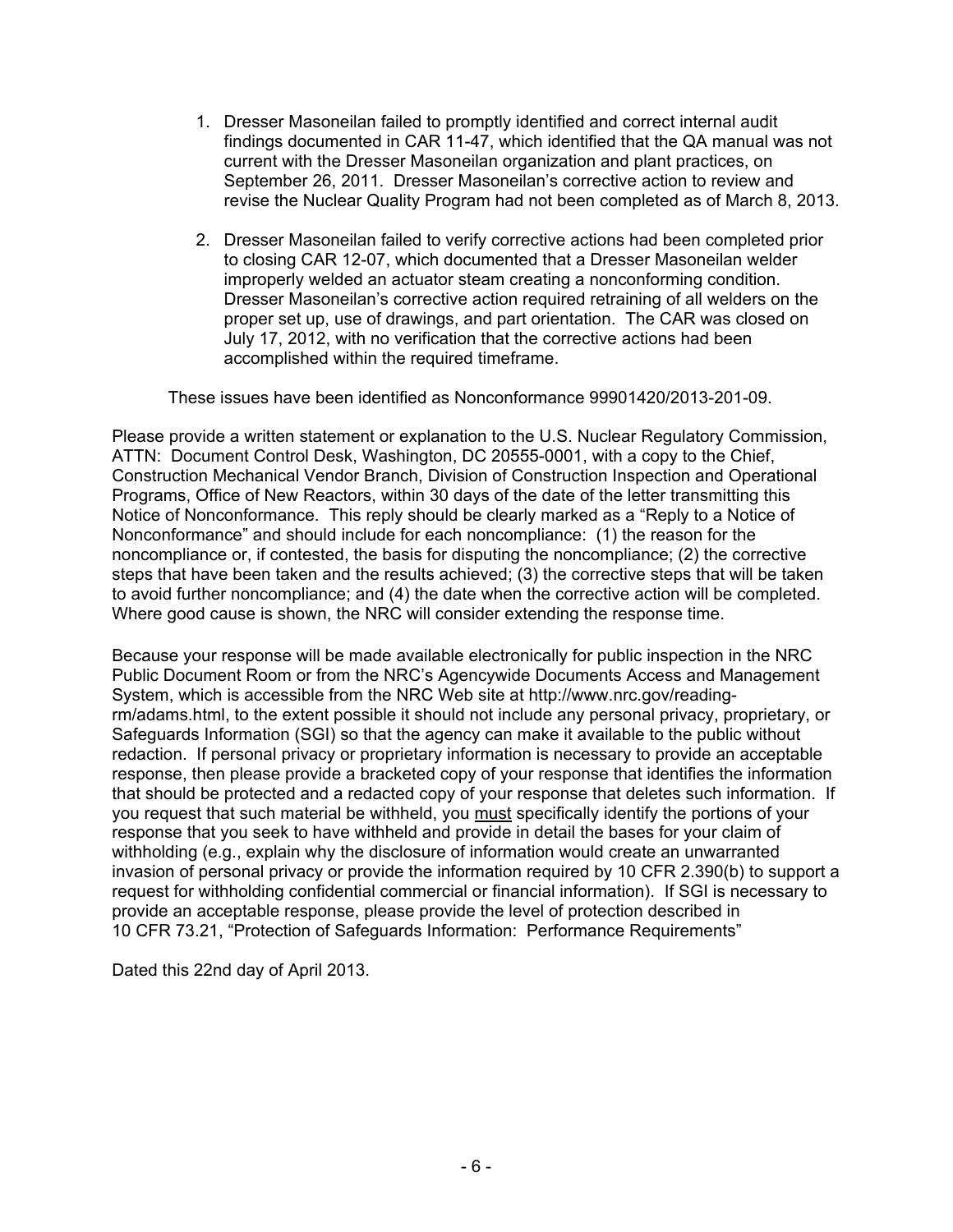#### **U.S. NUCLEAR REGULATORY COMMISSION OFFICE OF NEW REACTORS DIVISION OF CONSTRUCTION INSPECTION AND OPERATIONAL PROGRAMS VENDOR INSPECTION REPORT**

| Docket No.:                       | 99901420                                                                                                                                                                                                                                                   |                                                                                                                  |                               |  |
|-----------------------------------|------------------------------------------------------------------------------------------------------------------------------------------------------------------------------------------------------------------------------------------------------------|------------------------------------------------------------------------------------------------------------------|-------------------------------|--|
| Report No.:                       | 99901420/2013-201                                                                                                                                                                                                                                          |                                                                                                                  |                               |  |
| Vendor:                           | Dresser Masoneilan<br>85 Bodwell St<br>Avon, MA 02322                                                                                                                                                                                                      |                                                                                                                  |                               |  |
| Vendor Contact:                   | Mr. John Kerr<br><b>Quality Assurance Manager</b><br>Telephone: 508-941-5430<br>E-mail: john.a.kerr@ge.com                                                                                                                                                 |                                                                                                                  |                               |  |
| <b>Nuclear Industry Activity:</b> | Dresser Masoneilan is an ASME Nuclear Stamp Holder currently<br>manufacturing ASME Class 1, 2, and 3 valves, and valve parts for<br>the operating nuclear power fleet and new international plants.<br>The Dresser Masoneilan brand is owned by GE Energy. |                                                                                                                  |                               |  |
| <b>Inspection Dates:</b>          | March 4-8, 2013                                                                                                                                                                                                                                            |                                                                                                                  |                               |  |
| Inspectors:                       | <b>Garrett Newman</b><br>Jonathan Ortega-Luciano<br>Aaron Armstrong<br>Paul Coco<br>Thomas Kendzia<br>Tuan Le<br>Andrea Keim                                                                                                                               | NRO/DCIP/CEVB<br>NRO/DCIP/CMVB<br>NRO/DCIP/CMVB<br>NRO/DCIP/CMVB<br>NRO/DCIP/CQAB<br>NRO/DE/EMB<br>NRO/DCIP/CQAB | <b>Team Leader</b><br>Trainee |  |
| Approved by:                      | Edward H. Roach, Chief<br><b>Mechanical Vendor Branch</b><br>Division of Construction Inspection<br>and Operational Programs<br><b>Office of New Reactors</b>                                                                                              |                                                                                                                  |                               |  |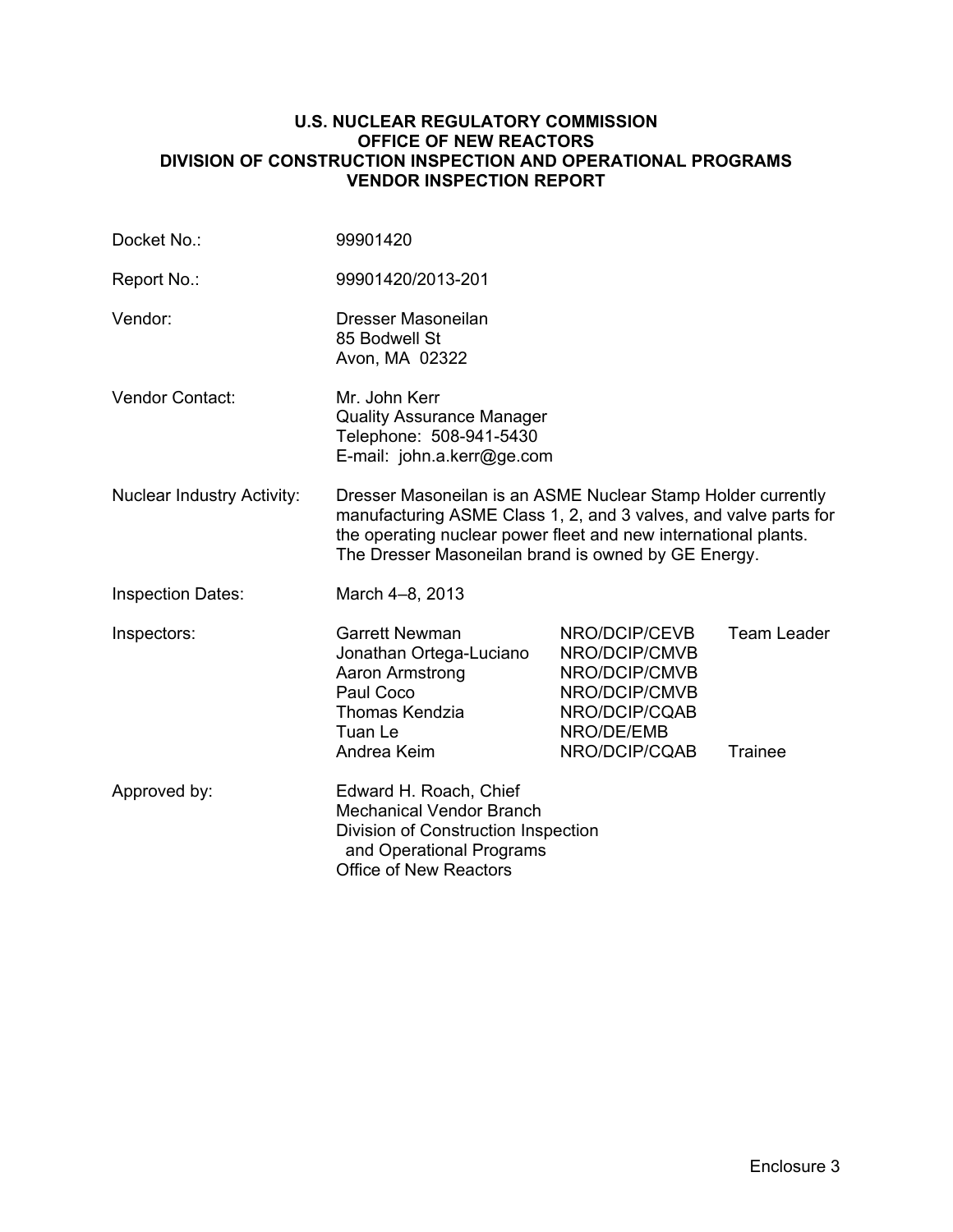### **EXECUTIVE SUMMARY**

Dresser Masoneilan 99901420/2013-201

The U.S. Nuclear Regulatory Commission (NRC) conducted this inspection to verify that Dresser Masoneilan implemented an adequate quality assurance (QA) program that complies with the requirements of Appendix B, "Quality Assurance Criteria for Nuclear Power Plants and Fuel Reprocessing Plants," to Title 10 of the *Code of Federal Regulations* (10 CFR) Part 50, "Domestic Licensing of Production and Utilization Facilities." In addition, the NRC inspection also verified that Dresser Masoneilan implemented a program under 10 CFR Part 21, "Reporting of Defects and Noncompliance," that met the NRC's regulatory requirements. The NRC inspection team conducted the inspection at the Dresser Masoneilan facility in Avon, MA, from March 4–8, 2013.

This technically focused inspection evaluated the implementation of Dresser Masoneilan's QA program activities associated with the design, fabrication, assembly, and testing of replacement valves and associated parts for operating nuclear power plants.

Some of the specific activities the NRC inspection team observed include:

- assembly of a 2-inch control valve
- nondestructive examination (liquid penetrant test) of the hard-faced portion of a pilot seat and guide of a 6-inch Class 2 pilot-operated valve
- dimensional inspection of the pilot seat and guide of a 6-inch Class 2 pilot-operated valve
- final quality control inspection of a valve
- hydrostatic and seat leakage testing of a 2-inch control valve
- calibration of a dial caliper
- daily Material Review Board meetings for the disposition of nonconforming items

In addition to observing these activities, the NRC inspection team verified that personnel properly identified, marked, calibrated and used within its calibrated range the measuring and test equipment. Also, the NRC inspection team walked down Dresser Masoneilan's assembly floor and verified that nonconforming components were properly identified, marked, and segregated, when practical, to ensure that they were not reintroduced into the manufacturing processes.

The following regulations served as the bases for the NRC inspection:

- Appendix B to 10 CFR 50
- 10 CFR Part 21

During the course of this inspection, the NRC inspection team implemented Inspection Procedure (IP) 43002, "Routine Inspections of Nuclear Vendors," dated April 25, 2011, IP 43004, "Inspection of Commercial-Grade Dedication Programs," dated April 25, 2011, and IP 36100, "Inspection of 10 CFR Part 21 and Programs for Reporting Defects and Noncompliance," dated February 13, 2012.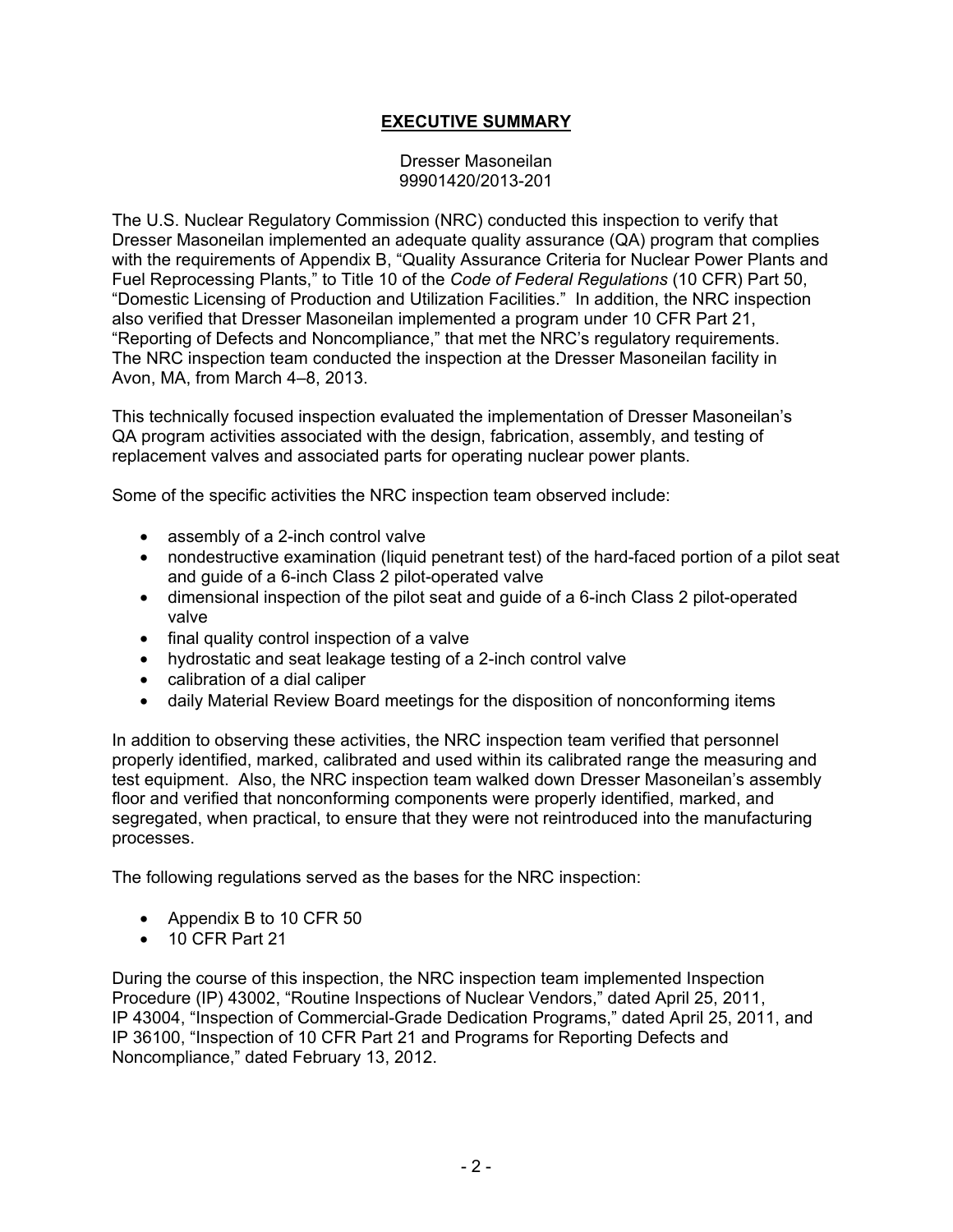The NRC inspection team determined that, in general, that the activities performed by Dresser Masoneilan in support of manufacturing safety-related valves and associated parts occurred in accordance with the Commission's rules and regulations and the technical and quality requirements passed to Dresser Masoneilan from NRC licensees or its contractors. However, the NRC inspection resulted in the issuance of one Notice of Violation and eight Notices of Nonconformance based on this limited scope inspection. These examples indicate that Dresser Masoneilan has not adequately established and implemented controls to consistently implement its quality program.

### 10 CFR Part 21 Program

The NRC inspection team issued Violation 99901420/2013-201-01 in association with Dresser Masoneilan's failure to implement the regulatory requirements of 10 CFR Part 21. Violation 99901420/2013-201-01 cites Dresser Masoneilan for failure to adopt appropriate procedures to evaluate deviations and failures to comply associated with substantial safety hazards. Specifically, Dresser Masoneilan's procedure Nuclear Quality System Procedure (NQSP)-2.1, Revision D, "Reporting Requirements Concerning Defects and Noncompliance 10 CFR Part 21," dated October 25, 2012, did not contain appropriate guidance on how to evaluate deviations in accordance with10 CFR Part 21 requirements and Quality Management Systems Work Instruction-08 (QMS-WI-08), "Customer Complaints Process," dated March 12, 2009 procedure did not address evaluating and reporting of defects reported through the customer complaint process.

#### Design Control and Commercial-Grade Dedication

The NRC inspection team issued Nonconformance 99901420/2013-201-02 in association with Dresser Masoneilan's failure to implement the regulatory requirements of Criterion III, "Design Control," of Appendix B to 10 CFR 50. Nonconformance 99901420/2013-201-02 cites Dresser Masoneilan for failing to establish adequate design control measures for a design change commensurate with those applied to the original design and for not having approval by the organization that performed the original design. Specifically, Dresser Masoneilan (1) failed to perform design review and verification for the technical changes to nuclear design revision packages 0010317, 0009985, 0012208, 0013036, and 0012669, and (2) failed to perform engineering evaluation to provide justification for the changes of the material for lock nuts of an actuator for Indian Point purchase order (PO)632877.

The NRC inspection team also issued Nonconformance 99901420/2013-201-03 in association with Dresser Masoneilan's failure to implement the regulatory requirements of Criterion III, "Design Control," and Criterion VII, "Control of Purchased Material, Equipment, and Services," of Appendix B to 10 CFR 50. Nonconformance 99901420/2013-201-03 cites Dresser Masoneilan for failing to adequately review materials and parts essential to the safety-related functions of structures, systems, and components for suitability of application and to ensure that purchased material conformed to the procurement documents. Specifically, Dresser Masoneilan used inadequate methods for the verification of material, which was a critical characteristic. Dresser Masoneilan performed a magnetism check, which is inadequate to identify material, as opposed to the verification methods allowed by NQSP 4.2, when accepting purchased material. Additionally, Dresser Masoneilan did not evaluate the suitability and complexity of items prior to verifying physical and dimensional critical characteristics of commercial-grade items by sampling and did not evaluate the suppliers' controls over traceability to the parts to batches, lots, or heat number.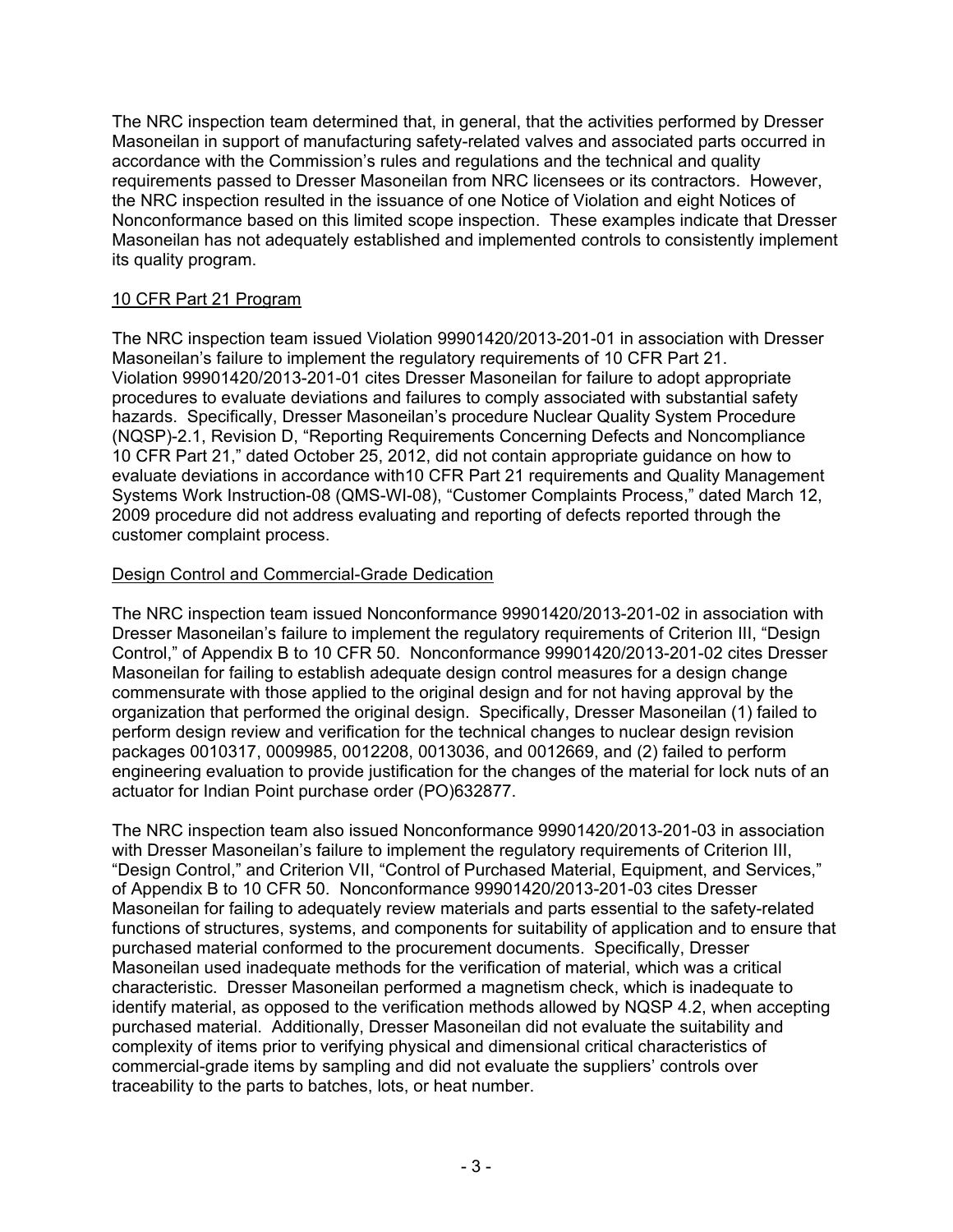The NRC inspection team also identified an example of Nonconformance 99901420/2013-201- 04 in association with Dresser Masoneilan's failure to implement the regulatory requirements of Criterion V, "Instructions, Procedures, and Drawings," of Appendix B to 10 CFR 50. Nonconformance 99901420/2013-201-04 cites Dresser Masoneilan for failing to prescribe activities that affect quality in appropriate procedures and to accomplish activities that affect quality in accordance with instructions and procedures. Specifically, Dresser Masoneilan technical evaluations for the dedication of commercial-grade items for Enertech POs 632877, 632517, 632370, 436251, 682615, 632225 did not discuss items' safety function and failure modes as required by NSQP 4.1, "Procedure for Preparation of Critical Component Evaluation Sheets," Revision A, dated May 22, 2007. Dresser Masoneilan excluded material as a critical characteristic for multiple parts as required by NSQP 4.2, "Procedure for Dedication of Parts and Subassemblies," Revision A, dated May 22, 2007.

### Oversight of Contracted Activities

The NRC inspection team issued Nonconformance 99901420/2013-201-05 in association with Dresser Masoneilan's failure to implement the regulatory requirements of Criterion VII, "Control of Purchased Material, Equipment, and Services," of Appendix B to 10 CFR 50. Nonconformance 99901420/2013-201-05 cites Dresser Masoneilan for failing to verify two suppliers' compliance with Dresser Masoneilan's and the suppliers' quality program by objective evidence. Specifically, Dresser Masoneilan did not adequately assess the effectiveness of the control of quality by its suppliers, Iron Mountain and Deloro Stellite.

The NRC inspection team also identified two examples of Nonconformance 99901420/2013- 201-04 in association with Dresser Masoneilan's failure to implement the regulatory requirements of Criterion V, "Instructions, Procedures, or Drawings," of Appendix B to 10 CFR 50. Nonconformance 99901420/2013-201-04 cites Dresser Masoneilan for failing to prescribe activities that affect quality in appropriate procedures and to accomplish activities that affect quality in accordance with instructions and procedures. Specifically, Dresser Masoneilan failed to develop documented instructions or procedures that prescribe the process to evaluate and accept third-party audits to place a supplier on its approved suppliers list. Dresser Masoneilan also failed to generate corrective actions in accordance with Dresser Masoneilan Quality Assurance Manual Section (QAMNUC) 14.0 for seven open findings identified in a third party audit report.

#### Control of Special Processes

The NRC inspection team concluded that Dresser Masoneilan is implementing its control of special processes program in accordance with the regulatory requirements of Criterion IX, "Control of Special Processes," of Appendix B to 10 CFR 50. Based on the limited sample of activities observed and documents reviewed, the NRC inspection team also determined that Dresser Masoneilan is implementing its policies and procedures associated with the control of special processes program. No findings of significance were identified.

#### Inspection

The NRC inspection team issued Nonconformance 99901420/2013-201-06 in association with Dresser Masoneilan's failure to implement the regulatory requirements of Criterion X, "Inspection," of Appendix B to 10 CFR 50. Nonconformance 99901420/2013-201-06 cites Dresser Masoneilan for failing to establish and execute an adequate program for inspection of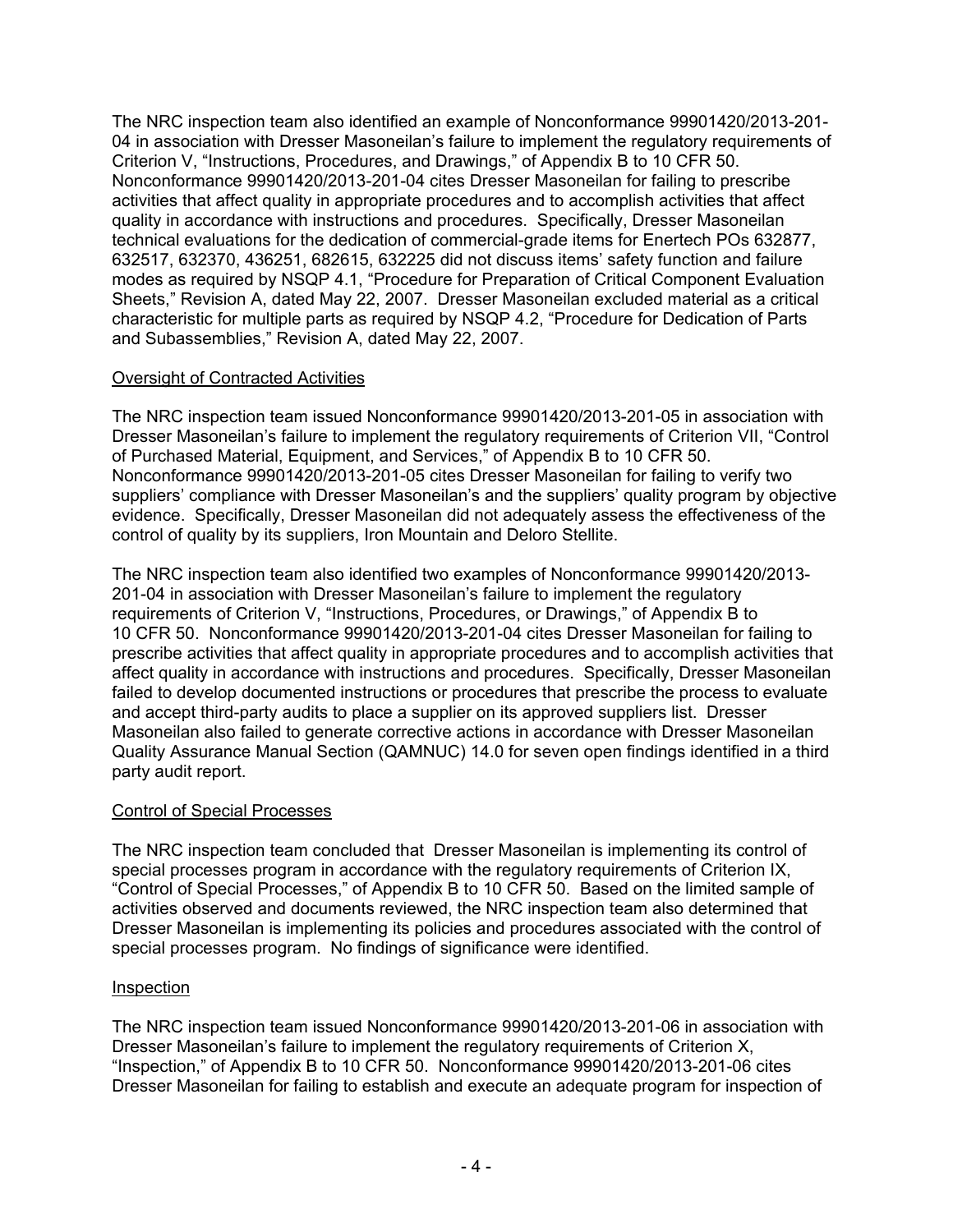activities affecting quality. Dresser Masoneilan inspection procedures did not provide adequate guidance for which dimensions are to be inspected and recorded.

The NRC inspection team also identified an example of Nonconformance 99901420/2013-201- 04 in association with Dresser Masoneilan's failure to implement the regulatory requirements of Criterion V, "Instructions, Procedures, or Drawings," of Appendix B to 10 CFR 50. Nonconformance 99901420/2013-201-04 cites Dresser Masoneilan for failing to prescribe appropriate foreign material exclusion controls or inspections as required by purchase orders from customers. Dresser Masoneilan procedures did not adequately describe how to prevent, identify, and remove foreign material from inaccessible areas.

### Test Control

The NRC inspection team concluded that Dresser Masoneilan is implementing its testing program in accordance with the regulatory requirements of Criterion XI, "Test Control," of Appendix B to 10 CFR 50. Based on the limited sample of activities observed and documents reviewed, the NRC inspection team also determined that Dresser Masoneilan is implementing its policies and procedures associated with test control. No findings of significance were identified.

#### Control of Measuring and Test Equipment

The NRC inspection team issued Nonconformance 99901420/2013-201-07 in association with Dresser Masoneilan's failure to implement the regulatory requirements of Criterion XII, "Control of Measuring and Test Equipment," and Criterion XV, "Nonconforming Materials, Parts, or Components," of Appendix B to 10 CFR 50. Nonconformance 99901420/2013-201-07 cites Dresser Masoneilan for failing to control measuring and test equipment found to be nonconforming. Specifically, Dresser Masoneilan did not generate NCRs for two transducers that were found out of calibration, and therefore did not document an evaluation of the validity of previous measurement, inspection, or test results, and the acceptability of items previously inspected.

#### Nonconforming Material, Parts, or Components

The NRC inspection team issued Nonconformance 99901420/2013-201-08 in association with Dresser Masoneilan's failure to implement the regulatory requirements of Criterion XV, "Nonconforming Materials, Parts, or Components," of Appendix B to 10 CFR 50. Nonconformance 99901420/2013-201-08 cites Dresser Masoneilan for failing to review and accept nonconforming NRCs 7224, 7394,7440, 7510, and 7517, which were dispositioned as "repair" in accordance with documented procedures. Specifically, Dresser Masoneilan did not include technical justifications from Nuclear Product Engineering for the five items as required by NQSP 13.0. Dresser Masoneilan only included repair instructions on the NCRs but did not document consideration of impacts to the design that would require a design change.

The NRC inspection team also identified an example of Nonconformance 99901420/2013-201- 04 in association with Dresser Masoneilan's failure to implement the regulatory requirements of Criterion V, "Instructions, Procedures, or Drawings," of Appendix B to 10 CFR 50. Nonconformance 99901420/2013-201-04 cites Dresser Masoneilan for failing to obtain Manufacturing Engineering approval of Material Review Board decisions for NCRs, such as rework NCRs 7224, 7394,7440, 7510, and 7517, as required by procedure NQSP 13.0, "Nonconformance Identification & Disposition Procedure," Revision D, dated October 4, 2011.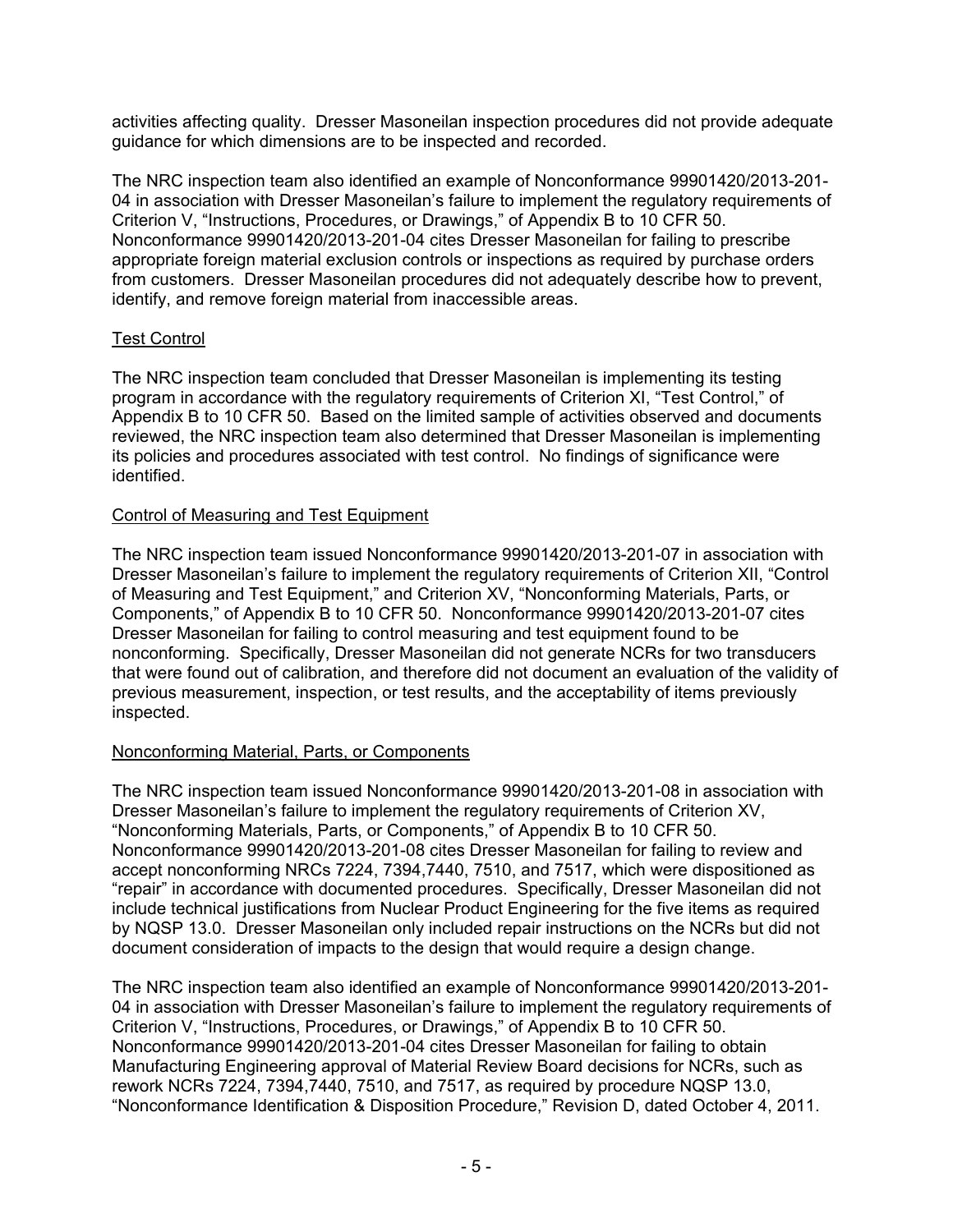NQSP 13.0 requires that Manufacturing Engineering participate as a permanent member for the Material Review Board.

#### Corrective Action

The NRC inspection team issued Nonconformance 99901420/2013-201-09 in association with Dresser Masoneilan's failure to implement the regulatory requirements of Criterion XVI, "Corrective Action," of Appendix B to 10 CFR 50. Nonconformance 99901420/2013-201-09 cites Dresser Masoneilan for failing to promptly identify and correct conditions adverse to quality. Specifically, Dresser Masoneilan failed to promptly correct Nuclear Industry Assessment Committee and internal audit findings documented in Corrective Action Reports (CAR) 11--7. Dresser Masoneilan also closed CAR 12-07 prior to verifying that corrective actions had been implemented.

#### Internal Audits

The NRC inspection team concluded that Dresser Masoneilan's internal audit program is consistent with the regulatory requirements of Criterion XVIII, "Audits," of Appendix B to 10 CFR 50. Based on the limited sample of documents reviewed, the NRC inspection team concluded that Dresser Masoneilan adequately implemented its internal audit program. No findings of significance were identified.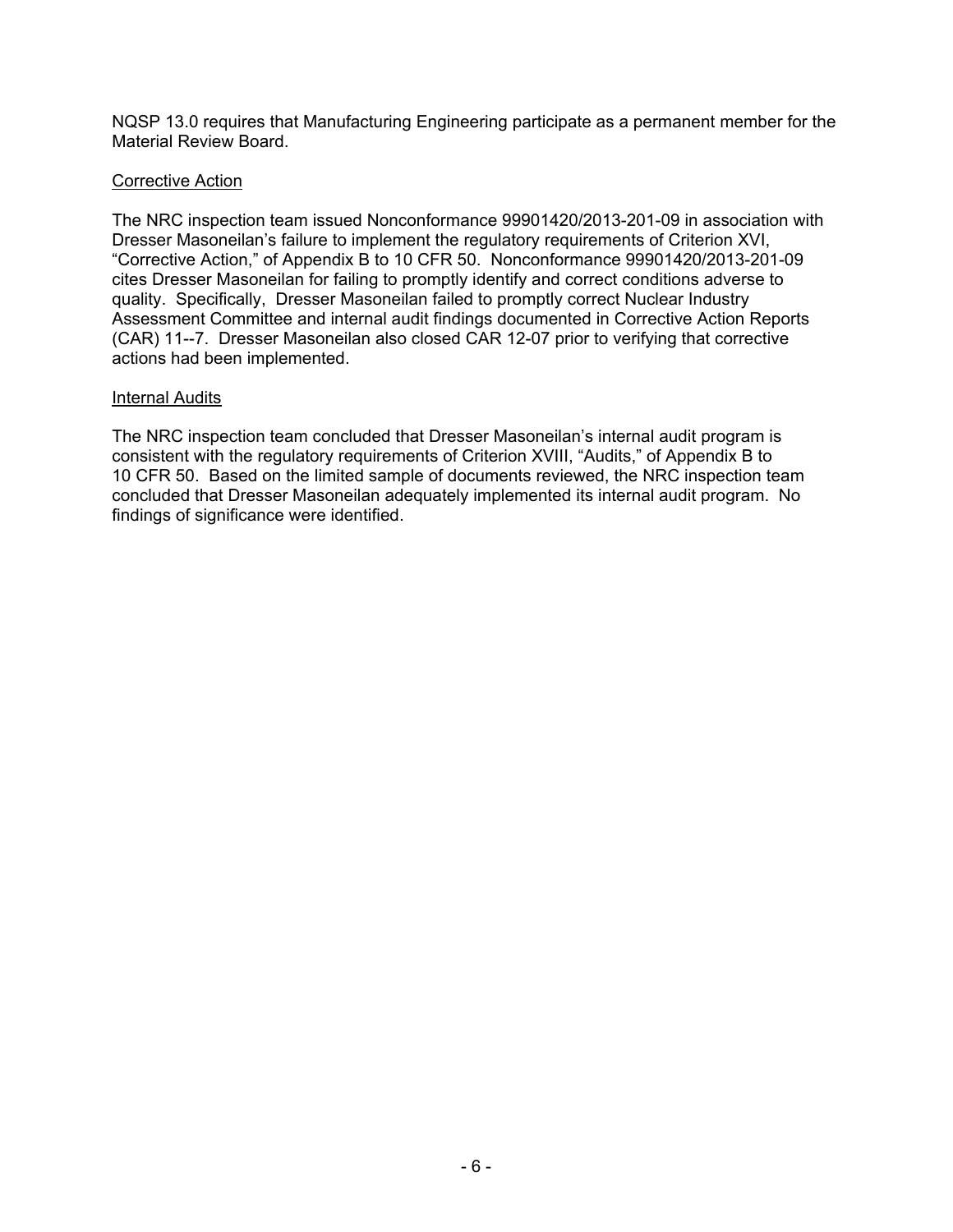## **REPORT DETAILS**

The U.S. Nuclear Regulatory Commission (NRC) inspection team observed various activities related to Dresser Masoneilan's quality assurance activities associated with the design, fabrication, assembly, and testing of valves and associated parts for operating nuclear power plants. Some of the specific activities observed by the NRC inspection team include:

- assembly of a 2-inch control valve
- nondestructive examination (liquid penetrant test) of the hard-faced portion of a pilot seat and guide of a 6-inch Class 2 pilot-operated valve
- dimensional inspection of the pilot seat and guide of a 6-inch Class 2 pilot-operated valve
- final quality control inspection of a valve
- hydrostatic and seat leakage testing of a 2-inch control valve
- calibration of a dial caliper
- daily Material Review Board meetings for the disposition of nonconforming items

In addition to observing these activities, the NRC inspection team verified that it properly identified, marked, calibrated, and used within its calibrated range measuring and test equipment (M&TE). Also, the NRC inspection team walked down Dresser Masoneilan's assembly floor and verified that nonconforming components were properly identified, marked, and segregated, when practical, to ensure that they were not reintroduced into the manufacturing processes.

#### 1. 10 CFR Part 21 Program

#### a. Inspection Scope

The NRC inspection team reviewed Dresser Masoneilan's policies and implementing procedures that govern Dresser Masoneilan's Title 10 of the *Code of Federal Regulations* (10 CFR) Part 21, "Reporting of Defects and Noncompliance," program to verify compliance with the regulatory requirements. In addition, the NRC inspection team evaluated the 10 CFR Part 21 postings and a sample of Dresser Masoneilan's purchase orders (PO) for compliance with the requirements of 10 CFR 21.6, "Posting Requirements," 10 CFR 21.21, "Notification of Failure To Comply or Existence of a Defect and its Evaluation," and 10 CFR 21.31, "Procurement Documents." Furthermore, the NRC inspection team discussed the 10 CFR Part 21 program with Dresser Masoneilan's management and technical staff. The attachment to this inspection report lists the documents that the NRC inspection team reviewed.

#### b. Observations and Findings

#### b.1 10 CFR Part 21 Policies and Procedures

The NRC inspection team reviewed Dresser Masoneilan procedure Nuclear Quality System Procedure 2.1 (NQSP 2.1), "Reporting Requirements Concerning Defects and Noncompliance 10 CFR PART 21," Revision D, dated October 24, 2012, to verify that it provides the guidance and organizational structure necessary to implement the requirements of 10 CFR Part 21 and other regulations associated with timely identification, evaluation, and reporting of defects and failures to comply that could create a substantial safety hazard such as Criterion XVI, "Corrective Action," of Appendix B, "Quality Assurance Criteria for Nuclear Power Plants and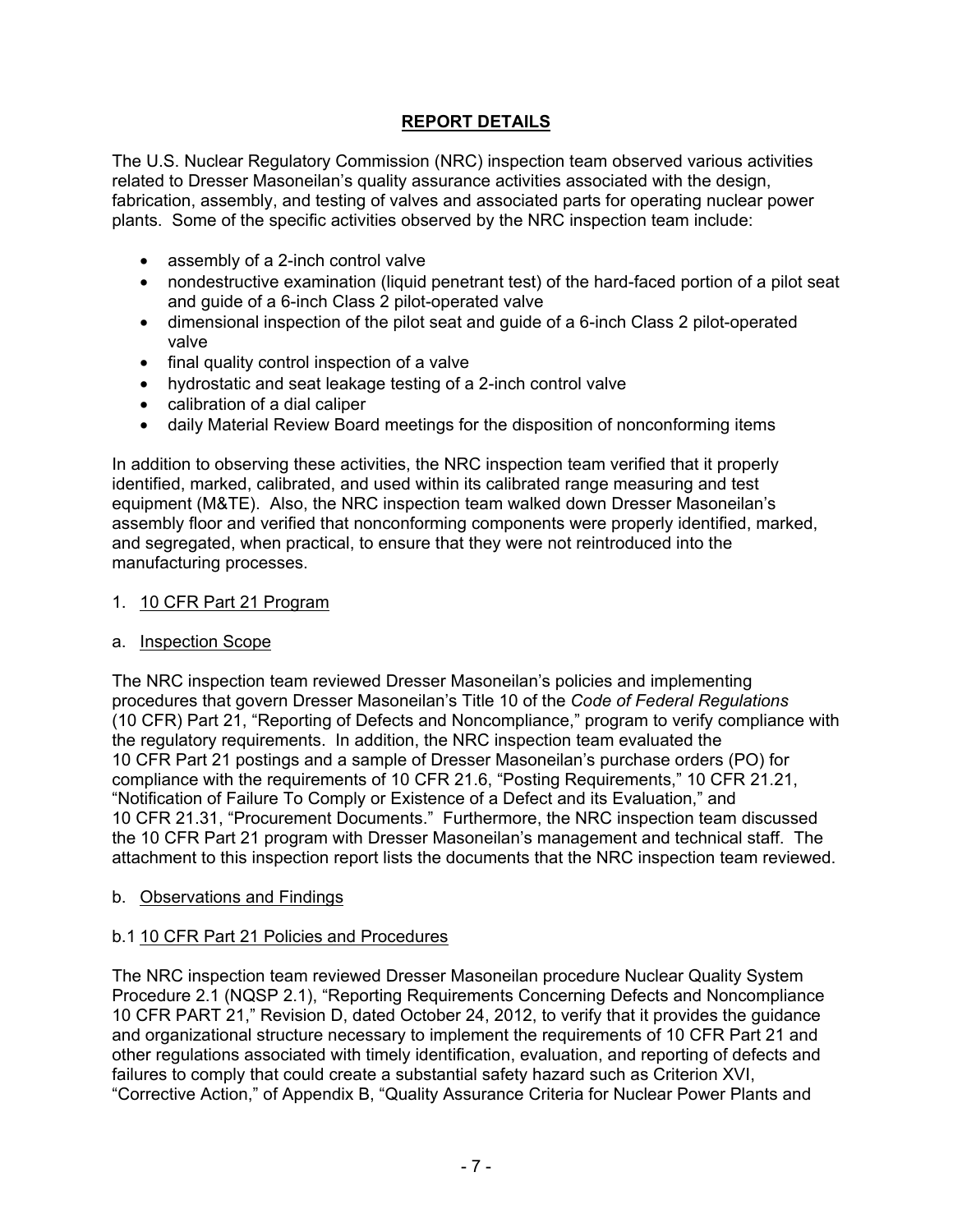Fuel Reprocessing Plants," to 10 CFR 50, "Domestic Licensing of Production and Utilization Facilities." The NRC inspection team verified that the procedures define applicable terms consistent with the terminology defined in 10 CFR 21.3, "Definitions," and provide the necessary guidance to evaluate deviations and failures to comply in an effective and timely manner in accordance with 10 CFR  $21.21(a)(1)$ ,  $(a)(3)$ ,  $(b)$ , and  $(d)$ , as well as provide appropriate guidance for interim reports in accordance with 10 CFR 21.21(a)(2).

The NRC inspection team reviewed NQSP 2.1 to verify the procedure provides the guidance to implement the requirements of 10 CFR Part 21. NQSP-2.1 establishes the process for evaluating deviations, defects, or failures to comply and reporting to customers and the Nuclear Regulatory Commission (NRC) as required. This procedure also defines the requirements for notification, communication, records, and postings as per 10 CFR 21. The NRC inspection team noted that NQSP-2.1, Section 4.3, states that, "Deviations or failures to comply are evaluated by the Nuclear Quality manager and the Nuclear Engineer Manger to determine if they result in a defect that could create a substantial safety hazard." The NRC inspection team discussed the documented evaluation criteria used for Dresser Masoneilan's Part 21 evaluation process. The inspection team noted that the current Nuclear Quality Manager and Nuclear Engineering Manager make up Dresser Masoneilan's Nuclear Safety Committee (NSC) and are responsible for identification of potential deviations or failure to comply and the performance and documentation of such evaluations in accordance with NQSP-2.1. In addition, NQSP-2.1 states that the Dresser Masoneilan's QA Manager (or designee) shall act as the NSC Chairman and is responsible for the overall evaluation and defect and failure to comply for responsibilities to the NRC. The NRC inspection team noted that evaluations for the past three years were documented on form QAF 40, Revision 2, "10 CFR Part 21 Evaluation." The NRC inspection team noted procedure NQSP-2.1 did not mention or include this form in the evaluation process. The NRC inspection team discussed the current Part 21 evaluation process being implemented by NQSP-2.1 evaluation process with the QA manager, who stated that there are not documented procedures in place to explain the process used by the NSC to perform the Part 21 evaluations. The NRC inspection team confirmed that there was no guidance to direct the QA Manager's designee through a Part 21 evaluation and completion of Form QAF 40. The NRC inspection team determined that Dresser Masoneilan failed to adopt appropriate procedures to ensure evaluations of deviations and failures to comply associated with substantial safety hazards. Specifically, Dresser Masoneilan's procedure NQSP-2.1 did provide guidance for who should evaluate deviations in accordance with 10 CFR Part 21 requirements, but did not contain guidance on how to evaluate deviations in accordance with 10 CFR Part 21 requirements. The NRC inspection team identified this issue as an example of Violation 99901420/2013-201-01. Dresser Masoneilan generated CAR 13-08 to address this issue.

The NRC inspection team reviewed QAMNUC 14.0, "Corrective Action," Revision A, dated July 14, 2010, and NQSP-13.0, "Nonconformance Identification & Disposition Procedure," Revision D, dated October 4, 2011, and determined that they adequately link the corrective action and nonconformance programs to the Part 21 program for evaluation of deviations and failures to comply. The NRC inspection team reviewed Dresser Masoneilan procedure Quality Management Systems Work Instruction (QMS-WI)-08, "Customer Complaints Process," dated March 12, 2009. QMS-WI 08 describes Dresser Masoneilan's process to insure customer complaints are reviewed, analyzed and are responded to. The NRC inspection team noted customer services, project manager, or senior staff members complete the top section of the online complaint form and then send it the Quality Assurance department. The Quality Assurance department completes the form and then posts the form. The QA manager notifies the project manager or manager of customer complaints of the issue. The responsible individuals then review the posted form and then works the issues until the resolution or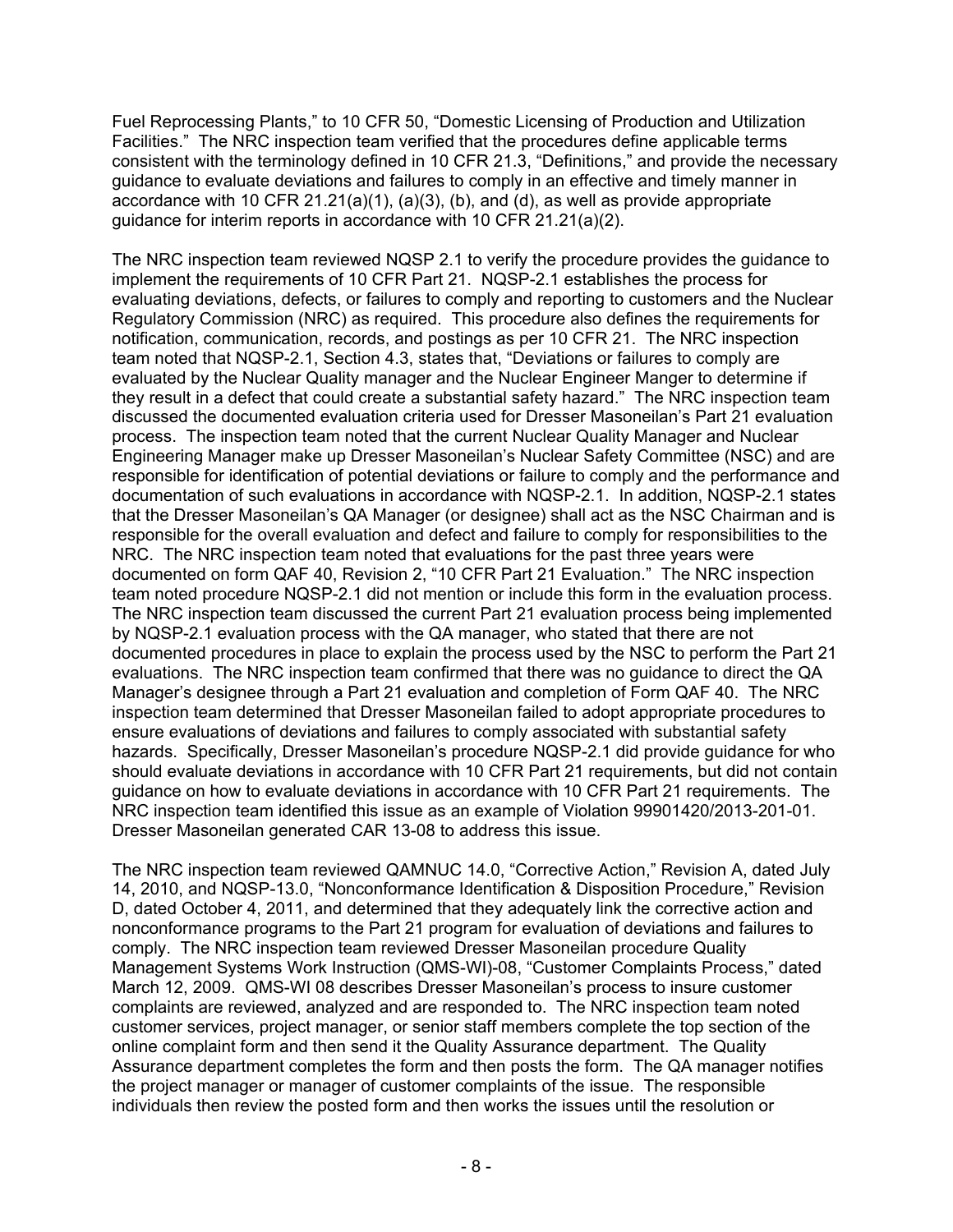corrective action is completed. Dresser Masoneilan's then notifies the customer of resolution or the completed corrective action. The NRC inspection team noted that the QMS-WI-08 procedure did not contain guidance or instructions for customer complaints to determine Part 21 applicability. The NRC inspection team and Dresser Masoneilan discussed potential for customer complaints having Part 21 applicability (i.e., deviations). Dresser Masoneilan stated that there were other processes used for customer feedback of Part 21 applicability nuclear grade products, but agreed that nothing prevented deviations in nuclear grade products from being reported using the QMS-WI-08 process. The NRC inspection team determined that Part 21 procedures were inadequate because they did not address evaluating deviations that are reported through customer complaint process in QMS-WI-08. This issue was identified as an example of Violation 99901420-2013-201-01.

## b.2 10 CFR Part 21 Evaluations

The NRC inspection team reviewed applicable nonconformance and corrective action reports to verify that Dresser Masoneilan adequately screened issues for evaluation within the 10 CFR Part 21 program. The NRC inspection team reviewed a sample of 10 CFR Part 21 evaluations and verified that Dresser Masoneilan adequately completed the evaluations within the required timeframes and that there was sufficient technical justification to support the conclusion of the evaluation. The NRC inspection team reviewed past correspondence to verify that Dresser Masoneilan made appropriate and timely notifications to inform its management, customers, and the NRC.

### b.3 Purchase Documents

The NRC inspection team reviewed the Dresser Masoneilan procurement procedures as well as a sample of POs and verified that the procurement process and each procurement document specified, when applicable, that the provisions for reporting of defects and noncompliances were required in accordance with 10 CFR 21.31, "Procurement Documents."

### b.4 10 CFR Part 21 Postings

The NRC inspection team verified the content of Dresser Masoneilan's 10 CFR Part 21 postings, as well as the location of each posting. The NRC inspection team verified that the information required by 10 CFR 21.6 was included on the postings distributed throughout the Ipswich, MA, complex in conspicuous locations consistent with the requirements of 10 CFR 21.6(2).

### c. Conclusion

The NRC inspection team issued Violation 99901420/2013-201-01 for Dresser Masoneilan's failure to adopt appropriate procedures to evaluate deviations and failures to comply associated with substantial safety hazards. Specifically, Dresser Masoneilan's procedure Nuclear Quality System Procedure (NQSP)-2.1, Revision D, "Reporting Requirements Concerning Defects and Noncompliance 10 CFR Part 21," dated October 25, 2012, did not contain appropriate guidance on how to evaluate deviations in accordance with10 CFR Part 21 requirements and Quality Management Systems Work Instruction-08 (QMS-WI-08), "Customer Complaints Process," dated March 12, 2009 procedure did not address evaluating and reporting of defects reported through the customer complaint process.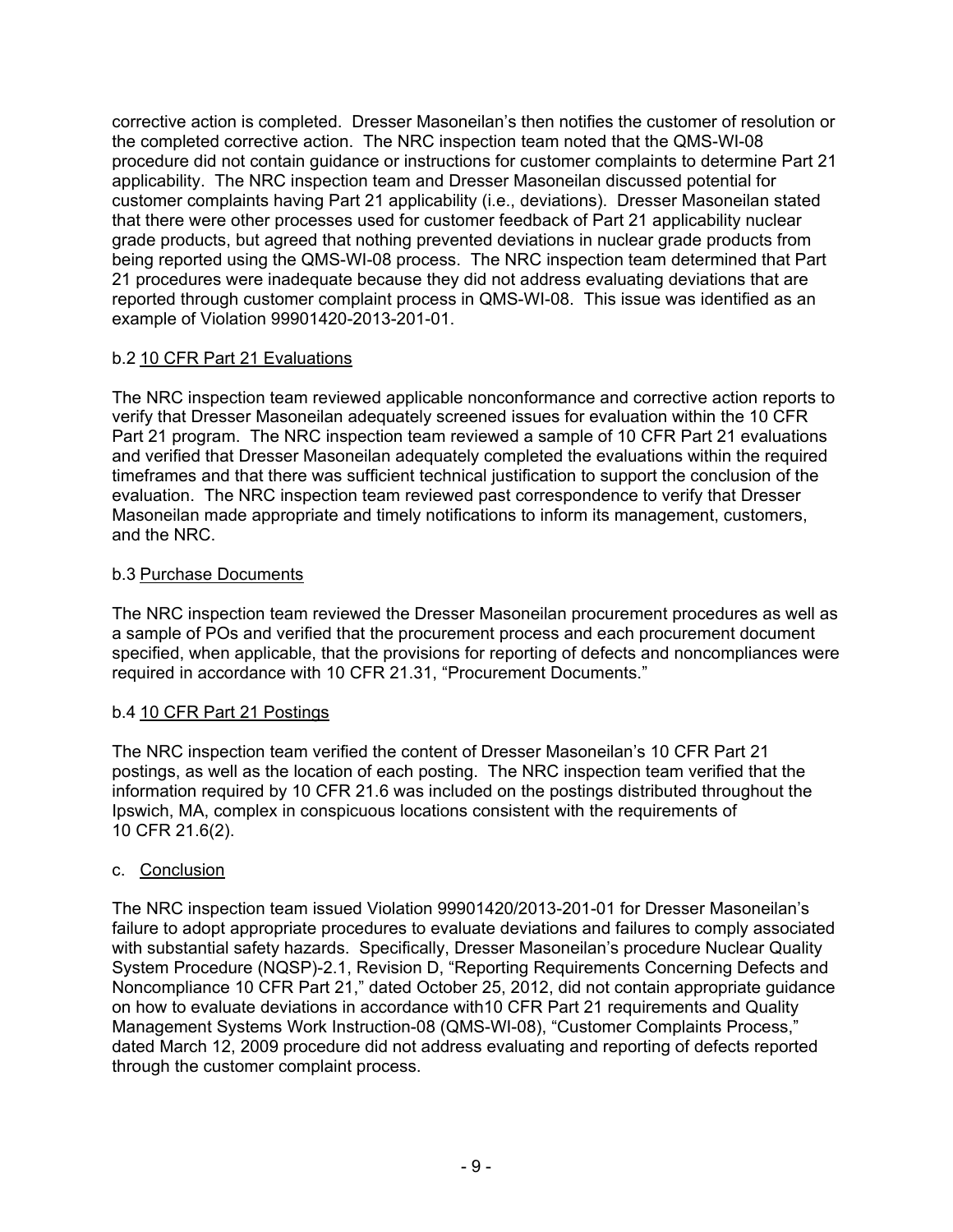### 2. Design Control and Commercial Grade Dedication

#### a. Inspection Scope

The NRC inspection team reviewed Dresser Masoneilan's policies and implementing procedures that govern the design control program to verify compliance with the regulatory requirements of Criterion III, "Design Control," of Appendix B to 10 CFR 50. It also considered the applicable requirements of the American Society of Mechanical Engineers (ASME) Boiler and Pressure Vessel Code (BPVC) Section III, "Rules for Construction of Nuclear Facility Components." The NRC inspection team reviewed several POs, design reports, and design changes to verify effective implementation of Dresser Masoneilan's design control process. In addition, the NRC inspection team reviewed Dresser Masoneilan's program for the dedication of commercial-grade items (CGI) for use in safety-related applications to verify compliance with the applicable regulatory requirements. The NRC inspection team reviewed several dedication packages, including dedication plans, the criteria for the selection of critical characteristics, the basis for sampling plan selection, and the selection of verification methods to verify effective implementation of Dresser Masoneilan's CGI dedication process. Furthermore, the NRC inspection team discussed the design control program with Dresser Masoneilan's management and technical staff. The attachment to this inspection report lists the documents that the NRC inspection team reviewed.

#### b. Observations and Findings

#### b.1 Design Control

The NRC inspection team reviewed two POs for replacement ASME BPVC Section III Class 2 valves for Crystal River Unit 3. The NRC inspection team reviewed the PO amendments, design specification, and work order packages to verify that the design information, design inputs, and subsequent changes the customer were correctly translated to the production documents. The NRC inspection team confirmed that the procurement specification was properly translated into Dresser Masoneilan's bills of materials, drawings, specifications, procedures, instructions and that work order packages supported this information. The NRC inspection team reviewed material specifications, applicable ASME BPVC construction requirements, qualification reports, test requirements, and test reports. All documents reviewed contained the appropriate technical details and met the procurement requirements.

The NRC inspection team reviewed five nuclear design revisions (NDR) to verify that Dresser Masoneilan's implementation of its design control process, including the design changes, design inputs, technical evaluation of design changes, design verification, and identified the applicable procedures, analyses, reports, drawings, and components affected by the design changes. It also verified that the revised design documentation continued to meet Criterion III, "Design Control," and Quality Assurance Manual (QAM) NUC 4.0, "Design Control." The NRC inspection team reviewed the following NDR packages:

- NDR 0010317 changed gasket surface finish on the body and bonnet and changed lubricants for a Class 900 control valve.
- NDRs 0009985 and 0012208 changed parts for the remote mounting kits for air set solenoid valves and transducers.
- NDR 0013036 changed machining on a Class 600 bonnet.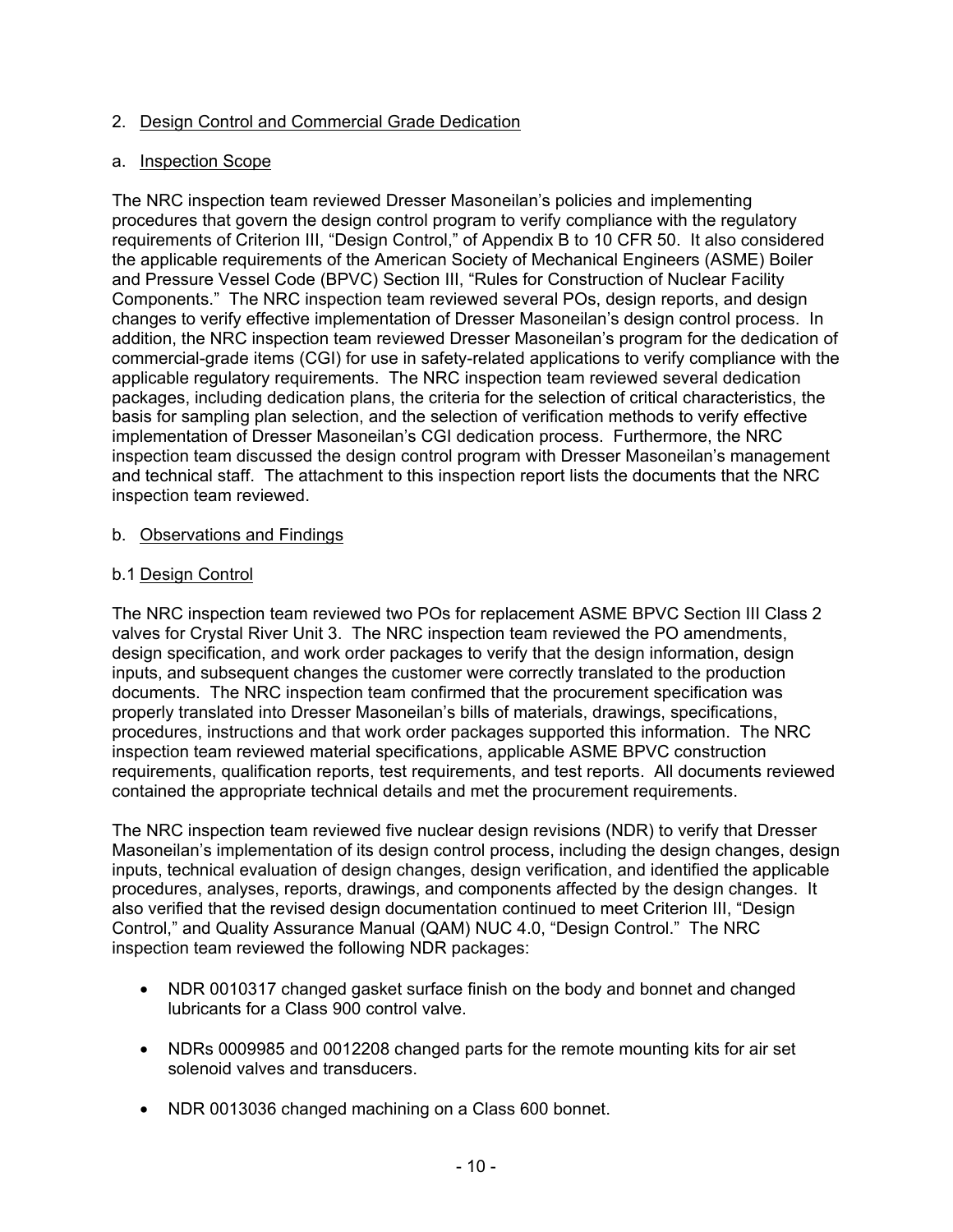• NDR 0012669 changed surface finish, part dimensions, and torque values for a Class 900 bonnet.

The NRC inspection team found that there was no objective evidence of technical justification or design verification for the above design changes. QAMNUC 4.0, "Design Control," Subsection 2.7 requires that where "changes to previously verified designs have been made, design verification shall be required for the changes, including evaluation of the effects of those changes on the overall design and on any design analyses upon which the design is based that are affected by the change to previously verified design."

In addition to the above NDRs, PO 632877 for lock nuts used in a valve for Job J30638-1, dated May 25, 2012, sent to Indian Point Unit had original design requirements for the material for the parts to be made of ASTM A307 carbon steel. Dresser Masoneilan fulfilled the order with ASTM A194 carbon steel parts. ASTM A194 has approximately 10 percent higher carbon content than ASTM A307, which should have been evaluated to determine if there was any impact on the maximum temperature requirements of about 500 degrees Fahrenheit, according to design drawings. Dresser Masoneilan could not provide objective evidence justify that the new material ASTM A194 is equal or better than ASTM A307 and that the valve would be able to perform it safety function.

The NRC inspection team determined that the above examples were contrary to Criterion III, "Design Control", of Appendix B to 10 CFR 50 in that Dresser Masoneilan failed to establish adequate design control measures for design changes commensurate with those applied to the original design. The NRC inspection team identified these issues as Nonconformance 99901420/2013-201-02. Dresser Masoneilan initiated CAR 13-17 to address this issue.

#### b.2 Technical Evaluations and Identification of Critical Characteristics

The NRC inspection team reviewed a sample of completed commercial-grade dedication packages, including dedication plans, the criteria for the selection of critical characteristics, the basis for sampling plan selection, and the selection of verification methods to verify effective implementation of its CGI dedication process, in accordance with the requirements of 10 CFR Part 21 and Criteria III, "Design Control," and Criteria VII, "Control of Purchased Material, Equipment, and Services," of Appendix B to 10 CFR 50. The NRC inspection team reviewed the packages listed below:

- Enertech PO 632877 for Indian Point Unit 2 lock nuts (P/N 971514-002-110J) used in valve reference in Job J30638-1
- Enertech PO 632517 for Byron Exelon Generation for model 77N-4 air filter regulators (P/N 802077401-040-J00)
- Enertech PO 632370 for North Anna for washers (P/N 010287001-105-J00) used in valve referenced in DWG A-8457
- Enertech PO 436251 for Calvert Cliffs for Actuator Stem (P/N 011875039-117-J000) used in valve referenced in DWG-011875005D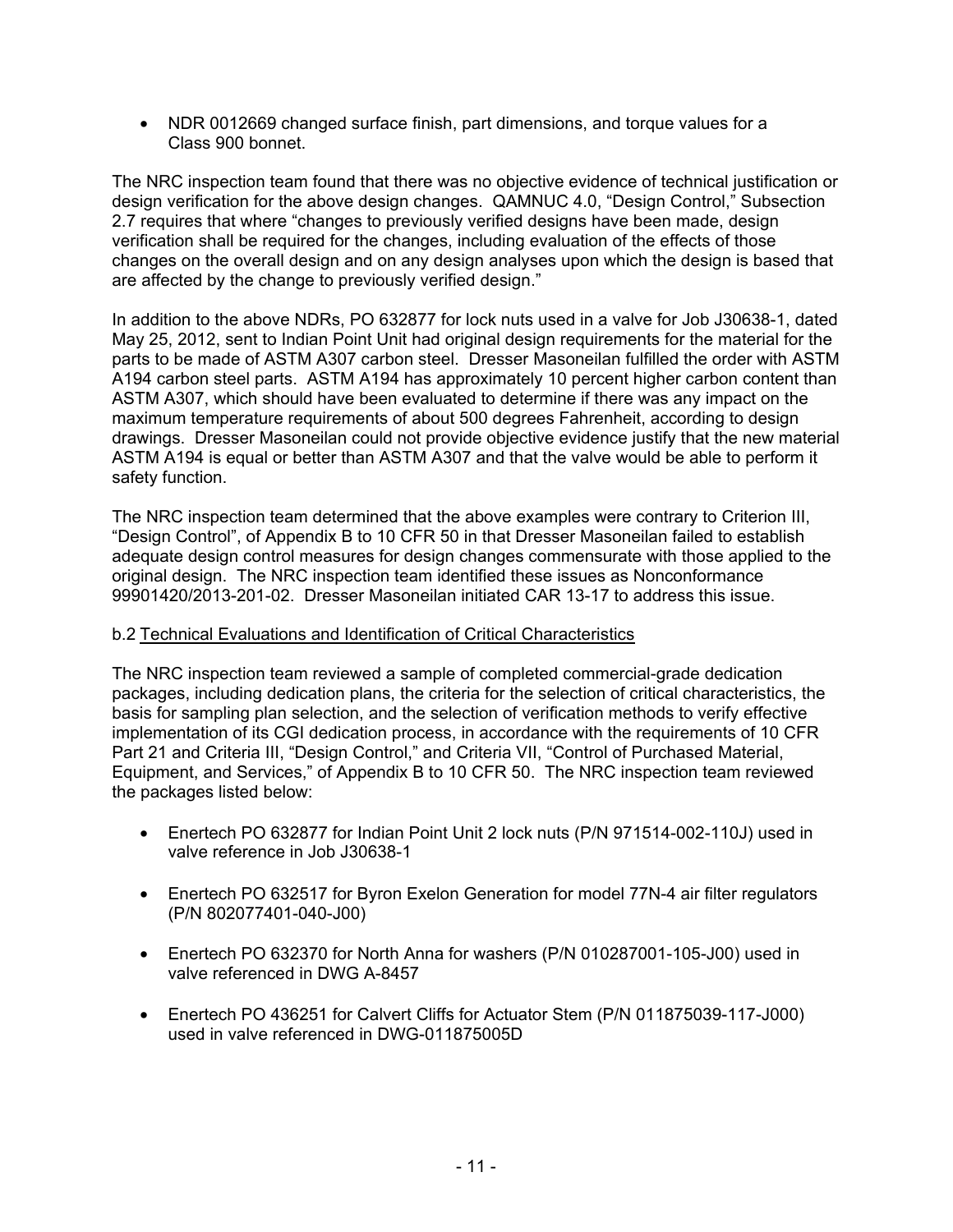- Enertech PO 682615 for Cook Nuclear Power Plant for packing gland and packing box (P/Ns 010209011-410-J000 and 010211002-457-J000) used in valve referenced in DWG 010211-003A
- Enertech PO 632225 for Turkey Point for Model 8005N ElectroPneumatic Transducer (P/N 080051209-999-0000)

NQSP-4.1, "Procedure for Preparation of Critical Component Evaluation Sheets," defines the requirements for conducting technical evaluations and documenting critical characteristics in a critical component evaluation sheet (CCES) for each of the parts that make a safety-related component. NQSP-4.1 further describes that completed CCES contain a part number, part name, drawing number, function, evaluation, critical characteristics, acceptance methods, and signatures. The evaluation is required to contain various failure modes of the part to include, for example, a generic classifications that the safety function of the equipment if it is to fail open or close (depending on the type of actuator) on loss of air supply. If possible, it should also describe the effects of the failure mode for various safety functions (e.g., operability during and after a seismic event), in order to assist in determining critical characteristics.

NQSP-4.2, "Procedure for Dedication of Parts and Subassemblies," defines the requirements for ensuring that commercial-grade parts can be dedicated for installation in a safety-related component. This procedure further describes in the completion of the CCES that "the critical characteristics to be verified include as a minimum part number, dimensions and material," and states that material "of construction can be verified and documented by a number of methods depending on the part, Certified Material Test Reports (CMTR), manufacturer's markings and material analysis test results are acceptable for confirming that the material of construction is as required by the part number material designation."

The NRC inspection team reviewed a sample of completed CCESs for the POs above, and determined that the CCES did not provide complete evaluations in accordance with NQSP-4.1. Of the samples reviewed, most of the CCESs used over the past 3 years did not discuss the parts' safety function and failure modes, as required by procedure. The NRC team also observed that there were a number of examples of CCES that did not include material as a critical characteristic, contrary to NQSP-4.2. Specifically, from the commercial-grade dedication packages reviewed, CCES for parts and parts in components that were metallic in nature did not specify material to be a critical characteristic. The NRC inspection team determined that the failure follow procedures NQSP 4.1 and NQSP 4.2 was contrary to the requirements of Criterion V, "Instructions, Procedures, and Drawings," of Appendix B to 10 CFR 50. The NRC inspection team identified this as an example of Nonconformance 99901420/2013-201-04. Dresser Masoneilan generated CAR 13-09 to address this issue.

#### b.3 Acceptance of Commercial Grade Items

As a part of the commercial-grade dedication package for POs, the CCES is attached for each part, and a Critical Characteristics Records Sheet (CCRS) documents the actual verification of the critical characteristics. The NRC inspection team noted that Dresser Masoneilan only performs some inspections and tests on a sample of the commercial parts procured. Procedure QSP 20.0, "Sampling Inspection Procedures," Revision 0, outlines Dresser Masoneilan's plan for sampling. This procedure follows MIL STD-105E, "Sampling Procedures and Tables for Inspection by Attributes," a nationally recognized industry standard for sampling. QSP-20.0 requires Dresser Masoneilan to verify supplier performance through one of the following methods to sample: audit of the supplier, independent laboratory verification, quality system certification, or history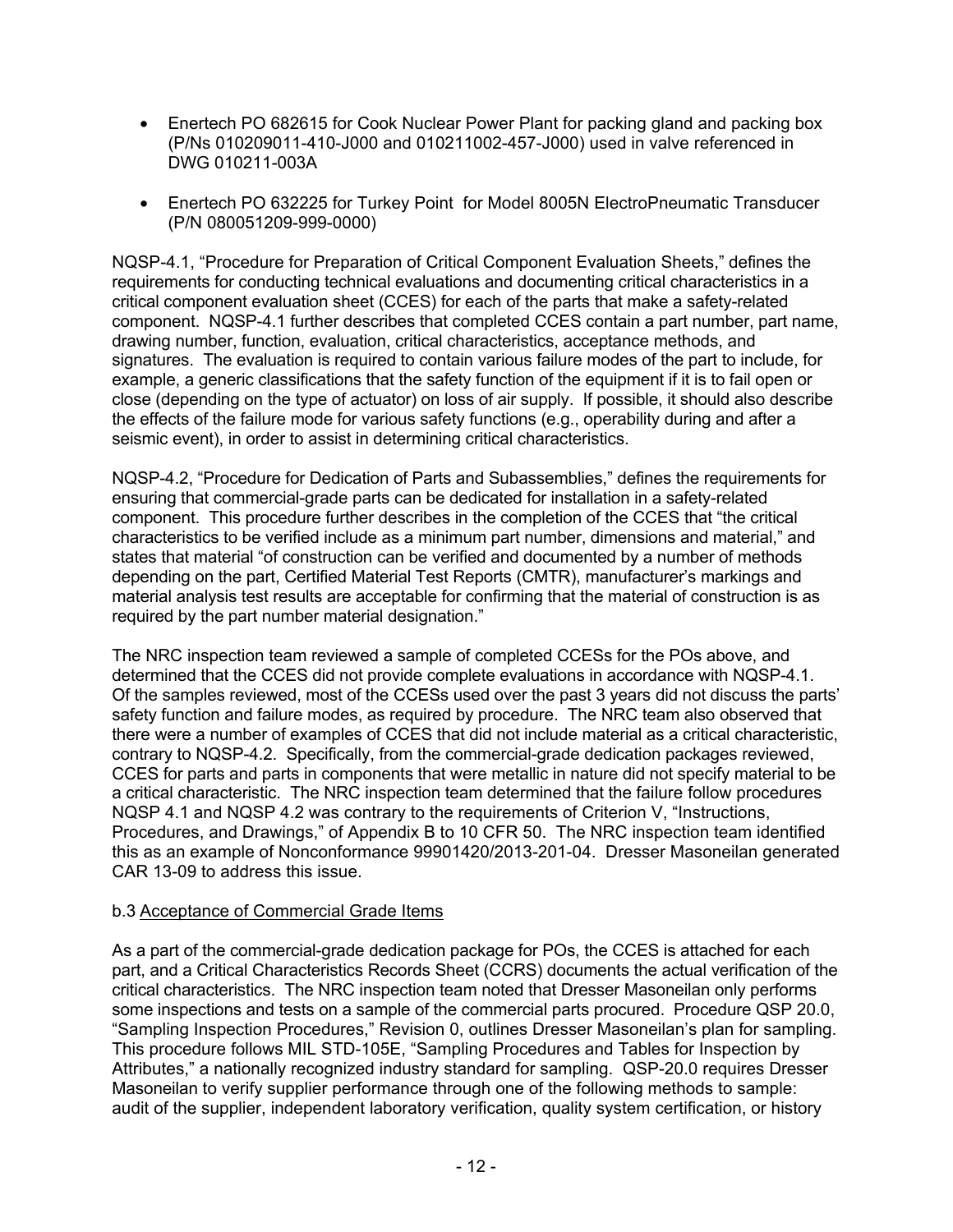of supplier's performance. The NRC inspection team determined that Dresser Masoneilan had not adequately verified its commercial suppliers' ability to provide consistent lots, batches, or heats. The NRC inspection team also noted that QSP-20.0 did not require an item-specific basis for providing assurance of the items' suitability for sampling considering complexity of the item and homogeneity of batches, lots, and heats*.* For the sample of commercial-grade dedication packages reviewed, Dresser Masoneilan did not performed an engineering evaluation of the items' suitability for sampling, nor the lot, batch, or heat number controls for safety-related parts such as bolts, screws, washers, and nuts. For example, for a set of lock nuts for PO 632877, there were eight lock nuts ordered, but Dresser Masoneilan only sampled three. The sampling verified the critical characteristic of the three lock nuts, but Dresser Masoneilan failed to establish assurance that the remaining lock nuts were from the same controlled lot or heat and, therefore, would reasonably be able to perform their safety function. The NRC inspection team identified this issue as an example of Nonconformance 99901420/2013-201-03.

According to NQSP-4.2, "the critical characteristics to be verified include as a minimum part number, dimensions and material." NQSP-4.2 further states that material "of construction can be verified and documented by a number of methods depending on the part, CMTR, manufacturer's markings and material analysis test results are acceptable for confirming that the material of construction is as required by the part number material designation." The NRC inspection team reviewed approximately twenty commercial-grade dedication packages that identified material as a critical characteristic but failed to adequately verify the material specifications, as required by NQSP-4.2. In around ten cases, Dresser Masoneilan tested material properties of metallic parts and corrosive characteristics by means of a magnetism check. The NRC inspection team noted where precise material specifications, such as a certain grade or type of metal, were required for various parts in the original design specifications. The NRC inspection team interviewed Dresser Masoneilan's engineering staff, and both determined that the magnet test did not meet NQSP-4.2 and was not adequate to verify the critical characteristics of the material to provide reasonable assurance that the purchased material would be able to perform it safety function. One example of this was for PO 632370 for washers. The design specification of the washers was for material to be made of ASTM A36 carbon steel. The CCRS documented that the critical characteristic was satisfied by a magnet to determine if the material was austenitic (a non-magnetic allotrope of iron). Dresser Masoneilan performed a similar test for PO 682615 for a packing gland and packing box to verify that metal bolts were not corrosive. The NRC inspection team did identify an example in which material properties of a bar stock for an actuator stem for PO 436251 was verified by a CMTR as required for NQSP-4.2. However, a commercial supplier provided the CMTR, and Dresser Masoneilan had not conducted a commercial survey of that vendor to verify its controls over material or that the CMTR generation was adequate to control the critical characteristic. The NRC inspection team identified this issue as an example of Nonconformance 99901420/2013-201-03.

### c. Conclusion

The NRC inspection team issued Nonconformance 99901420/2013-201-02 for Dresser Masoneilan's failure to establish adequate design control measures for a design change commensurate with those applied to the original design and for not having approval by the organization that performed the original design. Specifically, Dresser Masoneilan (1) failed to perform design review and verification for the technical changes to nuclear design revision packages, (2) failed to perform engineering evaluation to provide justification for the changes of the material for lock nuts of an actuator for Indian Point PO 632877. The NRC inspection team also issued Nonconformance 99901420/2013-201-03 for Dresser Masoneilan's failure to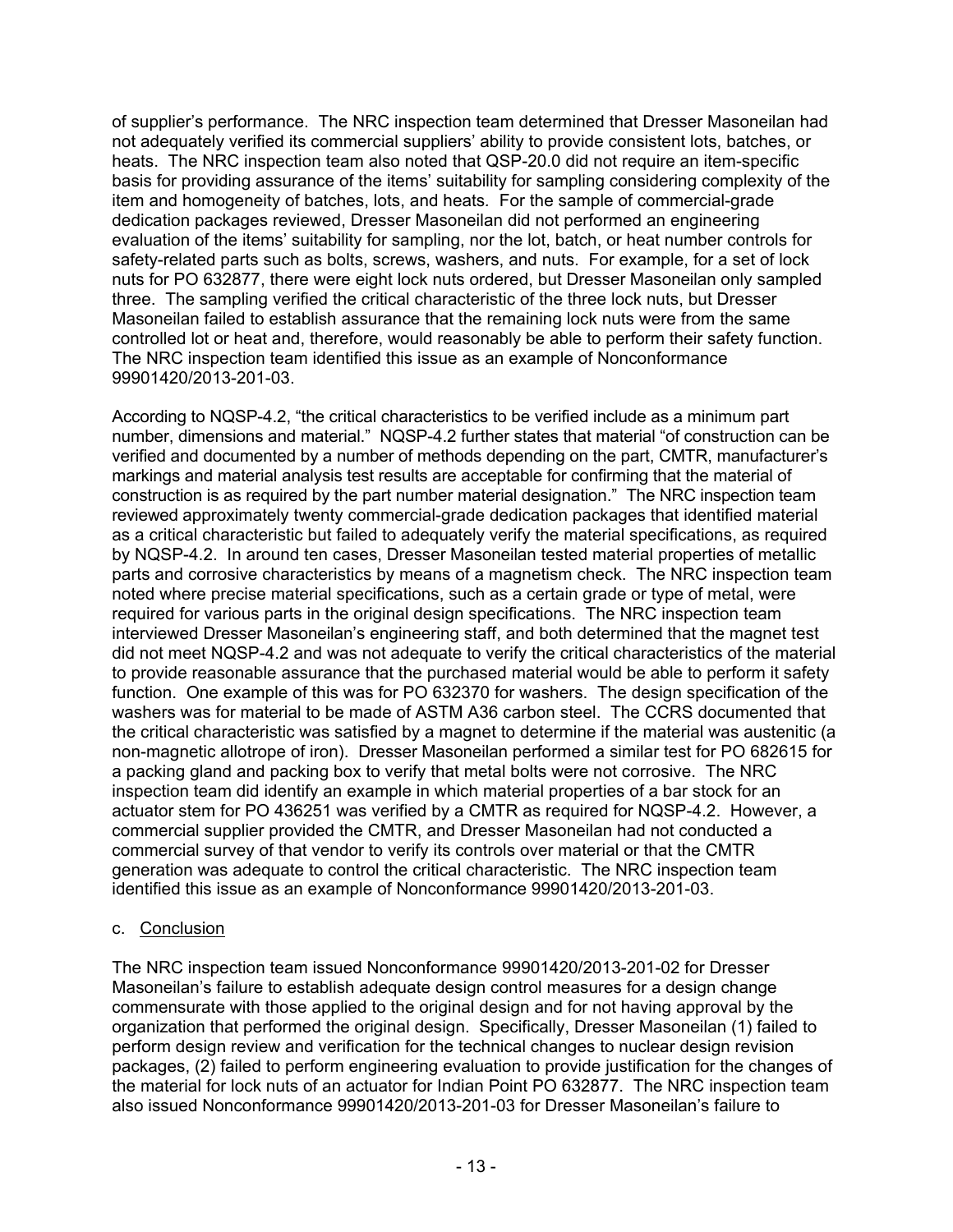adequately review materials and parts essential to the safety-related functions of structures, systems, and components for suitability of application and to ensure that purchased material conformed to the procurement documents. Specifically, Dresser Masoneilan used inadequate methods for the verification of material, which was a critical characteristic. Dresser Masoneilan performed a magnetism check, which is inadequate to identify material, as opposed to the verification methods allowed by NQSP 4.2, when accepting purchased material. Additionally, Dresser Masoneilan did not evaluate the suitability and complexity of items prior to verifying physical and dimensional critical characteristics of commercial-grade items by sampling and did not evaluate the suppliers' controls over traceability to the parts to batches, lots, or heat number. In addition, the NRC inspection team identified an example of Nonconformance 99901420/2013-201-04 for Dresser Masoneilan's failure to prescribe activities that affect quality in appropriate procedures and to accomplish activities that affect quality in accordance with instructions and procedures. Specifically, Dresser Masoneilan technical evaluations for the dedication of commercial-grade items for Enertech POs 632877, 632517, 632370, 436251, 682615, 632225 did not discuss items' safety function and failure modes as required by NSQP 4.1. Dresser Masoneilan excluded material as a critical characteristic for multiple parts as required by NSQP 4.2.

### 3. Oversight of Contracted Activities

#### a. Inspection Scope

The NRC inspection team reviewed Dresser Masoneilan's policies and implementing procedures that govern the implementation of Dresser Masoneilan's oversight of contracted activities to verify compliance with the requirements of Criterion IV, "Procurement Document Control," Criterion VII, "Control of Purchased Material, Equipment, and Services," and Criterion XVIII, "Audits," of Appendix B to 10 CFR 50. The NRC inspection team reviewed a sample of POs, external audits (including those conducted by third-parties), and receipt inspection records to evaluate compliance with Dresser Masoneilan's program and technical requirements. In addition, the NRC inspection team reviewed the disposition of corrective actions to resolve deficiencies that audit findings identified for adequacy and timeliness. Furthermore, the NRC inspection team discussed the oversight of contracted activities with Dresser Masoneilan's management and technical staff. The attachment to this inspection report lists the documents reviewed by the NRC inspection team.

### b. Observations and Findings

### b.1 Procurement Document Control

The NRC inspection team reviewed a sample of five POs that Dresser Masoneilan issued to determine if the requirements identified in the procedures were imposed on the applicable purchasing documents. The NRC inspection team found that the sample of POs adequately documented the procurement requirements as established by Dresser Masoneilan's governing policies and implementing procedures, which include (1) imposition of appropriate quality, technical, and regulatory requirements, and (2) identification of the applicable codes and standards. The NRC inspection team also found that these POs adequately defined contract deliverables, instructions for the disposition of nonconformances, access rights, and provisions for the extension of contractual requirements to subcontractors. The NRC inspection team verified that when changes to approved procurement documents were necessary, Dresser Masoneilan applied the same level of review and approval to these documents as it did to the original documents. In addition, the NRC inspection team confirmed that all the safety-related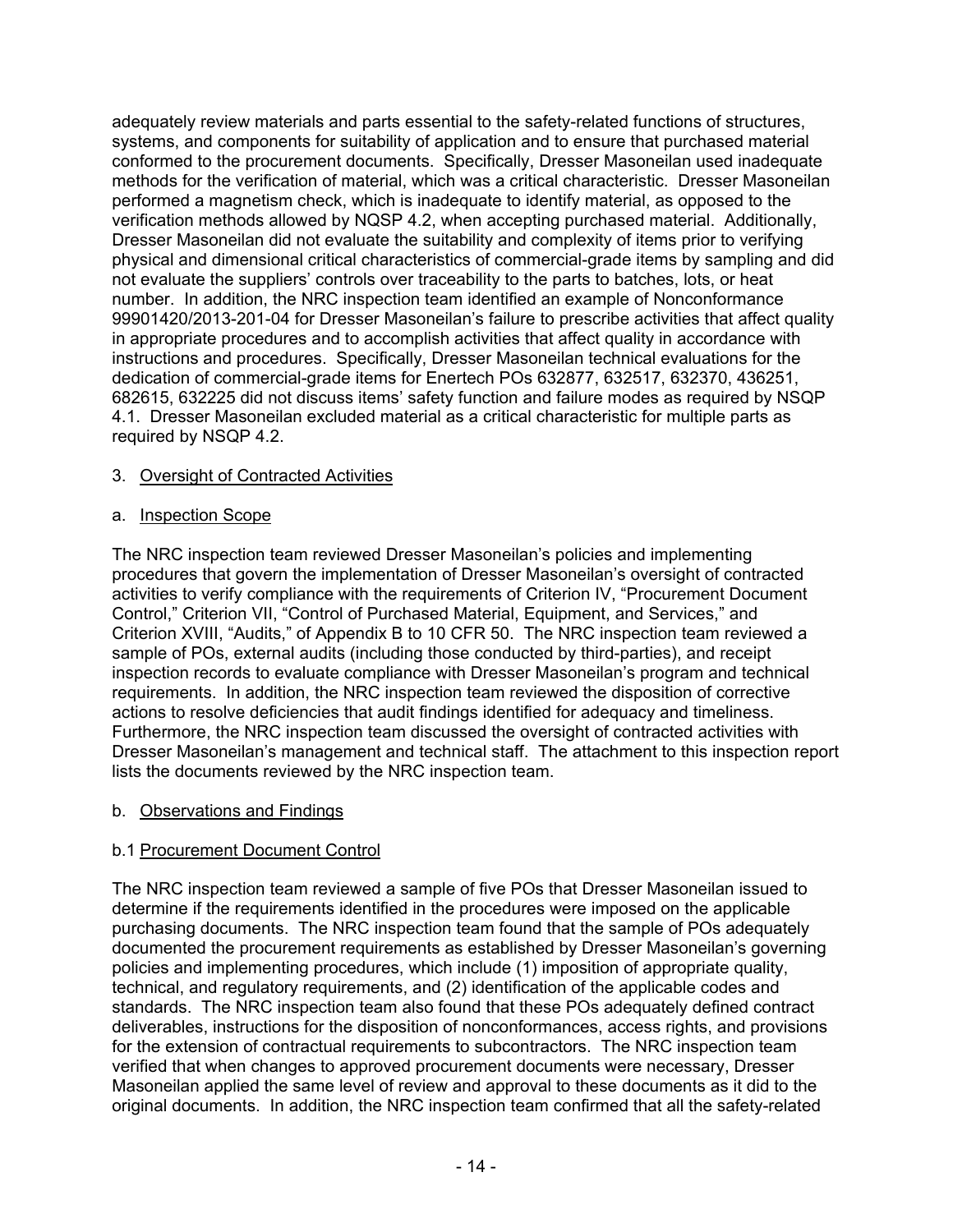POs reviewed included clauses that invoke the provisions of 10 CFR Part 21 and that require the vendor or supplier to conduct safety-related work under its approved QA program.

### b.2 Maintenance of the Approved Suppliers List

The NRC inspection team reviewed the approved suppliers list (ASL) to ensure that qualified and approved suppliers were listed; that the lists were maintained, distributed, and periodically updated by authorized personnel; and that any revisions to the lists were implemented following the applicable procedures. The NRC inspection team confirmed that the suppliers performing work for Dresser Masoneilan were appropriately listed on the ASL. In addition, the NRC inspection team confirmed that the scope of supply was documented and consistent for the activities contracted. However, the NRC inspection team identified one example of a supplier that was inappropriately placed on the ASL based on a third party audit.

Dresser Masoneilan is a member of NIAC, which consists of companies that supply goods and services to the nuclear industry based on a quality program that meets the requirements in Appendix B to 10 CFR 50 and that accept 10 CFR Part 21. NIAC develops and maintains procedures and processes necessary to plan, guide, and share supplier evaluations (audits) with its members. Dresser Masoneilan uses NIAC audits to support the qualification and maintenance of suppliers. Dresser Masoneilan NQSP-6.12, "Control of Purchased Items and Services," Section 5.H, "NIAC Auditors," states that "Masoneilan is a member of the Nuclear Industry Assessment Committee (NIAC) and uses third party (NIAC) audits to supplement Masoneilan auditing of suppliers. NIAC Audits and NIAC Auditors are reviewed and approved in accordance with Dresser Masoneilan procedures." The QA Manager reviews NIAC audits and approves the audit report to include the vendor on the ASL. The NRC inspection team discussed the current process of evaluating third party audits with the QA Manager and noted that the current process Dresser Masoneilan implements by to review and approve third party audits is not documented in any documented instructions or procedures. The NRC inspection team identified this issue as Nonconformance 99901420/2013-201-04. Dresser Masoneilan generated CAR 13-10 to address this issue.

The inspection team reviewed the Dresser Masoneilan evaluation of NIAC audit performed on Deloro Stellite, a hard-facing overlay alloy supplier. The NRC inspection team reviewed the checklist used by NIAC and the quality assurance manual for Deloro Stellite and determined that the quality assurance manual for Deloro Stellite did not address all of the appropriate criteria of 10 CFR 50, Appendix B. The Deloro Stellite quality assurance manual was developed to comply with ISO 9001:2008, "Quality management systems." Additionally, the NIAC audit had significant open findings at the time of acceptance by Dresser Masoneilan. The NRC inspection team determined that Dreser Masoneilan's failure to adequately assess the effectiveness of the control of quality by its supplier was contrary to the requirements of Criterion VII, "Control of Purchased Material, Equipment, and Services," of Appendix B to 10 CFR 50. The NRC inspection team identified this issue as an example of Nonconformance 99901420/2013-201-05.

### b.3 External Audits

The NRC inspection team reviewed a sample of external audits to verify the implementation of Dresser Masoneilan's external audit program. With the exception of the example below, the NRC inspection team verified that Dresser Masoneilan had prepared and approved plans that identify the audit scope, focus, and applicable checklist criteria before the initiation of the audit activity. The NRC inspection team also confirmed that the audit reports contained a review of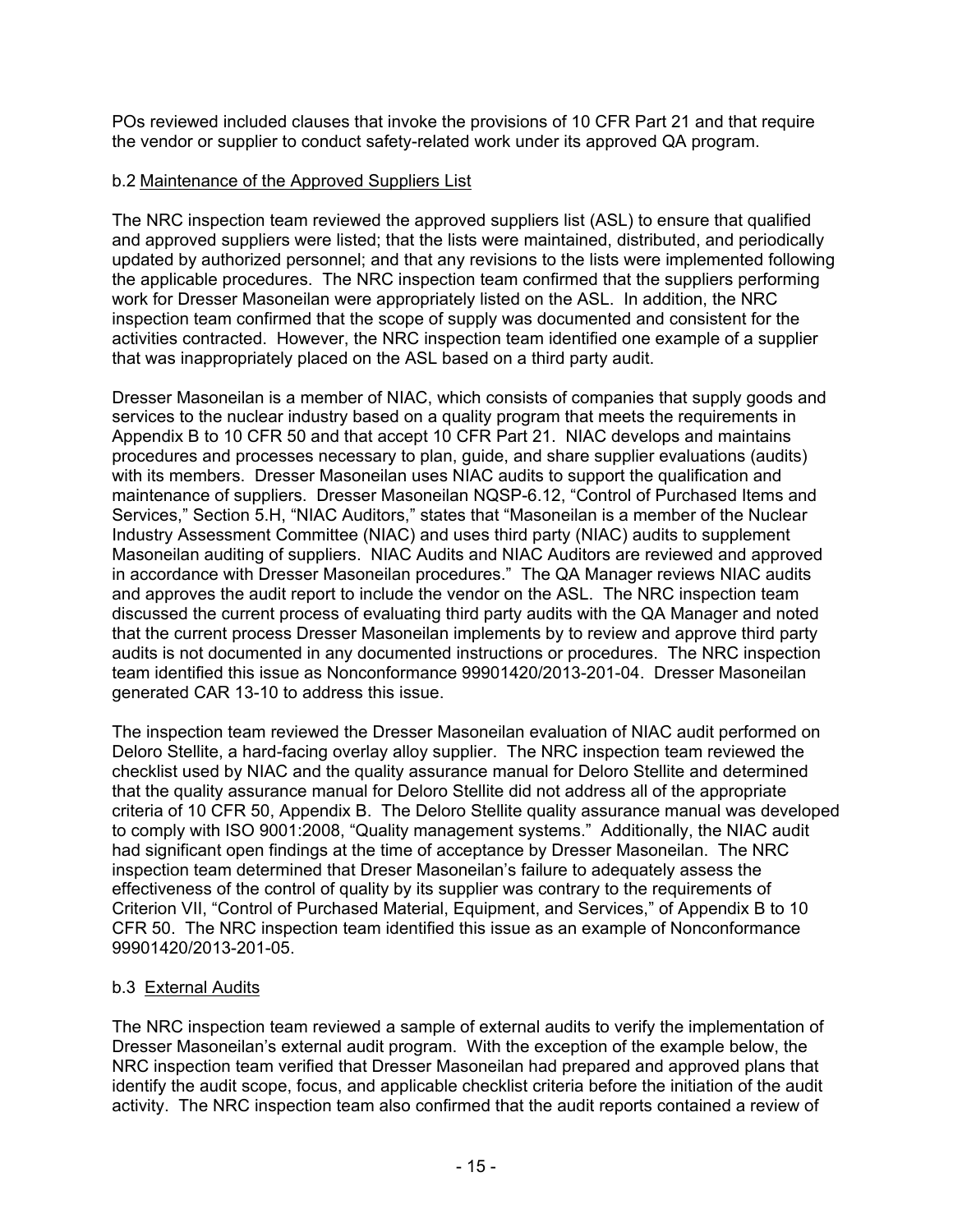the relevant QA criteria in Appendix B to 10 CFR 50 for the activities that individual suppliers performed and documentation of pertinent supplier guidance associated with each criterion. For audits that resulted in findings, the NRC inspection team verified that the supplier had established a plan for corrective action and that Dresser Masoneilan had reviewed and approved the corrective action and verified its satisfactory completion and proper documentation.

The NRC inspection team noted that the audit report for a supplier providing offsite records management, Iron Mountain, was inadequate. The audit report did not provide objective evidence of the supplier's ability to furnish quality in accordance with an approved quality assurance program and implementing procedures that meet the requirements of 10 CFR Part 50, Appendix B. The audit only verified that various requested documents could be retrieved and produced upon request. The NRC inspection team identified this issue as an example of Nonconformance 99901420/2013-201-05. Dresser Masoneilan initiated CAR 13-11 to address this issue.

The NRC inspection team reviewed a sample of the training and qualification records of Dresser Masoneilan's lead auditors and auditors and confirmed that auditing personnel had completed all required training and had maintained qualification and certification in accordance with Dresser Masoneilan's policies and procedures. The NRC inspection team also verified that audit teams that Dresser Masoneilan selected were sufficiently qualified to evaluate areas within the scope of the audit.

## c. Conclusion

The NRC inspection team issued Nonconformance 99901420/2013-201-05 for Dresser Masoneilan's failure to verify two suppliers' compliance with the quality program by objective evidence. Specifically, Dresser Masoneilan did not adequately assess the effectiveness of the control of quality by its suppliers, Iron Mountain and Deloro Stellite. The NRC inspection team also identified two examples of Nonconformance 99901420/2013-201-04 for Dresser Masoneilan's failure to prescribe activities that affect quality in appropriate procedures and to accomplish activities that affect quality in accordance with instructions and procedures. Specifically, Dresser Masoneilan failed to develop documented instructions or procedures that prescribe the process to evaluate and accept third-party audits to place a supplier on its approved suppliers list. Dresser Masoneilan also failed to generate corrective actions in accordance with QAMNUC Section 14.0 for seven open findings identified in a third party audit report.

### 4. Control of Special Processes

### a. Inspection Scope

The NRC inspection team reviewed Dresser Masoneilan's policies and implementing procedures that govern the control of special processes to verify compliance with the regulatory requirements of Criterion IX, "Control of Special Processes," of Appendix B to 10 CFR 50, Section III, "Rules for Construction of Nuclear Facility Components," Section V, "Nondestructive Examination," and Section IX, "Welding and Brazing Qualification," of the ASME Code edition and addenda cited in the purchase orders. The NRC inspection team also observed nondestructive testing and reviewed a sample of welding and nondestructive examination records. In addition, the NRC inspection team discussed the control of special processes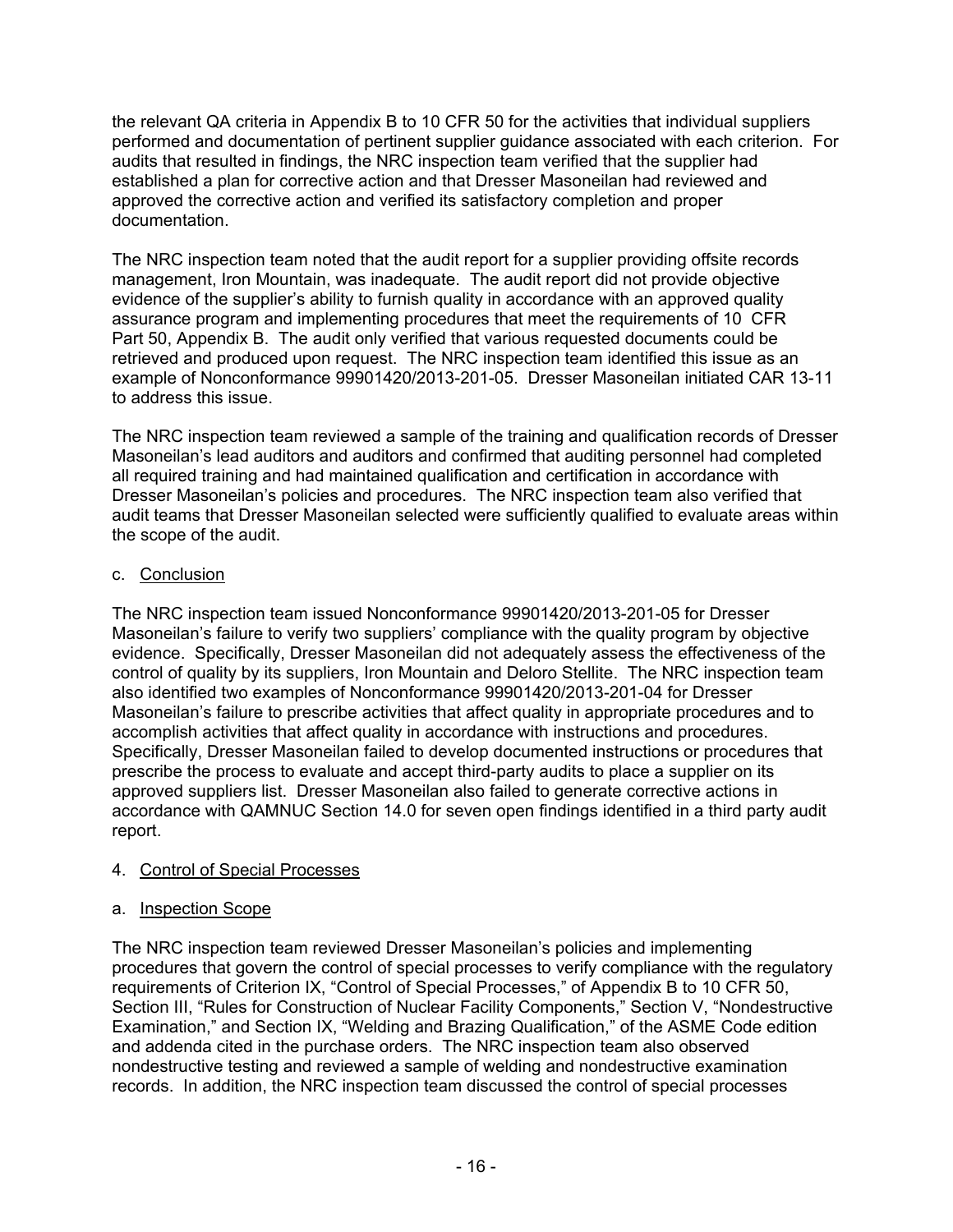program with Dresser Masoneilan's management and technical staff. The attachment to this inspection report lists the documents that the NRC inspection team reviewed.

#### b. Observations and Findings

#### b.1 Welding Process

At the time of the inspection, Dresser Masoneilan did not perform any welding activities. Therefore, the NRC inspection team reviewed a sample of welding records associated with welding performed during the fabrication of replacement parts for Millstone and Salem in POs 693298 and 709816, respectively. Specifically, the NRC inspection team verified that Welding Procedure Specification (WPS) No. ES-267, "GTAW Stellite 6 Hardfacing of P8 SS and P43 Hastelloy C276," Revision AB, dated October 3, 2010, and its accompanying procedure qualification record (PQR) ASME IX QW-483, PQR-55, "GTAW Hardfacing Using Stellite #6," Revision C, dated October 7, 2010, were prepared in accordance with the requirements in Section IX of the ASME BPVC and the applicable Dresser Masoneilan policies and procedure NQSP 9.3, "Welding Procedures and Procedures Qualifications," Revision A, dated May 22, 2007.

The NRC inspection team determined that qualified welders perform welding on ASME BPVC materials and fabrication of ASME BPVC items in accordance with approved WPSs. The NRC inspection team reviewed a sample of training and qualification records for welding personnel and confirmed that they had met all the required training and had maintained qualification and certification in accordance with Dresser Masoneilan's policies and procedures and that the welding personnel were qualified in accordance with the applicable requirements in Sections III and IX of the ASME BPVC.

The NRC inspection team walked down the welding material storage and welding material issue areas and verified that welding material was adequately controlled and that ovens were maintained to control moisture, as applicable, in accordance with Section IX of the ASME BPVC. The NRC inspection team also confirmed that, for a sample of certified material test reports, the reports complied with the chemical composition and mechanical properties, as required by Subsection NC of Section III of the ASME BPVC.

#### b.2 Nondestructive Examination

The NRC inspection team observed a liquid penetrant examination on the hard-faced portion of a pilot of a 6-inch Class 2 pilot-operated valve intended for Susquehanna Unit 2. The NRC inspection team confirmed that Dresser Masoneilan performed the liquid penetrant testing using qualified procedures, certified nondestructive examination (NDE) inspectors, approved NDE materials, and calibrated M&TE. Specifically, the NRC inspection team verified that WES 193, "Liquid Penetrant Examination Procedure Color contrast (Visible Dye) for All Applications," Revision P, dated July 1, 2010, and its accompanying demonstration record, "Demonstration of Nondestructive Examination Procedure ES 193 Revision P," dated July 1, 2010, were prepared in accordance with the requirements in Section V of the ASME BPVC. The NRC inspection team also verified that, for a sample of NDE procedures and liquid penetrant test reports for the fabrication of replacement parts for Millstone and Salem in POs 693298 and 709816, respectively, that the procedures and reports complied with the applicable requirements in Section V of the ASME BPVC.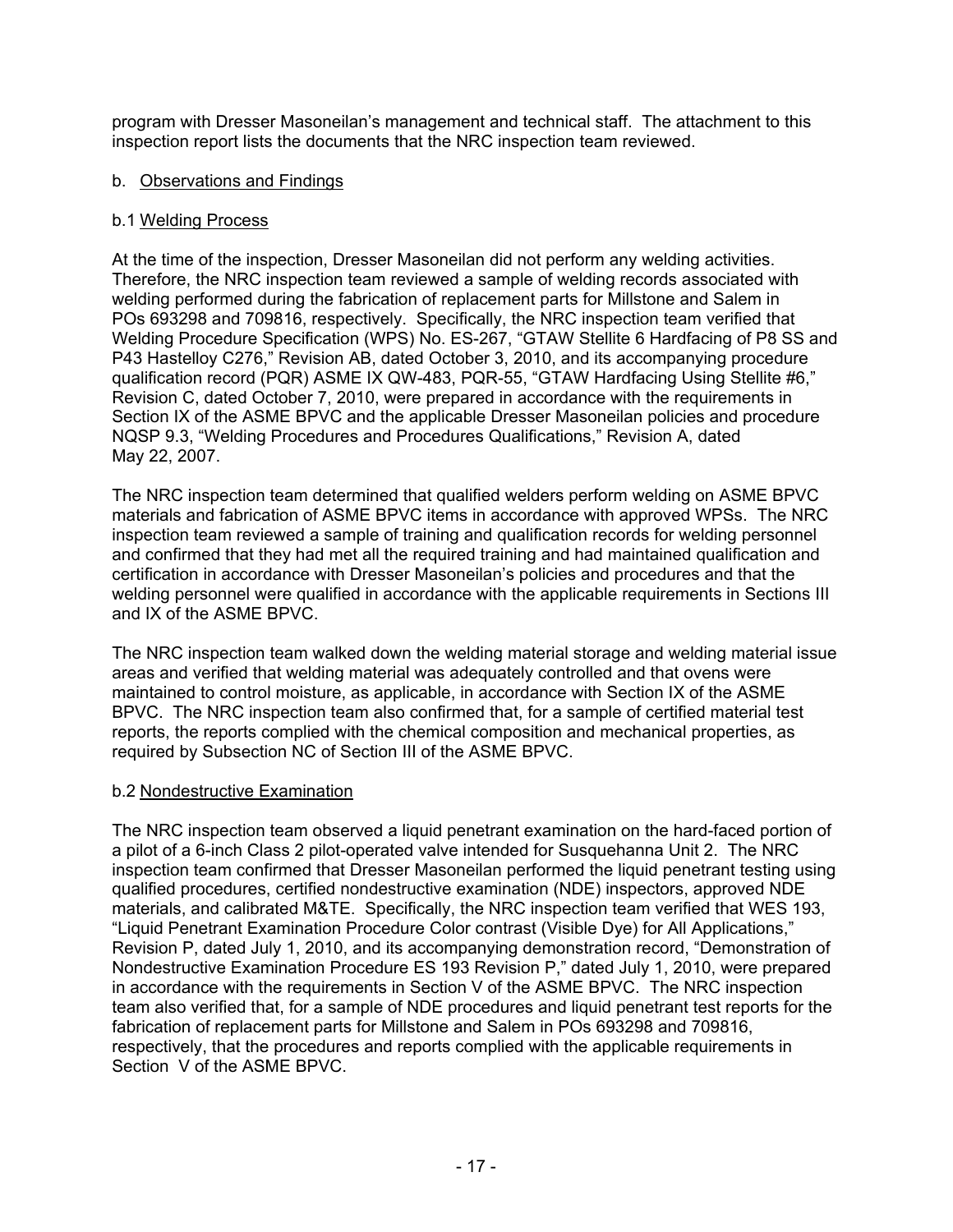The NRC inspection team selected a sample of training and qualification records for Dresser Masoneilan's Level II NDE personnel. The NRC inspection team confirmed that Dresser Masoneilan's personnel were trained and qualified in accordance with American Society for Nondestructive Testing SNT-TC-1A, "Personnel Qualification and Certification in Nondestructive Testing," and the applicable requirements of Section V of the ASME BPVC.

## c. Conclusion

The NRC inspection team concluded that Dresser Masoneilan is implementing its control of special processes program in accordance with the regulatory requirements of Criterion IX, "Control of Special Processes," of Appendix B to 10 CFR 50. Based on the limited sample of activities observed documents reviewed, the NRC inspection team also determined that Dresser Masoneilan is implementing its policies and procedures associated with the control of special processes program. No findings of significance were identified.

### 5. Inspection

## a. Inspection Scope

The NRC inspection team reviewed Dresser Masoneilan's policies and implementing procedures that govern the inspection program to verify compliance with the requirements of Criterion X, "Inspection," of Appendix B to 10 CFR 50. The NRC inspection team reviewed the Dresser Masoneilan's policies and implementing procedures related to the inspection program. The NRC inspection team witnessed quality control (QC) personnel performing dimensional inspection of a nuclear part and observed assembly of a valve and observed the final QC inspection of a valve. In addition, the NRC inspection team discussed the inspection program with Dresser Masoneilan's management and technical staff. The attachment to this inspection report lists the documents that the NRC inspection team reviewed.

### b. Observations and Findings

The NRC inspection team witnessed QC personnel performing dimensional inspection of a pilot 6–inch 41,000 HF seat and guide machined from bar stock intended for Susquehanna Unit 2 (Job 115706). A Job Routing Sheet provided directions to the QC inspector that listed the appropriate drawing and a blank Dimensional Inspection Report, Form QAF 20. The NRC inspection team witnessed the QC inspector check 8 of 10 dimensions that went to 1/1,000– inch, excluding two dimensions associated with the hole for pinning the stem to the seat that had not yet been drilled. The QC inspector checked three dimensions that went to 1/100–inch and one machined radius curve, but did not check one 1/100–inch dimension, another machined radius curve, and did not check two chamfered edge dimensions. When questioned as to what dimensions were required to be checked, the QC inspector stated he was to check all dimensions specified to 1/1,000–inch and other critical dimensions based on knowledge and experience. The NRC inspection team discussed the lack of specific direction for dimension checks with the QC supervisor. The QC supervisor asked two qualified QC inspectors which dimensions would be checked for the same Job Routing Sheet and drawing. One inspector stated he would check every dimension, including the chamfered edges, and the other stated he would only check the dimensions that were specified to 1/1000–inch.

The NRC inspection team reviewed procedure QMS Work Instruction 39, "Nuclear Part Order Release Process," Revision A, dated May 11, 2011, which controls fabrication and QC activities. QMS Work Instruction 39 states that, "Verify critical dimensions (those that are +/-0.005),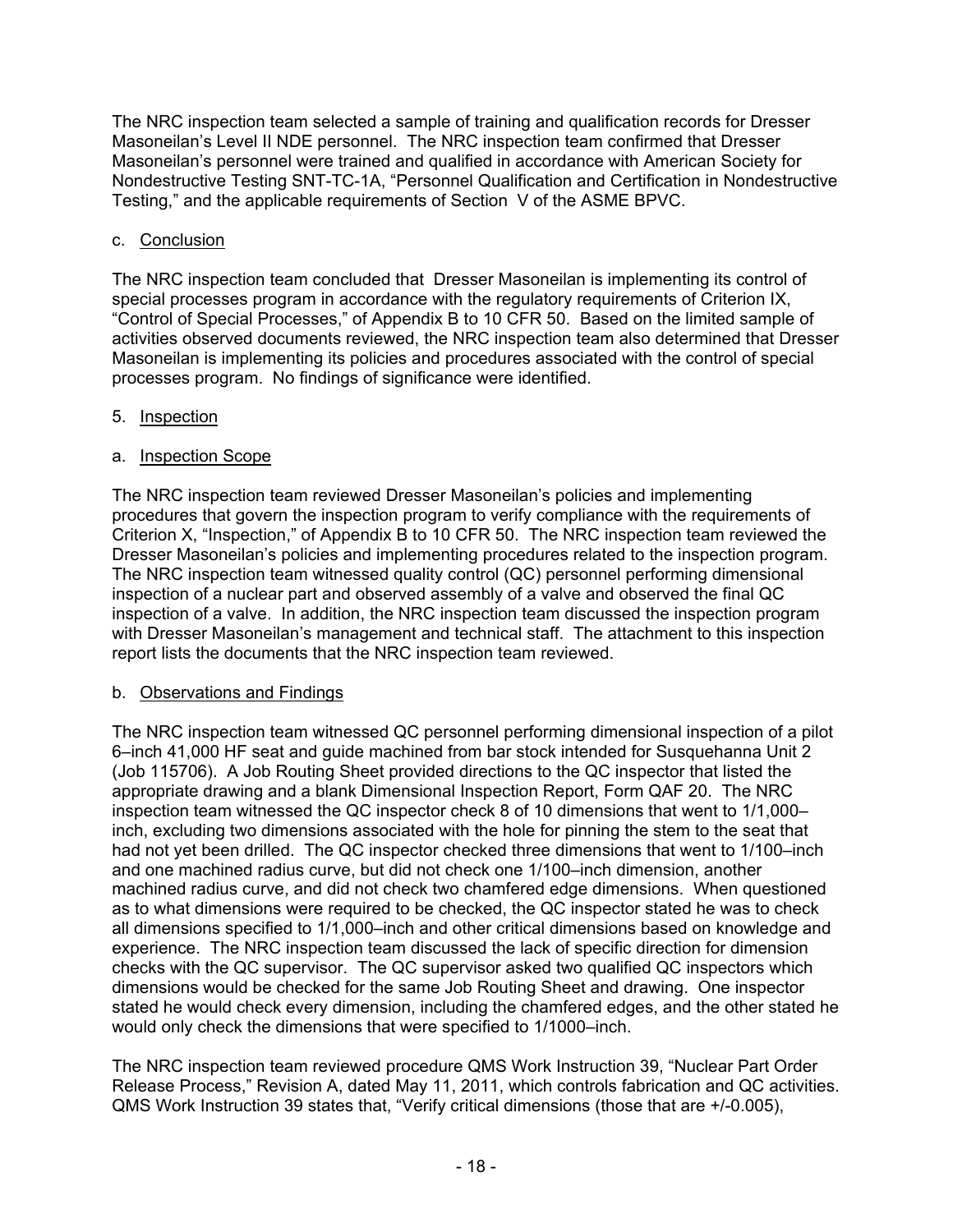including verification of machining of flats, product coatings or other surface requirements using Engineering drawing." The NRC inspection team discussed the critical dimension criteria with QA management since the standard drawing tolerance was listed on the drawings as +/- 0.010 inches for 1/1000-inch dimensions, +/- 0.030 inches for 1/100-inch dimensions, and +/- 0.1 inches for 1/10-inch dimensions. QA management confirmed that the drawing tolerance stated on the drawing was typical of Dresser Masoneilan drawings and that QMS Work Instruction 39 did not align with that practice.

The NRC inspection team determined that Dresser Masoneilan failed to establish and execute an adequate program for inspection of activities affecting quality as required by Criterion X, "Inspection," to Appendix B to 10 CFR 50. Specifically, Dresser Masoneilan inspection procedures do not adequately provide guidance for which dimensions are to be inspected and recorded. The NRC inspection team identified this issue as an example of Nonconformance 99901420/2013-201-06. Dresser Masoneilan initiated CAR 13-14 to address this issue.

The NRC inspection team noted during the manufacturing facility tour that the majority of valves being worked on and awaiting final QC inspection did not have any coverings over the open ends of the valves for foreign material exclusion (FME) or to protect the flange sealing surfaces from damage. The NRC inspection team reviewed two purchase orders from Florida Power and Light (FP&L) (PO 02305178) and Exelon (PO 695499) that both had extensive FME requirements specified. The FP&L PO specified that, "Supplier is responsible for ensuring though inspection or other means that no foreign material or contaminants are present, including in internal surfaces and cavities of the equipment." The Exelon PO used similar language. The NRC inspection team reviewed the Dresser Masoneilan procedures for visual examination, nuclear pre-assembly, assembly, and assembly final inspection and found they all had steps to inspect for cleanliness, but did not include guidance on what to inspect for or how to inspect. Dresser Masoneilan did not have any nuclear valves to inspect, therefore the NRC inspection team observed the final QC inspection of a commercial valve, which the used the same procedure and process as the nuclear valve orders. The NRC inspection team observed the QC inspector used a flashlight and looked in both ends of the valve, but did not use any other equipment such as a boroscope or mirror. The NRC inspection team and QA manager looked inside the valve and verified that the inspection team could not see the entire inside of the valve due to valve internals. The NRC inspection team noted in another case, that foreign material (wood shaving from a wedging tool) was left on the body to bonnet gasketing surface of a commercial valve. In addition to these observations, the NRC inspection team noted that Dresser Masoneilan nuclear procedures required no final QC cleanliness inspection or other effective controls at the end of the work process or before closing up inaccessible areas. The NRC inspection team determined that Dresser Masoneilan had not prescribed appropriate foreign material exclusion controls or inspections as required by purchase orders from customers and Criterion V, "Instructions, Procedures, and Drawings," of Appendix B to 10 CFR 50. The NRC inspection team identified this issue as an example of Nonconformance 99901420/2013-201-04. Dresser Masoneilan initiated CAR 13-15 to address this issue.

### c. Conclusion

The NRC inspection team issued Nonconformance 99901420/2013-201-06 for Dresser Masoneilan's failure to establish and execute an adequate program for inspection of activities affecting quality. Dresser Masoneilan inspection procedures did not provide adequate guidance for which dimensions are to be inspected and recorded. The NRC inspection team also identified an example of Nonconformance 99901420/2013-201-04 for Dresser Masoneilan's failure to prescribe appropriate foreign material exclusion controls or inspections as required by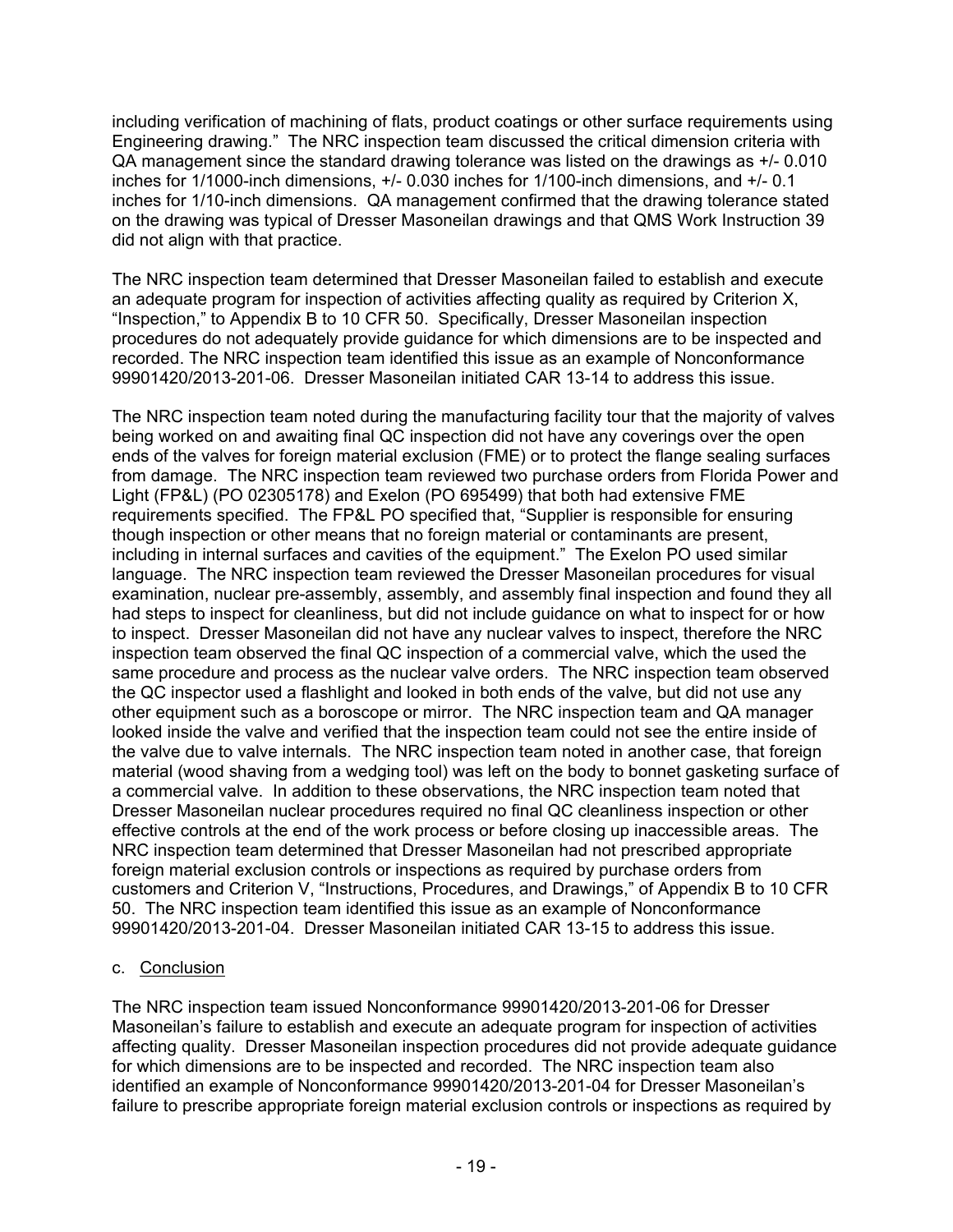purchase orders from customers. Dresser Masoneilan procedures did not adequately describe how to prevent, identify, and remove foreign material from inaccessible areas.

### 6 Test Control

### a. Inspection Scope

The NRC inspection team reviewed Dresser Masoneilan's policies and implementing procedures that govern the test control program to verify compliance with the requirements of Criterion XI, "Test Control," of Appendix B to 10 CFR 50. In addition, the NRC inspection team discussed the test control program with Dresser Masoneilan management and technical staff. The NRC inspection team also observed a hydrostatic test and reviewed the documentation for hydrostatic testing and air operator performance testing. The attachment to this inspection report lists the documents that the NRC inspection team reviewed.

### b. Observations and Findings

The NRC inspection team observed hydrostatic testing of a 2-inch ASTM class 900# valve, serial number A-13-20717, Model #88-18463, Job # 116363. The NRC inspection team verified that the technician had the Job Routing Sheets and adequate test procedure and followed the procedure. The NRC inspection team verified that the acceptance criteria were specified in the job package, which also included the test parameters, such as pressure to be tested at and hold times. The test pressures and hold times were implemented as required. The technician confirmed the M&TE tools and instrumentation used for the test was within its required range and calibration frequency. The NRC inspection team verified that these items were within their calibration date. The technician ensured the test parameters were met and recorded the test results. The technician reviewed the results and determined the hydrostatic testing (which included closed valve seat leakage) meet the criteria, and recorded the results in the job package. The NRC inspection team also reviewed the technician's qualification record and verified that he was qualified to perform the hydrostatic test.

The NRC inspection team also reviewed a sample of hydrostatic and air operator performance test documentation for Exelon PO 695499. The NRC inspection team verified that the tests were performed as specified, including specifying the acceptance criteria, recording of the test results, and evaluation of the test results. The NRC inspection team confirmed that the test results recorded met the acceptance criteria specified.

### c. Conclusion

The NRC inspection team concluded that Dresser Masoneilan is implementing its testing program in accordance with the regulatory requirements of Criterion XI, "Test Control," of Appendix B to 10 CFR 50. Based on the limited sample of activities observed and documents reviewed, the NRC inspection team also determined that Dresser Masoneilan is implementing its policies and procedures associated with test control. No findings of significance were identified.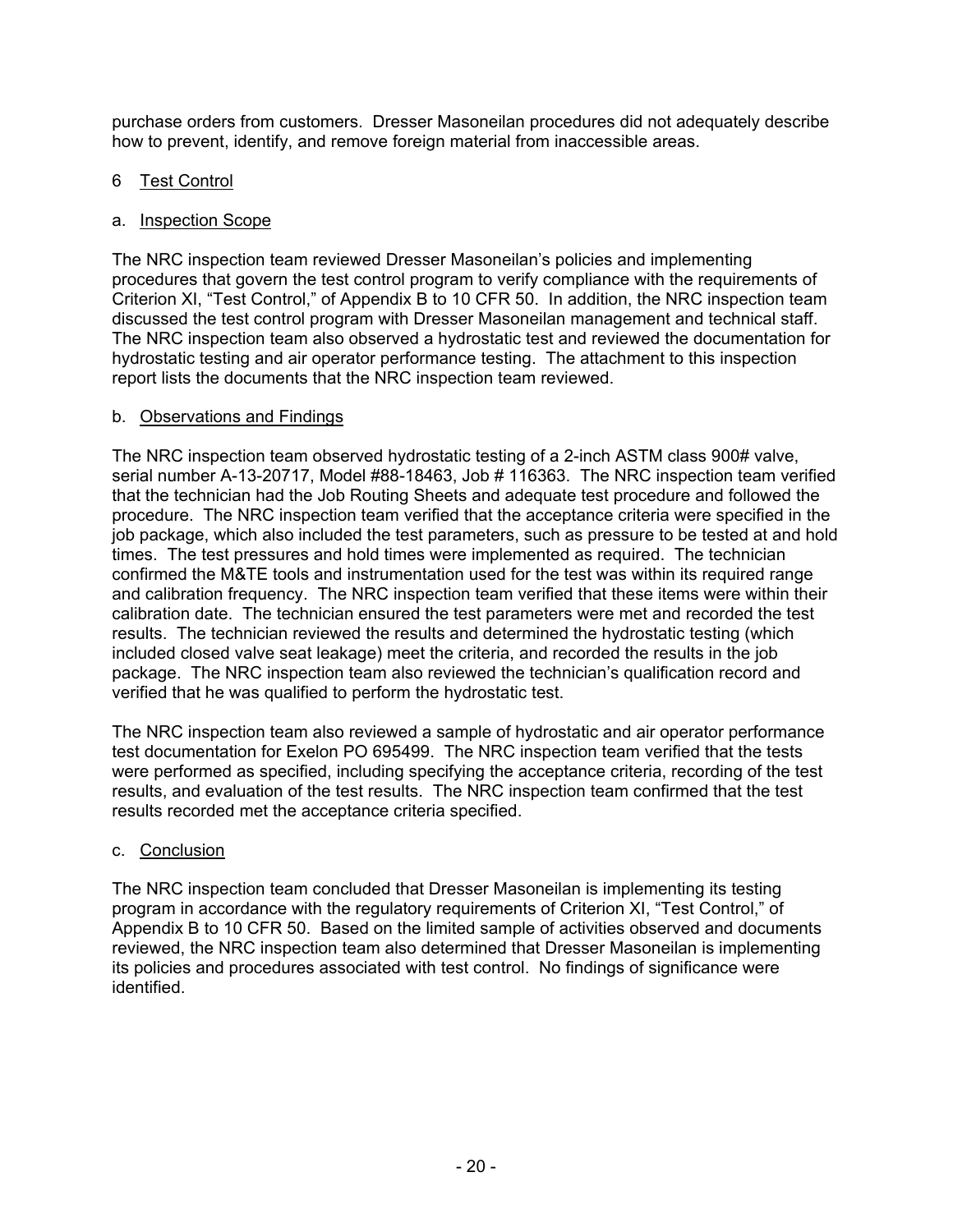### 7. Control of Measuring and Test Equipment

#### a. Inspection Scope

The NRC inspection team reviewed Dresser Masoneilan's policies and implementing procedures that govern the program for the control of M&TE to verify compliance with the requirements of Criterion XII, "Control of Measuring and Test Equipment," of Appendix B to 10 CFR 50. The NRC inspection team also observed use of M&TE equipment by a QC inspector performing inspection by assembly technicians during hydrostatically testing and valve assembly, and calibration of M&TE equipment by QC inspector. The NRC inspection team reviewed documentation in the electronic database for specific M&TE equipment to verify records were accurate, maintained, and met regulatory requirements. In addition, the NRC inspection team discussed the M&TE program with Dresser Masoneilan's management and technical staff. The attachment to this inspection report lists the documents that the NRC inspection team reviewed.

### b. Observations and Findings

The NRC inspection team observed the use of M&TE equipment—including hydrostatic test machine, pressure gauges, dial calipers, hole-size gauges, thread gauges, radius gauges, and a torque wrench—during fabrication, inspection, and testing by QC and assembly technicians. The NRC inspection team noted that the equipment appeared to be in good condition and was used correctly by the QC technician and assembly technicians. The NRC inspection team observed the technicians check the M&TE equipment calibration date and recorded the equipment serial number and calibration date in the form for the work he was performing. The NRC inspection team reviewed the M&TE equipment database for five items of M&TE equipment used and found all the items were in the database, with the same calibration date and the history and other information required by the Dresser Masoneilan procedure. The NRC inspection team observed a QC inspector calibrate a dial caliper. The NRC inspection team verified that the QC inspector followed the appropriate procedural requirements, completed the calibration check using a qualified standard, with no readings out of tolerance and entered the results in the M&TE database and updated the calibration due date in accordance with the Dresser Masoneilan procedure QSP 11.3, "Quality Assurance Calibration Procedure – Caliper," Revision 0.

The NRC inspection team reviewed the calibration records for two transducers that were found to be out of calibration. The QC supervisor conferred with engineering and determined that the transducers were not used in the scale range that was out of calibration, so they adjusted the transducers and returned them to service. When questioned about how the evaluation was documented and whether an NCR was initiated, the QC supervisor said it was documented in the M&TE computer database but no NCRs were submitted. The QC inspectors similarly indicated that they would adjust M&TE into specification and scrap M&TE they could not recalibrate without submitting an NCR. The NRC reviewed QAMNUC 11.0, Subsection 2.9, which requires Dresser Masoneilan to submit a NCR for M&TE equipment out of calibration. The NRC inspection team determined that Dresser Masoneilan's failure to generate NCRs for the transducers found out of calibration and evaluate the validity of previous measurements, inspections, or test results was contrary to Criterion XII, "Control of Measuring and Test Equipment," and Criterion XV, "Nonconforming Materials, Parts, or Components," of Appendix B to 10 CFR 50. This issue has been identified as an example of Nonconformance 99901420/2013-201-07. Dresser Masoneilan initiated CARs 13-16 and 13-18 to address this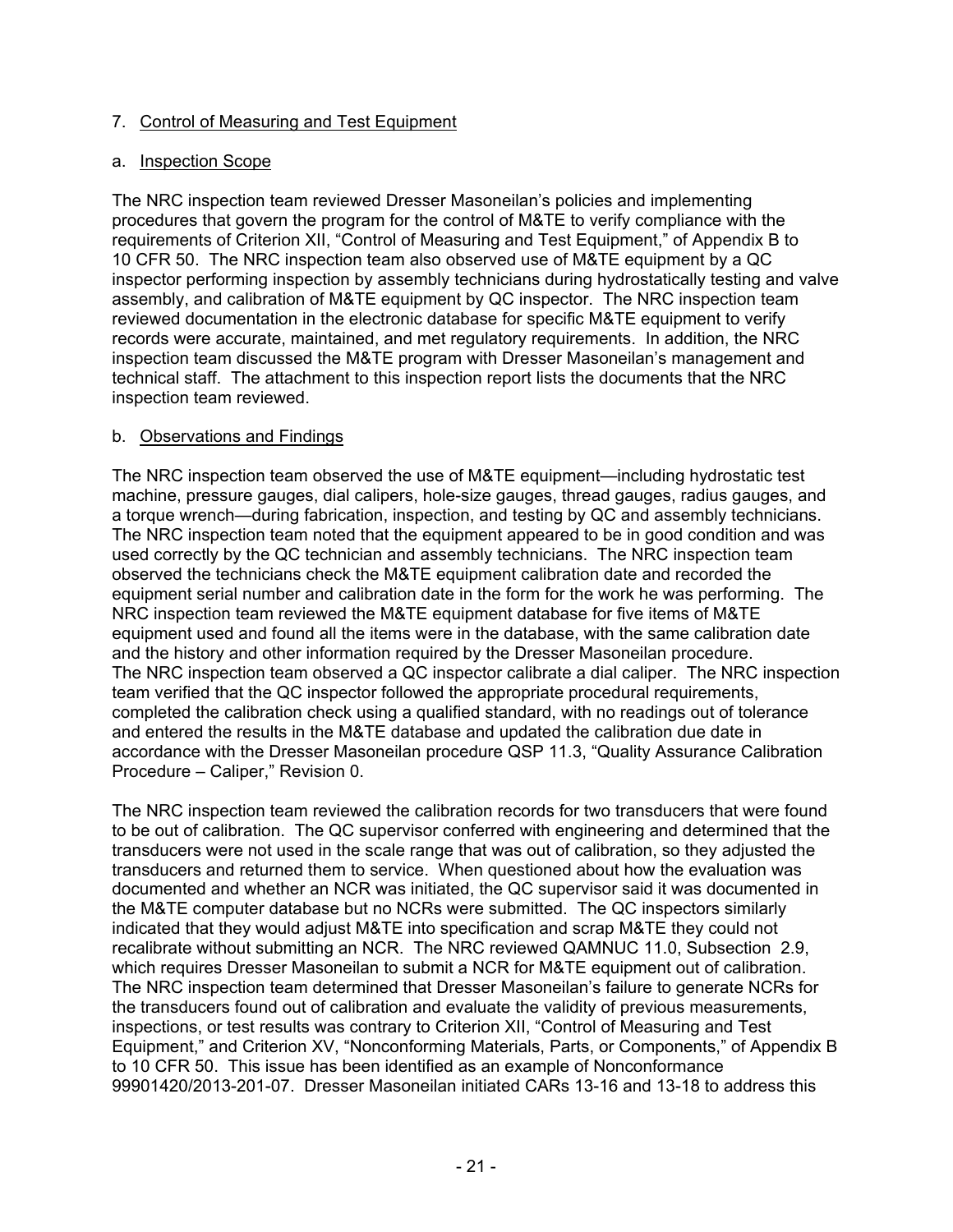issue. The QC supervisor also submitted NCR -F&PT-Avon Request #86987726 and #86983779 to track the two transducers.

### c. Conclusion

The NRC inspection team issued Nonconformance 99901420/2013-201-07 for Dresser Masoneilan's failure to control measuring and test equipment found to be nonconforming. Specifically, Dresser Masoneilan did not generate NCRs for two transducers that were found out of calibration, and therefore did not document an evaluation of the validity of previous measurement, inspection, or test results, and the acceptability of items previously inspected.

### 8. Nonconforming Materials, Parts, or Components

### a. Inspection Scope

The NRC inspection team reviewed Dresser Masoneilan's policies and implementing procedures that govern the control of nonconformances to verify compliance with the requirements of Criterion XV, "Nonconforming Materials, Parts, or Components," of Appendix B to 10 CFR 50. The NRC inspection team reviewed a sample of nonconformance reports and verified that the disposition and control of nonconformances was in accordance with Dresser Masoneilan's procedural guidelines. In addition, the NRC inspection team discussed the nonconformance program with Dresser Masoneilan's management and technical staff. The attachment to this inspection report lists the documents that the NRC inspection team reviewed.

### b. Observations and Findings

The NRC inspection team verified that Dresser Masoneilan's processes and procedures provide for the identification, documentation, segregation, evaluation, and disposition of nonconforming items. These processes also apply the principles of accepted, rework, scrap, on-hold, or use as-is and provide for the applicable engineering justifications that will be adequately supported and properly documented. Because Dresser Masoneilan performs work under Section III of the ASME BPVC, the nonconformance authorizes the ANI to review work performed under the ASME BPVC. The NRC inspection team also verified that Dresser Masoneilan's nonconformance process provides guidance to evaluate nonconformances for reportability under Dresser Masoneilan's 10 CFR Part 21 program and for corrective action under QAMNUC 14.0, "Corrective Action."

The NRC inspection team walked down Dresser Masoneilan's assembly floor and verified that nonconforming materials were properly identified, marked, and segregated, when practical, to ensure that they were not reintroduced into the production processes. The NRC inspection team also verified that Dresser Masoneilan had adequate controls for segregation of in-process nonconforming materials.

The NRC inspection team reviewed a sample of nonconformances to verify that Dresser Masoneilan had (1) dispositioned identified nonconformances in accordance with Dresser Masoneilan's approved procedures, (2) presented an appropriate technical justification for each disposition, and (3) taken adequate action in regard to the nonconforming material or item. The NRC inspection team noted that for five items dispositioned as repair, Dresser Masoneilan did not include technical justifications from Nuclear Product Engineering for each item as required by NQSP-13.0, "Nonconformance Identification & Disposition Procedure," Revision D, dated October 4, 2011. NQSP-13.0 states, in part that, "'repair' dispositions shall include technical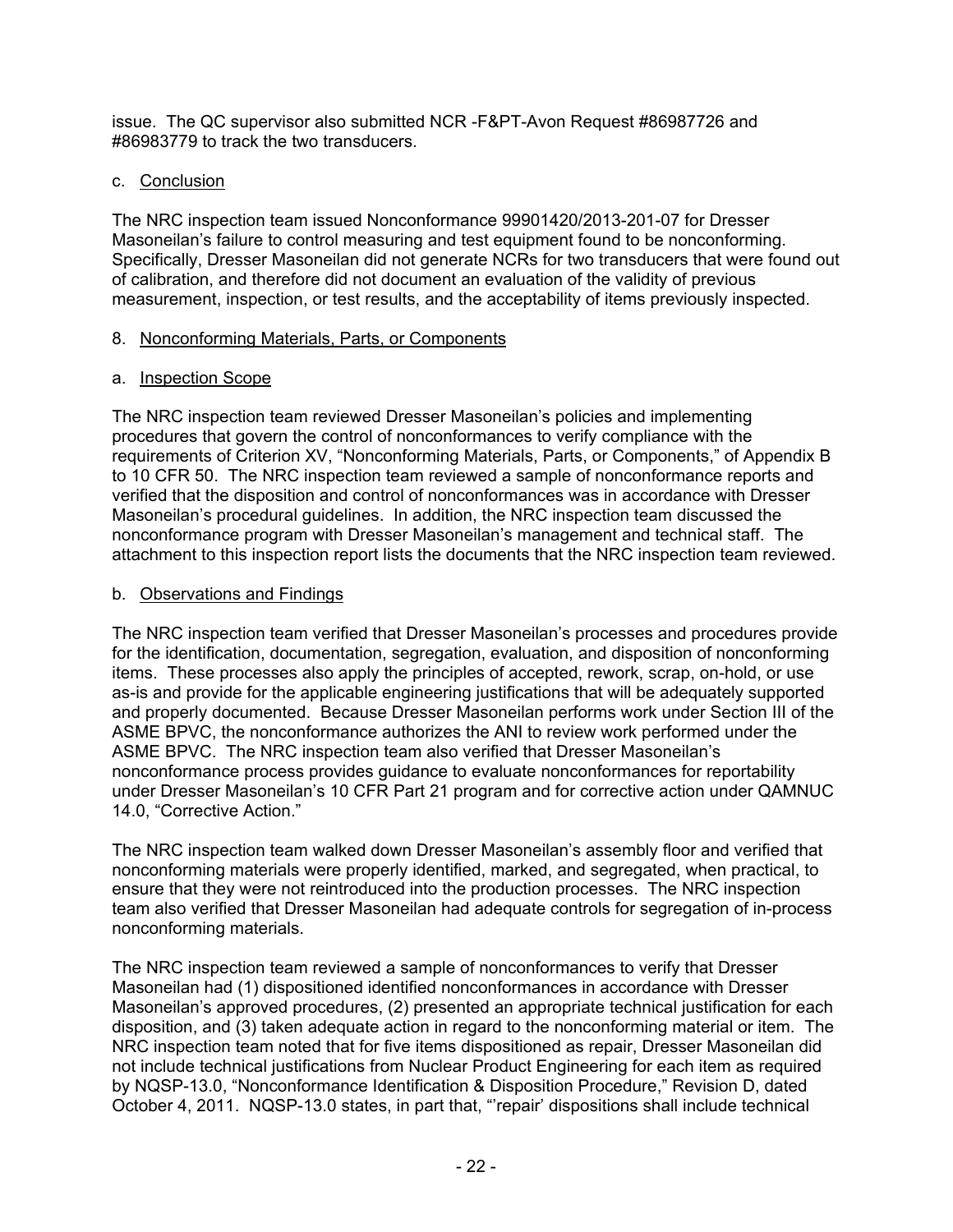justification from Nuclear Product Engineering or the original design organization, to ensure the design integrity of the item." Contrary to NQSP-13.0, Dresser Masoneilan only included repair instructions but did not document consideration of impacts to the design that would require a design change. This issue has been identified as an example of Nonconformance 99901420/2013-201-08. Dresser Masoneilan generated CAR 13-19 to address this issue.

NQSP-13.0, "Nonconformance Identification & Disposition Procedure," also states Manufacturing Engineering is a permanent member of the Material Review Board (MRB). However, the NRC inspection team noted during its review of NCRs, Manufacturing Engineering did not approve the MRB decisions. The NRC inspection team asked the QA manger whether Manufacturing Engineering was represented at each MRB. The QA manager stated that Manufacturing Engineering was only needed for NCRs that required repair but acknowledged that practice was inconsistent with NQSP-13.0 and that Manufacturing Engineer did not approve any of the eleven NCRs that the NRC inspection team reviewed, even the five requiring repair. The NRC inspection team determined that the failure to follow procedure NQSP-13.0 for the conduct of the MRB was contrary to Criterion V, "Instructions, Procedures, or Drawings," of Appendix B to 10 CFR 50. This issue has been identified as an example of Nonconformance 99901420/2013-201-04.

### c. Conclusion

The NRC inspection team issued Nonconformance 99901420/2013-201-08 for Dresser Masoneilan's failure to review and accept nonconforming NRCs 7224, 7394, 7440, 7510, and 7517 dispositioned as "repair" in accordance with documented procedures. Specifically, Dresser Masoneilan did not include technical justifications from Nuclear Product Engineering for the five items as required by NQSP 13.0. Dresser Masoneilan only included repair instructions on the NCRs but did not document consideration of impacts to the design that would require a design change. The NRC inspection team also identified an example of Nonconformance 99901420/2013-201-04 for Dresser Masoneilan's failure to obtain Manufacturing Engineering approval of Material Review Board decisions for NCRs, such as rework NCRs 7224, 7394,7440, 7510, and 7517, as required by procedure NQSP 13.0.

### 9. Corrective Action

### a. Inspection Scope

The NRC inspection team also reviewed Dresser Masoneilans policies and implementing procedures that govern the corrective action program to verify compliance with the requirements of Criterion XVI, "Corrective Action," of Appendix B to 10 CFR 50. The NRC inspection team reviewed a sample of 24 CARs to verify that the CARs' disposition and control provide adequate documentation and description of conditions adverse to quality, and specify the cause of these conditions and the corrective actions taken to prevent recurrence. In addition, the NRC inspection team discussed the corrective action program with Dresser Masoneilan's management and technical staff. The attachment to this inspection report lists the documents that the NRC inspection team reviewed

### b. Observations and Findings

Dresser Masoneilan Quality Assurance Manual Procedure QAMNUC 14.0, "Corrective Action," states, that "Action shall be taken by an individual assigned by the applicable department manager, who shall determine cause, actions needed to prevent recurrence and record on the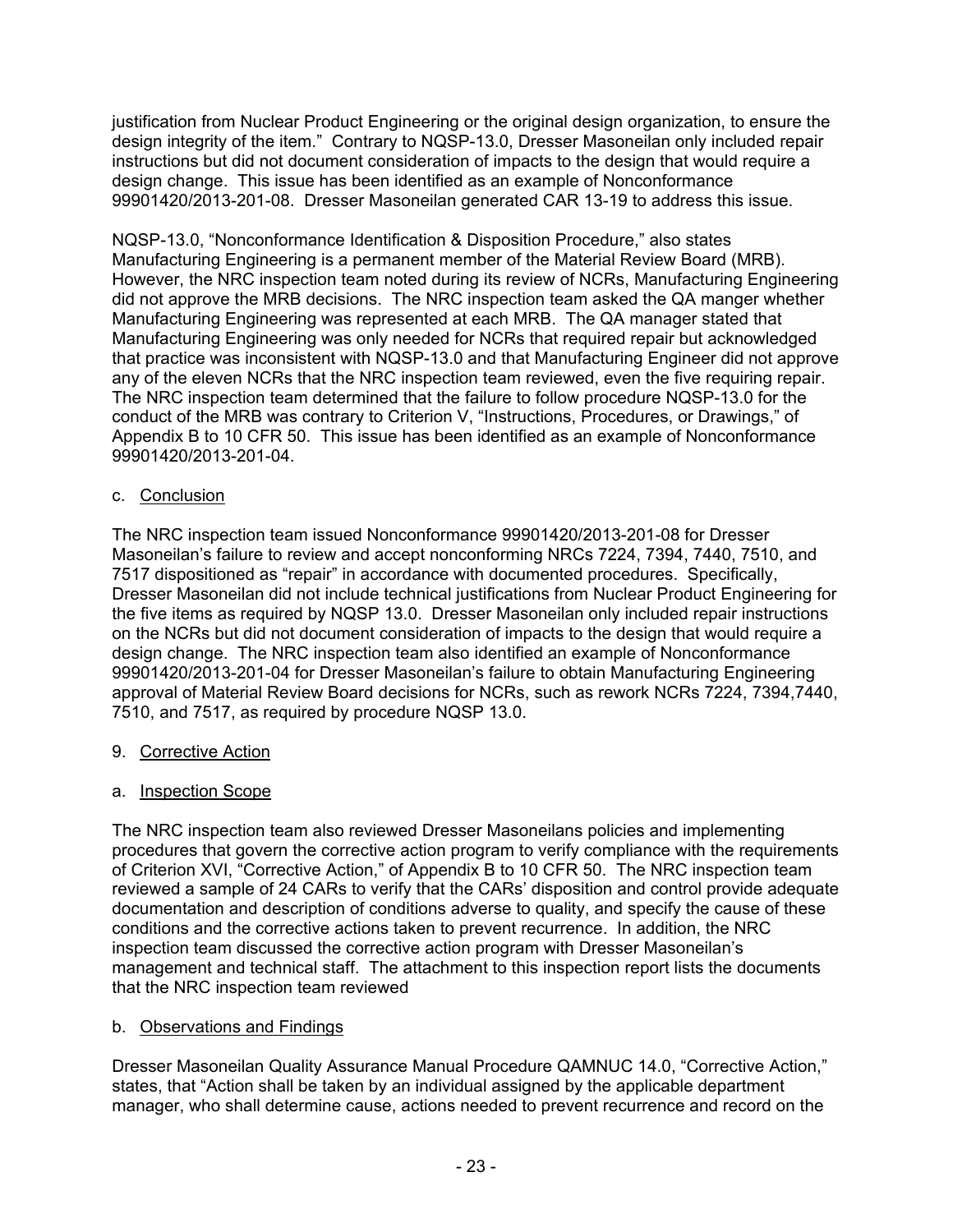CAR. Within 15 working days, unless extended by the Quality Manager, the CAR with schedule for completion shall be submitted to the Quality Manager. The Quality Manager reserves the right to approve or disapprove the submitted schedule or plan." The NRC inspection team noted 15 working days was allowed for the assigned individual to determine the cause, plan the action needed to prevent recurrence, and record this plan on the CAR, however, QAMNUC 14.0 did not discuss the time allowed for the resolution of specific corrective actions and closure of the CARs.

During the review of a sample of CARs, the NRC inspection team noted that CAR 11-47, dated September 26, 2011, "Internal Audit of Nuclear Quality manual," identified that the QA manual was not current with Dresser Masoneilan plant practices. The CAR also identified that management and department responsibilities were not current and that the added positions for Material Manager, Quality Manger, and Customer Solution Manger needed to be updated. CAR 11–47 also identified out of date organizational data and forms that needed to be updated. CAR 11-47 also noted that Section 9.1 of the QAM needed to be updated to reflect current practices of welding procedure specification (WPS) and procedure qualification record (PQR) review for approval currently used at Dresser Masoneilan. The last dated entry for this CAR was on November 11, 2011, when the permanent corrective action was begun. The permanent corrective action required reviewing the entire Nuclear Quality Program and revising the program to implement the current way Masoneilan is doing business. The NRC inspection team noted that the status of this corrective action was listed as "ongoing" as of November 1, 2011, but as of March 8, 2013, the CAR was still open and the QA manual had not been updated. The NRC inspection team determined that Dresser Masoneilan failed to promptly identified and corrected conditions adverse to quality. This issue has been identified as an example of Nonconformance 99901420/2013-201-09. Dresser Masoneilan generated CAR 13-20 to address this issue.

The inspection team noted that QAMNUC 14.0 states, that "The Quality Manager shall follow up to verify corrective actions within thirty days of the scheduled completion date and document this follow up on the CAR." The inspection team noted that CAR 12-07, dated February 16, 2012, "Welder reverse the direction of weld," identified that a Dresser Masoneilan drawing requires that an actuator and collar diaphragm be welded in a specific fashion. During the welding operation, the welder reversed the direction of the stem resulting in a nonconforming condition. The corrective action was completed to conduct training for all welders for proper set up, use of drawings and part orientation. Dresser Masoneilan engineering also changed the process to machine the part from bar stock. Prior to verifying that these corrective actions had been implemented as required by QAMNUC 14.0, CAR 12-07 was closed on July 14, 2012, without verifying the implementation and adequacy of the proposed corrective action. This issue is identified as an example of Nonconformance 99901420/2013-201-09. Dresser Masoneilan generated CAR 13-20 to address this issue.

### c. Conclusion

The NRC inspection team issued Nonconformance 99901420/2013-201-09 for Dresser Masoneilan's failure to promptly identify and correct conditions adverse to quality. Specifically, Dresser Masoneilan failed to promptly correct Nuclear Industry Assessment Committee and internal audit findings documented in Corrective Action Reports (CAR) 11-47. Dresser Masoneilan also closed CAR 12-07 prior to verifying that corrective actions had been implemented.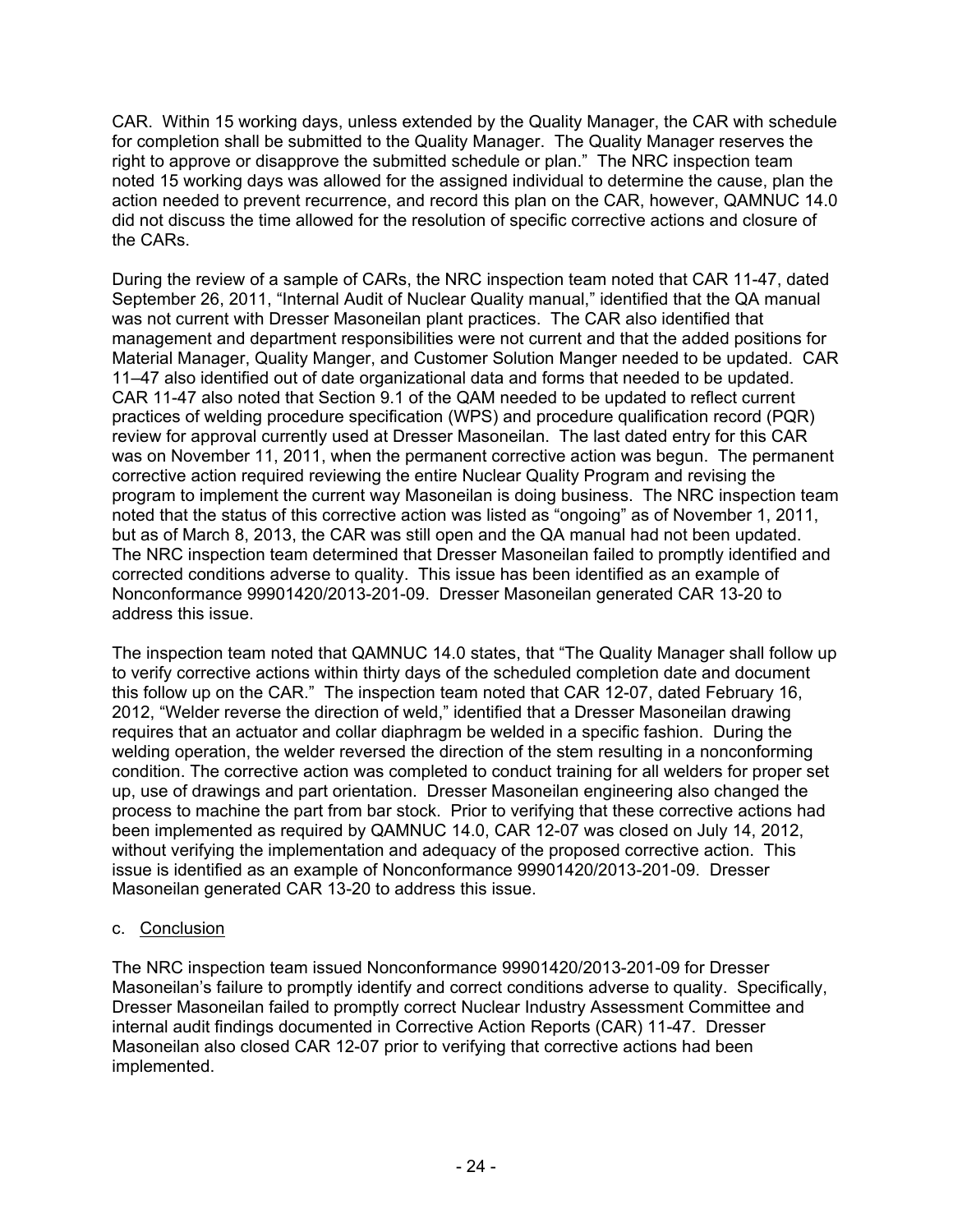#### 10. Internal Audits

#### a. Inspection Scope

The NRC inspection team reviewed the Dresser Masoneilan policies and implementing procedures that govern its internal audit program to verify compliance with the requirements of Criterion XVIII, "Audits," of Appendix B to 10 CFR 50. Specifically, the NRC inspection team reviewed a sample of internal audit reports to evaluate compliance with the Dresser Masoneilan program requirements and adequate implementation of those requirements. In addition, the NRC inspection team reviewed the disposition of audit findings and observations for adequacy and timeliness. Furthermore, the NRC inspection team discussed the internal audit program with Dresser Masoneilan management. The attachment to this inspection report lists the documents that the NRC inspection team reviewed.

#### b. Observations and Findings

The NRC inspection team reviewed the Dresser Masoneilan internal audit for 2012 and verified that it was planned and performed using the applicable procedures, documented with objective evidence, and distributed to the appropriate management within the timeframes that the applicable Dresser Masoneilan procedures prescribe. The NRC inspection team verified that the audit team was appropriately qualified. The NRC inspection team confirmed that the audit reports contained a review of the relevant QA criteria in Appendix B to 10 CFR 50, as well as the applicable Dresser Masoneilan procedures and policies associated with each area. With the exception of Nonconformance 99901420/2013-201-09 in Section 9 of this report, the NRC inspection team verified that Dresser Masoneilan took appropriate corrective actions for the identified audit findings.

#### c. Conclusion

The NRC inspection team concluded that Dresser Masoneilan's internal audit program is consistent with the regulatory requirements of Criterion XVIII, "Audits," of Appendix B to 10 CFR 50. Based on the limited sample of documents reviewed, the NRC inspection team concluded that Dresser Masoneilan adequately implemented its internal audit program. No findings of significance were identified.

#### 11. Entrance and Exit Meetings

On March 4, 2013, the NRC inspection team discussed the scope of the inspection with Mr. John Kerr, Dresser Masoneilan's Quality Assurance Manager, and other members its management and technical staff. On March 8, 2012, the NRC inspection team presented the inspection results and observations during an exit meeting with Mr. John Kerr, Dresser Masoneilan's Quality Assurance Manager, and other members of the company's management and technical staff. The attachment to this report lists the entrance and exit meeting attendees, as well as those individuals whom the NRC inspection team interviewed.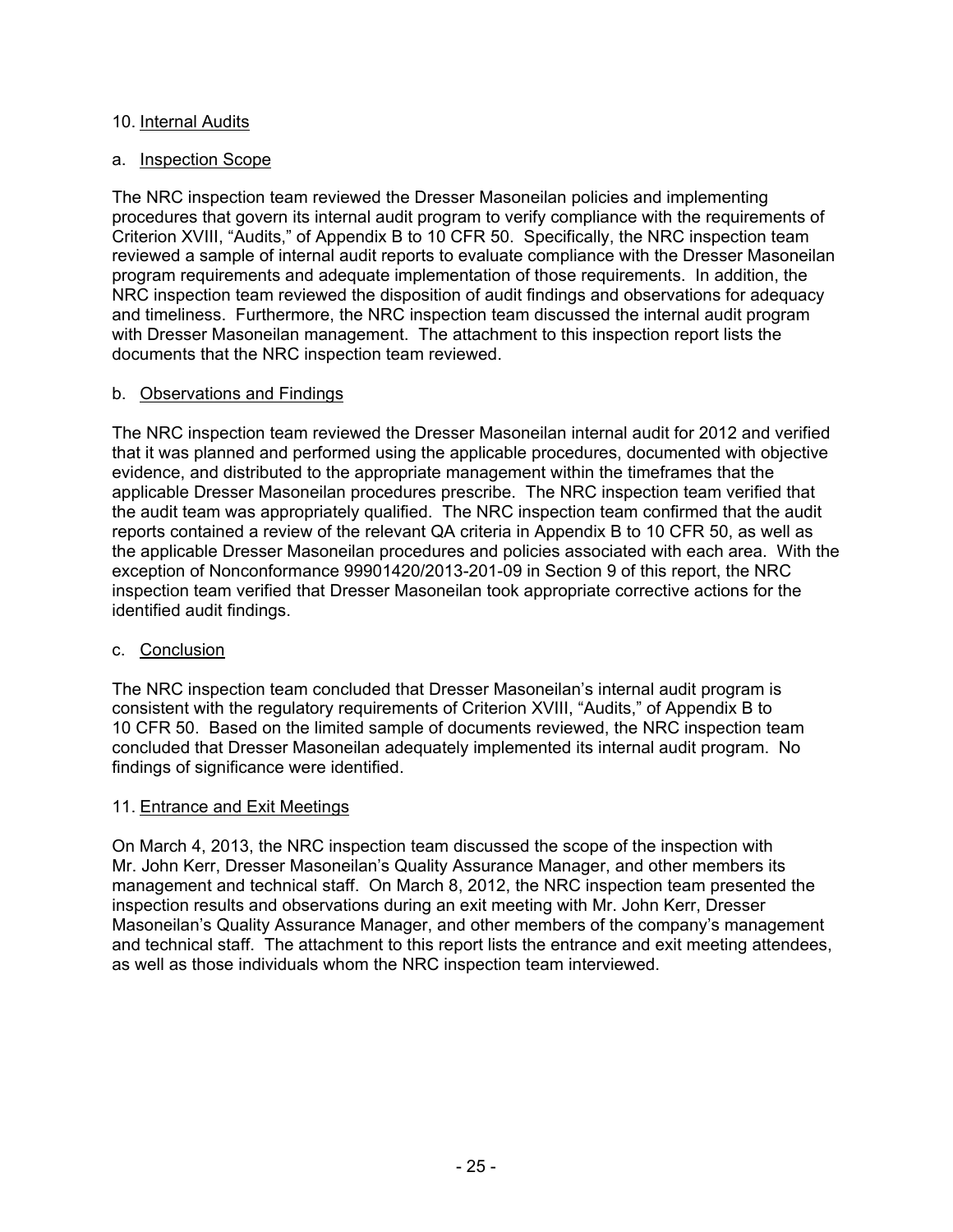# **1. ENTRANCE/EXIT MEETING ATTENDEES**

| <b>Name</b>                | <b>Title</b>                           | <b>Affiliation</b> | <b>Entrance</b> | <b>Exit</b> | <b>Interviewed</b> |
|----------------------------|----------------------------------------|--------------------|-----------------|-------------|--------------------|
| <b>Garrett Newman</b>      | Lead Inspection                        | <b>NRC</b>         | X               | X           |                    |
| Jonathan Ortega-           | Inspector                              | <b>NRC</b>         | X               | X           |                    |
| Luciano<br>Aaron Armstrong | Inspector                              | <b>NRC</b>         | X               | X           |                    |
| Paul Coco                  | Inspector                              | <b>NRC</b>         | X               | X           |                    |
| <b>Thomas Kendzia</b>      | Inspector                              | <b>NRC</b>         | X               | X           |                    |
| Andrea Keim                | Inspector                              | <b>NRC</b>         | X               | X           |                    |
| Tuan Le                    | Inspector                              | <b>NRC</b>         | X               | X           |                    |
| John Kerr                  | Nuclear QA Manager                     | <b>GE</b>          | X               | X           | X                  |
| Prem Singh                 | <b>Plant Manager</b>                   | <b>GE</b>          |                 | X           |                    |
| Michael Sabin              | Sourcing Manager                       | <b>GE</b>          | X               |             |                    |
| <b>Taric Kabir</b>         | Inst. Manager                          | <b>GE</b>          | X               | X           |                    |
| Amy Andres                 | QA Manager                             | <b>GE</b>          | X               | X           | X                  |
| William Comeau             | <b>Commercial Manager</b>              | <b>GE</b>          | X               |             |                    |
| <b>Halle Melcher</b>       | <b>Commercial Manager</b>              | <b>GE</b>          | X               | X           |                    |
| Susan Edenberg             | QA                                     | <b>GE</b>          | X               | X           |                    |
| David Donaweg              | <b>Sales Applications</b><br>Egr       | <b>GE</b>          | X               | X           |                    |
| Christopher Vaughan        | Project Mgt. Leader                    | <b>GE</b>          | X               | X           |                    |
| Alan Hoadley               | <b>Nuclear</b><br><b>Buyer/Planner</b> | <b>GE</b>          | X               |             |                    |
| David Smith                | <b>Assembly Supervisor</b>             | <b>GE</b>          | X               |             |                    |
| David Litchfield           | <b>Machine Shop</b><br>Supervisor      | GЕ                 | X               |             | X                  |
| <b>Chris Vandevoort</b>    | <b>Product Engineer</b>                | <b>GE</b>          | X               |             | X                  |
| Joshua Boisclair           | <b>Product Engineer</b>                | <b>GE</b>          | X               |             |                    |
| Kim Hidgon                 | <b>Traditional Quality</b><br>Mgr.     | <b>GE</b>          | X               | X           |                    |
| Donna Minroe               | Avon Req. Egr. Mgr.                    | <b>GE</b>          | X               |             |                    |
| Paul Loecini               | <b>Product Engineer</b>                | <b>GE</b>          | X               |             |                    |
| Kevin McManus              | <b>Nuclear Engineering</b><br>Mgr.     | GE                 | X               | X           | X                  |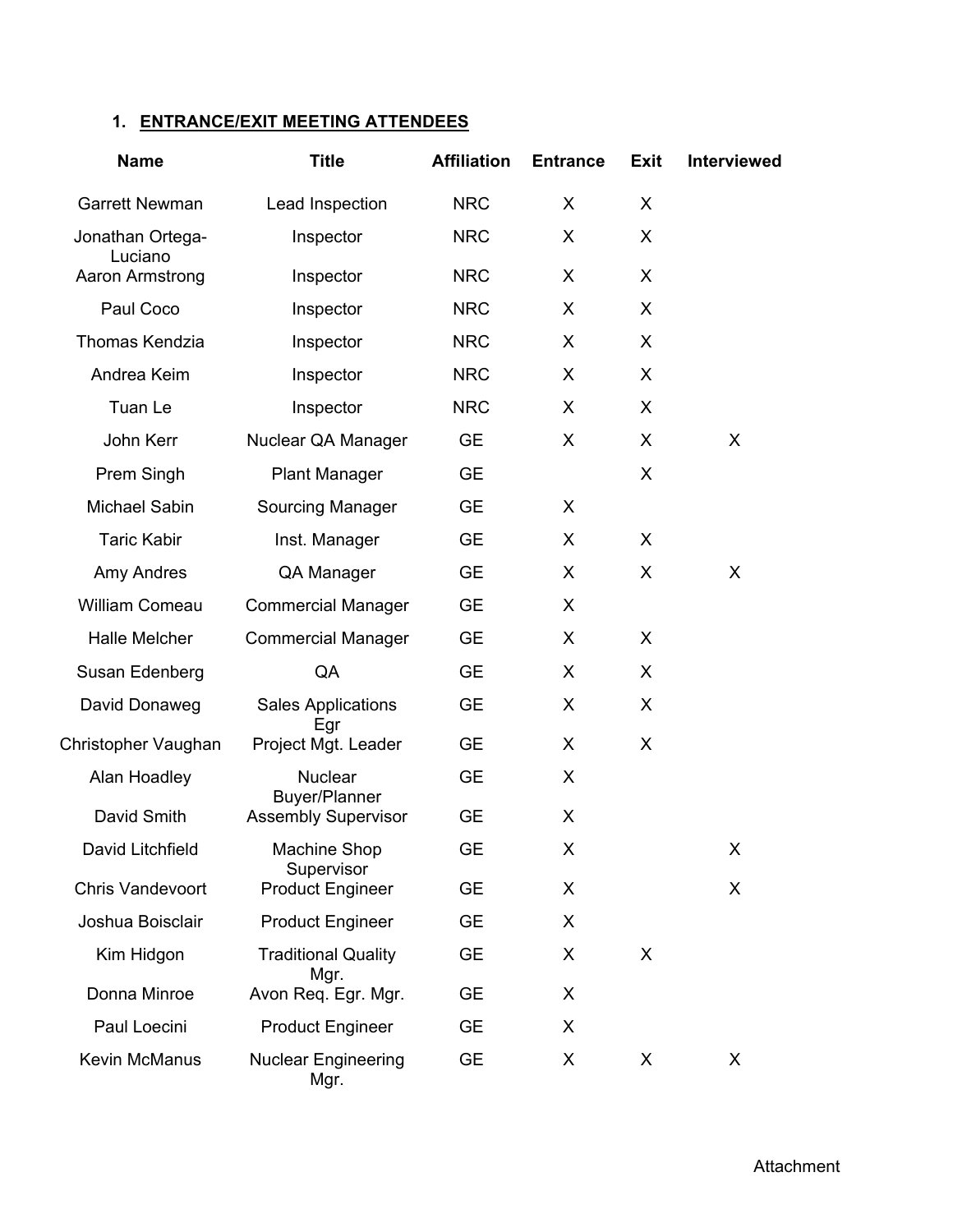| Peter Moore               | <b>Quality Technician A</b>      | <b>GE</b> | X.           |
|---------------------------|----------------------------------|-----------|--------------|
| Jason Willey              | <b>Tool Keeper</b>               | <b>GE</b> | X.           |
| <b>Mike Stanislovitis</b> | Inspection Dep. Sup.             | <b>GE</b> | X            |
| Ken Young                 | Welder                           | <b>GE</b> | X.           |
| Josh Bilslair             | Engineer                         | <b>GE</b> | $\sf X$      |
| <b>Ted Markee</b>         | <b>Project Planner</b>           | <b>GE</b> | X            |
| Tony Cardoso              | QC Technician A                  | <b>GE</b> | $\sf X$      |
| <b>Denise Drainville</b>  | QC Technician A                  | <b>GE</b> | $\sf X$      |
| Peter Hillstrom           | QC Technician A                  | <b>GE</b> | $\mathsf{X}$ |
| Gilbert Ferreira          | QC Technician B                  | <b>GE</b> | $\sf X$      |
| Jim Curran                | QC Technician A                  | <b>GE</b> | X            |
| <b>Brian Odell</b>        | Packer                           | <b>GE</b> | X.           |
| Joe Bartucca              | <b>Valve Assembly</b><br>Class A | <b>GE</b> | $\sf X$      |
| Dominic Bartucca          | <b>Assembly Technician</b><br>2  | <b>GE</b> | $\sf X$      |

### **2. INSPECTION PROCEDURES USED**

Inspection Procedure (IP) 36100, "Inspection of 10 CFR Part 21 and Programs for Reporting Defects and Noncompliance," dated February 13, 2012.

IP 43002, "Routine Inspections of Nuclear Vendors," dated April 25, 2011.

IP 43004, "Inspection of Commercial-Grade Dedication Programs," dated April 25, 2011.

### **3. LIST OF ITEMS OPENED, CLOSED, AND DISCUSSED**

| <b>Item Number</b>   | <b>Status</b> | <b>Type</b> | <b>Description</b>   |
|----------------------|---------------|-------------|----------------------|
| 99901420/2013-201-01 | Opened        | <b>NOV</b>  | 10 CFR Part 21       |
| 99901420/2013-201-02 | Opened        | <b>NON</b>  | <b>Criterion III</b> |
| 99901420/2013-201-03 | Opened        | <b>NON</b>  | Criteria III and VII |
| 99901420/2013-201-04 | Opened        | <b>NON</b>  | <b>Criterion V</b>   |
| 99901420/2013-201-05 | Opened        | <b>NON</b>  | <b>Criterion VII</b> |
| 99901420/2013-201-06 | Opened        | <b>NON</b>  | Criterion X          |
| 99901420/2013-201-07 | Opened        | <b>NON</b>  | Criteria XII and XV  |
| 99901420/2013-201-08 | Opened        | <b>NON</b>  | <b>Criterion XV</b>  |
| 99901420/2013-201-09 | Opened        | <b>NON</b>  | <b>Criterion XVI</b> |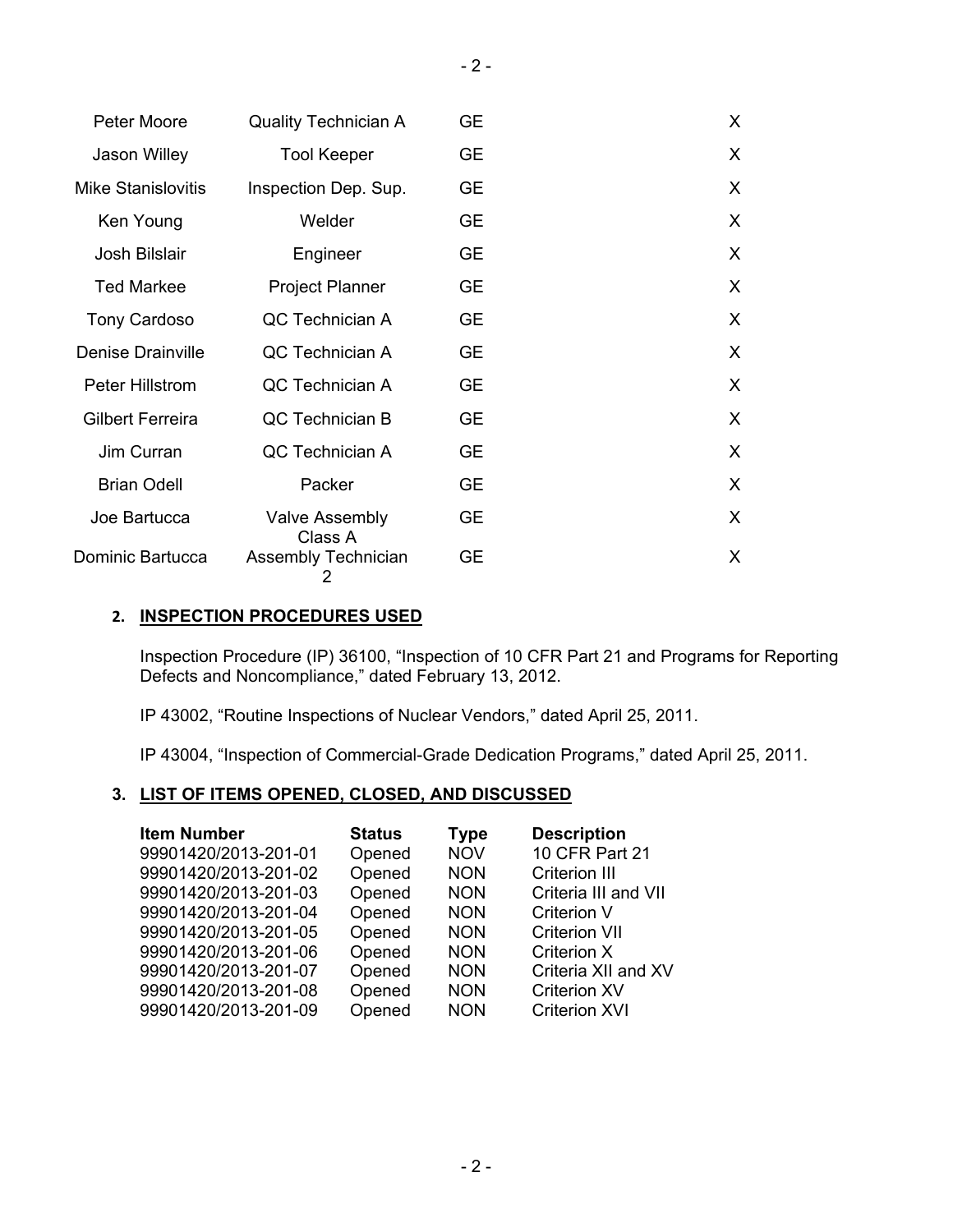#### **4. DOCUMENTS REVIEWED**

- "2012 Nuclear Internal Audit Review and Evaluation of Dresser-Masoneilan Avon Operations," October 25, 2012
- "Audit Review and Evaluation of Rotork Controls," February 1, 2011
- "Deloro Stellite Quality System Manual," Revision E, January 26, 2012
- "Dresser Masoneilan Audit of Iron Mountain," June 11, 2010
- "Dresser Masoneilan Audit Review and Evaluation of Deloro Stellite," May 1, 2012
- "Dresser Masoneilan Quality Assurance Manual for ASME Section III Div 1 Nuclear Valves, Valve Parts & Instruments, Twelfth Issue," Revision A, dated July 14, 2010
- "NIAC Assessment of American Foundry," April 30, 2012
- "NIAC Assessment of Trentec," March 17, 2012
- "NIAC Assessment Results of Deloro Stellite," March 1, 2012
- "NIAC Assessment Results of N.O.W. & Associates," December 17, 2010
- "NIAC Audit of Rotork Controls Inc.," September 21, 2010
- 10 CFR Part 21 Evaluation # 12-03, "Effective Diaphragm (EDA) for Model 37/38 Actuator report of conflicting data," 9/27/12
- 10 CFR Part 21 Evaluation# 10-01, "77N40AIR filter regulator leakage issue reported by PSE&G Salem," 8/23/10
- 10 CFR Part 21 Evaluation# 12-01, " Flexitallic gasket in pressure class greater than 300 not conforming to value requirements," 6/22/12
- 10 CFR Part 21 Evaluation# 12-01, " Flexitallic gasket in pressure class greater than 300 sold as part not conforming to value requirements," 7/2/12
- 10 CFR Part 21 Evaluation# 12-04, "Effective Diaphragm (EDA) for Model 37/38 Actuator report of conflicting data for customer with modulating applications," 11/30/2012
- CAR 10-55, "dated August 6, 2011
- CAR 10-59, dated October 14, 2011
- CAR 11-08, dated February 16, 2011
- CAR 11-47, dated September 26, 2011
- CAR 11-49, dated October 4, 2011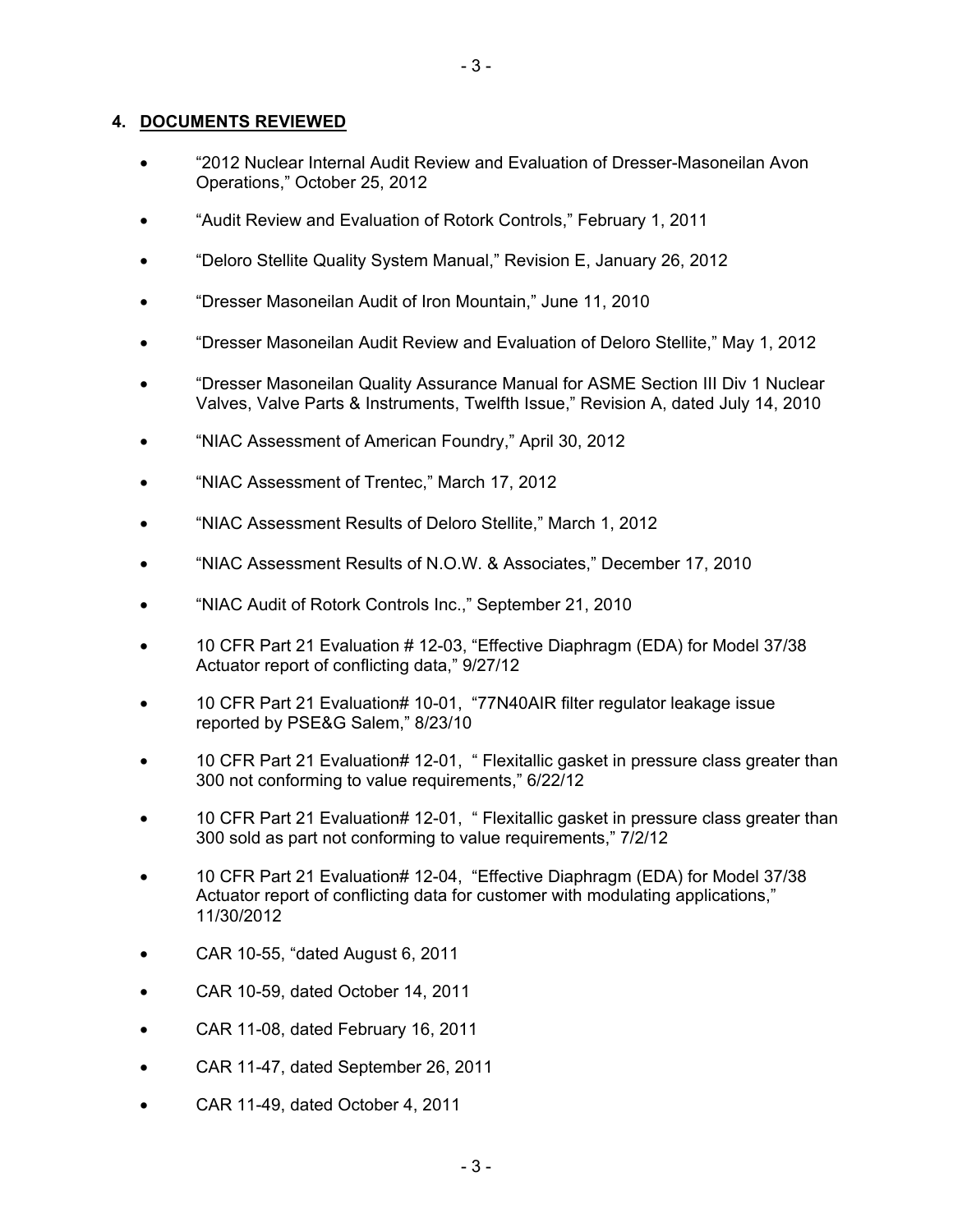- CAR 11-50, dated October 4, 2011
- CAR 11-61, dated October 4, 2011
- CAR 12-04, "dated February 8, 2012
- CAR 12-07, dated February 16, 2012
- CAR 12-10, dated March 7, 2012
- CAR 12-11, dated March 9, 2012
- CAR 12-13, dated April 6, 2012
- CAR 12-14, dated April 6, 2012
- CAR 12-15, dated April 17, 2012
- CAR 12-16, dated April 30, 2012
- CAR 12-19, dated February 24, 2012
- CAR 12-20, dated August 16, 2012
- CAR 12-26, dated September 4, 2012
- CAR 12-33, dated October 19, 2012
- CAR 12-34, dated October 19, 2012
- CAR 12-35, dated October 19, 2012
- CAR 12-36, dated October 19, 2012
- CAR 12-36, dated October 19, 2012
- CAR 12-41, dated November 15, 2012
- CAR 12-42, dated November 15, 2012
- CAR 13-08, dated March 7, 2013
- CAR 13-09, dated March 7, 2013
- CAR 13-10, dated March 7, 2013
- CAR 13-11, dated March 7, 2013
- CAR 13-12, dated March 7, 2013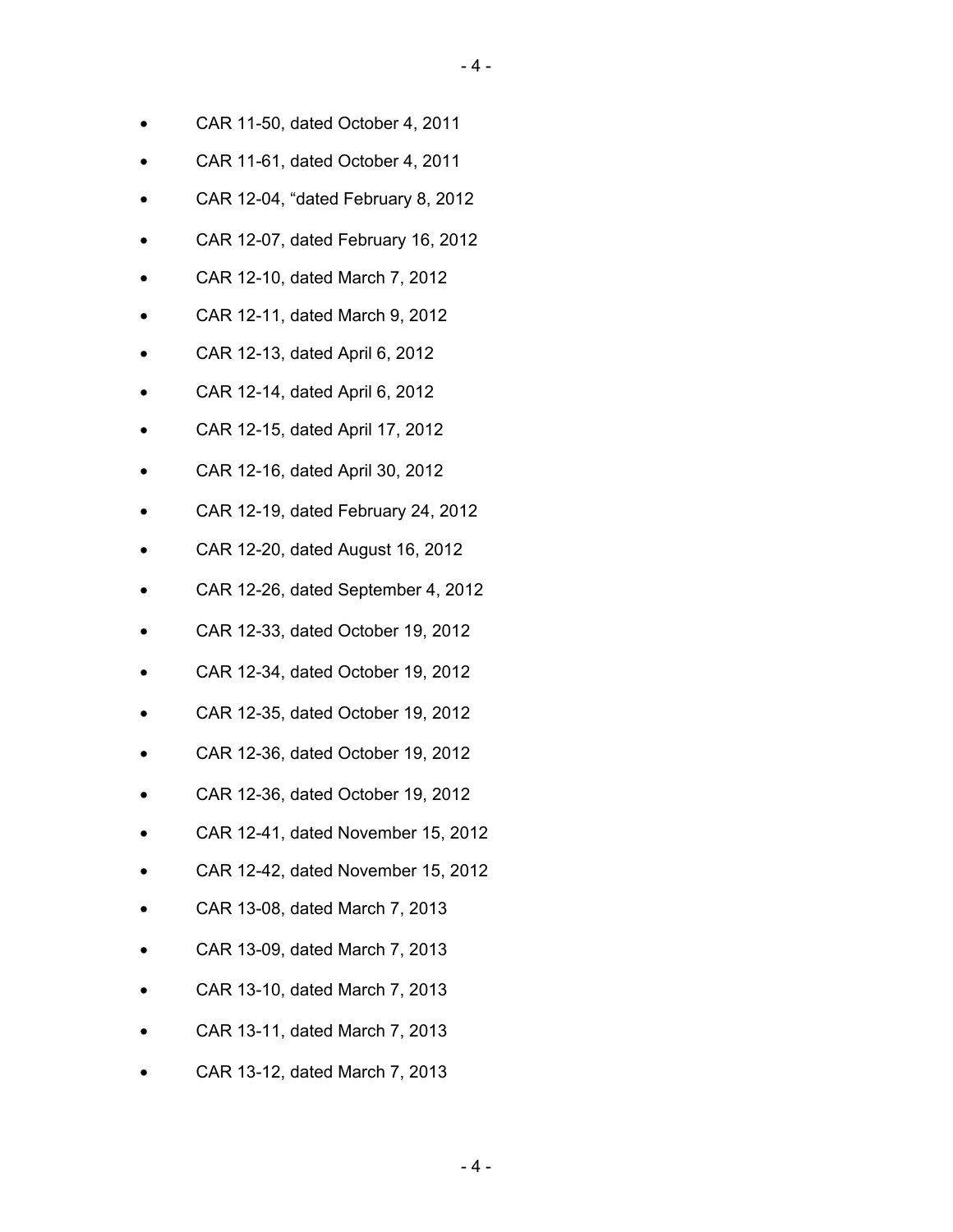- CAR 13-13, dated March 7, 2013
- CAR 13-14, dated March 7, 2013
- CAR 13-15, dated March 7, 2013
- CAR 13-16, dated March 7, 2013
- CAR 13-17, dated March 8, 2013
- CAR 13-18, dated March 8, 2013
- CAR 13-19, dated March 8, 2013
- CAR 13-20, dated March 8, 2013
- Electronic records for M&TE equipment, SN2580, SN2893, SN8040, SN2893, SN6698, SN4234, SN4236, SN1462
- ES-193, Liquid Penetrant Examination Procedure," Revision P, dated July 1, 2010
- Letter from Crane Nuclear to Deloro Stellite, December 26, 2012
- Letter from Crane Nuclear to Deloro Stellite, July 31, 2012
- Masoneilan Examination Report, for Part No. 011470002-3H7U0000, Heats B3V4- 1-1 and -2, Pilot 41K 6, dated March 3, 2013
- Masoneilan Examination Report, for Part No. 013436192-2M7U0000, Heats 152577-1-1 and -2, Plug 20K 3, dated August 27, 2012
- Masoneilan Examination Report, for Part No. 013436192-2M7U0000, Heats 152577-1-1 and -2, Plug 20K 3, dated August 27, 2012
- Masoneilan Nonconformance Tag, NCR No 7224, dated August 29, 2012
- Masoneilan Nonconformance Tag, NCR No 7584, dated March 5, 2013
- NCR-F&PT-Avon Request #86983779, Transducer out of calibration, dated March 7, 2013
- NCR-F&PT-Avon Request #86987726, Transducer out of calibration, dated March 7, 2013
- NQSP 17.0, "Training, Examination, and Certification of Auditors,"
- NQSP 4.2, "Procedure for Dedication of Parts and Subassemblies," Revision A, dated May 22, 2007
- NQSP 6,5, "Supplier Approval: Approved Suppliers List," Revision A, May 22, 2007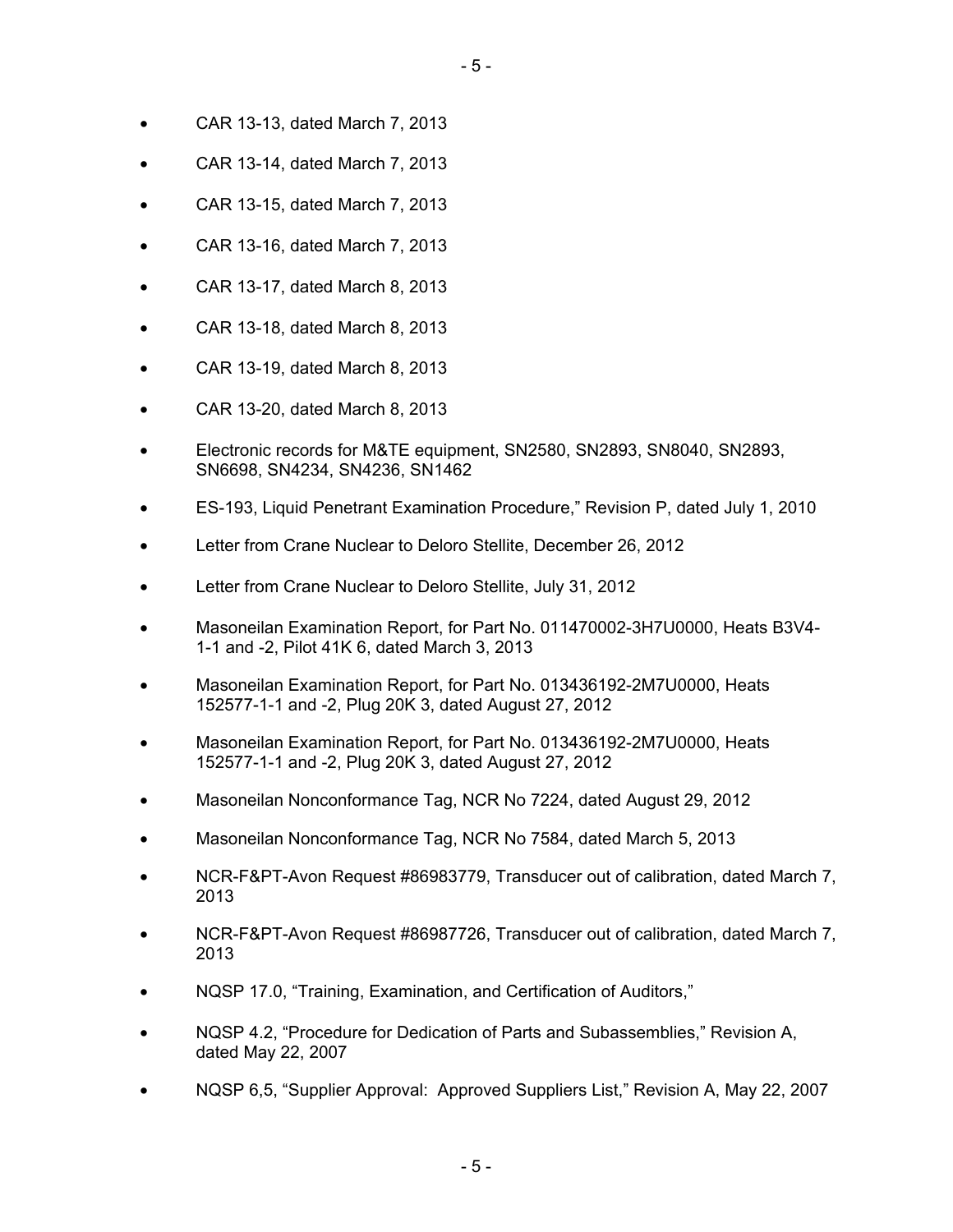- NQSP 6.1, "Purchase Requisition Approval," Revision A, May 22, 2007
- NQSP 6.12, "Control of Purchased Items and Services," Revision A, October 14, 2011
- NQSP 6.14, "Procurement Controls of Commercial Grade Calibration Services," Revision A, January 7, 2013
- NQSP 6.2, "Purchase Order Review," Revision B, June 20, 2007
- NQSP-10.2, "Assembly Procedure," Revision A, dated May 22, 2007
- NQSP-10.3, "Assembly Final Inspection," Revision A, dated May 22, 2007
- NQSP-10.4, "Visual Examination Procedure," Revision A, dated May 22, 2007
- NQSP-10.5, "Nuclear Pre-Assembly Inspection," Revision A, dated May 22, 2007
- NQSP-13.0, "Nonconformance Identification & Disposition Procedure," Revision D, dated October 4, 2011
- NQSP-18.1, "Standard Practice Non-Destructive Examination Personnel Qualification and Certification," Revision B, dated April 13, 2010
- NQSP-18.2, "Qualification and Certification of Inspection Examination & Testing Personnel," Revision A, dated May 22, 2007
- NSQP 4.1, "Procedure for Preparation of Critical Component Evaluation Sheets," Revision A, dated May 22, 2007
- NUP.0228, "Valve Hydrostatic Shell Test (with and without bellows)," Revision A, dated May 4, 2011
- NUP.0229, "Valve Hydrostatic Closure and Seat leakage Test," Revision A, dated May 4, 2011
- PO 5062941, Stellite Coatings Division, February 13, 2012
- PO 5063237, Essco Calibration Laboratory, February 17, 2012
- PO 5067497, Stellite Coatings Division, May 3, 2012
- PO 5074534, Stellite Coatings Division, September 27, 2012
- PO 5080427, Stellite Coatings Division, January 14, 2013
- Procedure Qualification Record ASME IX QW-483, PQR-55, "GTAW Hardfacing Using Stellite #6," Revision C, dated October 7, 2010